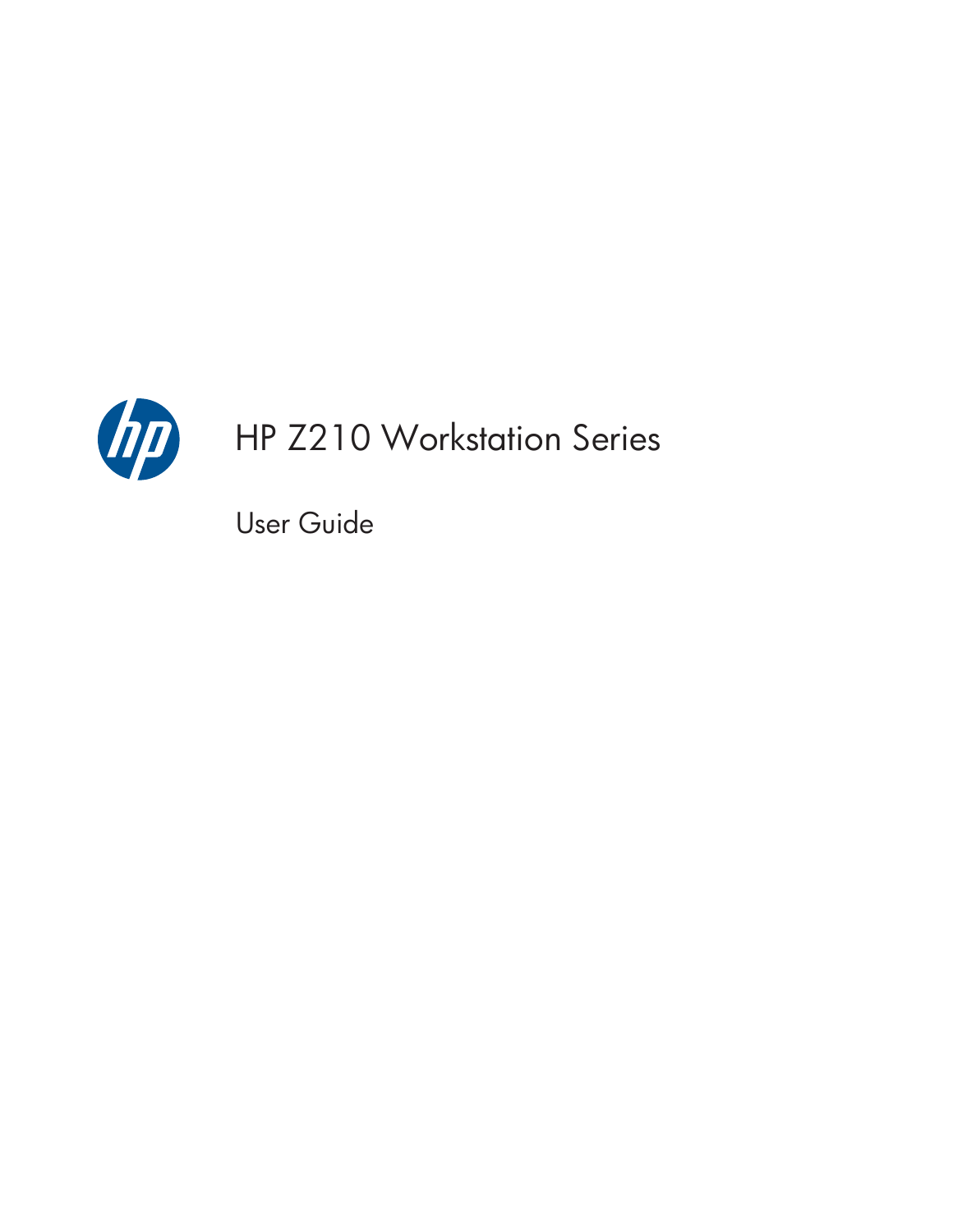#### **Copyright Information**

First Edition: February 2011

Part number: 634377-001

#### **Warranty**

Hewlett-Packard Company shall not be liable for technical or editorial errors or omissions contained herein or for incidental or consequential damages in connection with the furnishing, performance, or use of this material. The information in this document is provided "as is" without warranty of any kind, including, but not limited to, the implied warranties of merchantability and fitness for a particular purpose, and is subject to change without notice. The warranties for HP products are set forth in the express limited warranty statements accompanying such products.

Nothing herein should be construed as constituting an additional warranty.

This document contains proprietary information that is protected by copyright. No part of this document may be photocopied, reproduced, or translated to another language without the prior written consent of Hewlett-Packard Company.

#### **Trademark Credits**

The HP Invent logo is a trademark of Hewlett-Packard Company in the U.S. and other countries.

Microsoft and Windows are U.S. registered trademarks of Microsoft Corporation.

Intel is a trademark of Intel Corporation in the U.S. and other countries and are used under license.

Acrobat is a trademark of Adobe Systems Incorporated.

ENERGY STAR is a U.S. registered mark of the United States Environmental Protection Agency.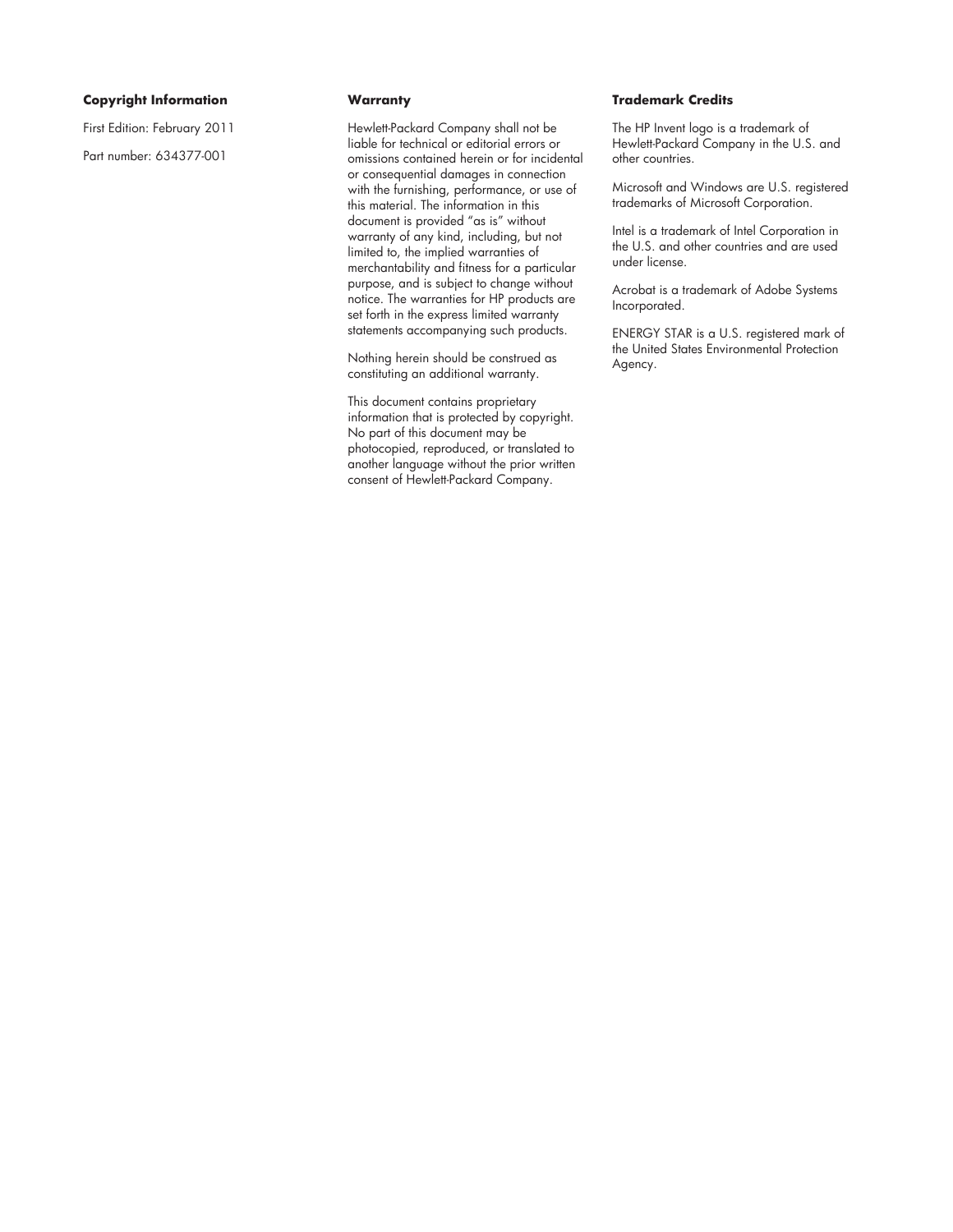### **About this guide**

This guide provides setup and troubleshooting information for HP Z210 Workstations. It includes these topics:

| <b>Guide topics</b>                             |  |  |
|-------------------------------------------------|--|--|
| Locating HP resources on page 1                 |  |  |
| Workstation components on page 7                |  |  |
| Setting up the workstation on page 14           |  |  |
| Setting up the operating system on page 25      |  |  |
| Restoring the operating system on page 31       |  |  |
| Preparing for component installation on page 34 |  |  |
| Installing memory on page 38                    |  |  |
| Installing PCI/PCIe devices on page 41          |  |  |
| Installing hard disk drives on page 44          |  |  |

Installing optical disk drives on page 53

 $\frac{1}{2}$  TIP: If you do not find what you are looking for in this guide for your HP Z210 workstation, refer to the workstation *Maintenance and Service Guide* on the Web at http://www.hp.com/support/ workstation\_manuals/, or see http://www.hp.com/go/workstations for additional information about your workstation.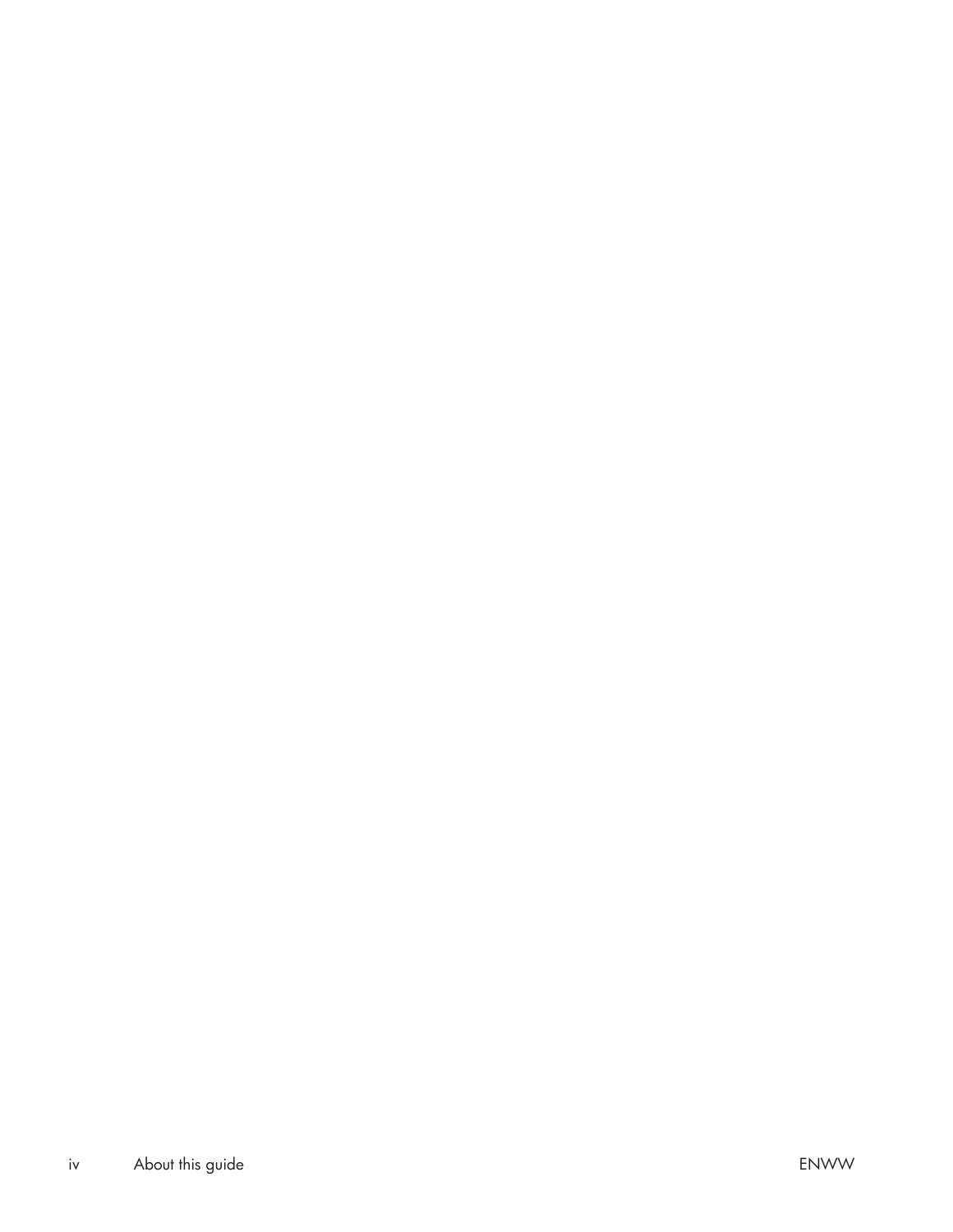# **Table of contents**

| Customizing the monitor display (Microsoft operating systems only)  24 |  |
|------------------------------------------------------------------------|--|
|                                                                        |  |
|                                                                        |  |
|                                                                        |  |
|                                                                        |  |
|                                                                        |  |
|                                                                        |  |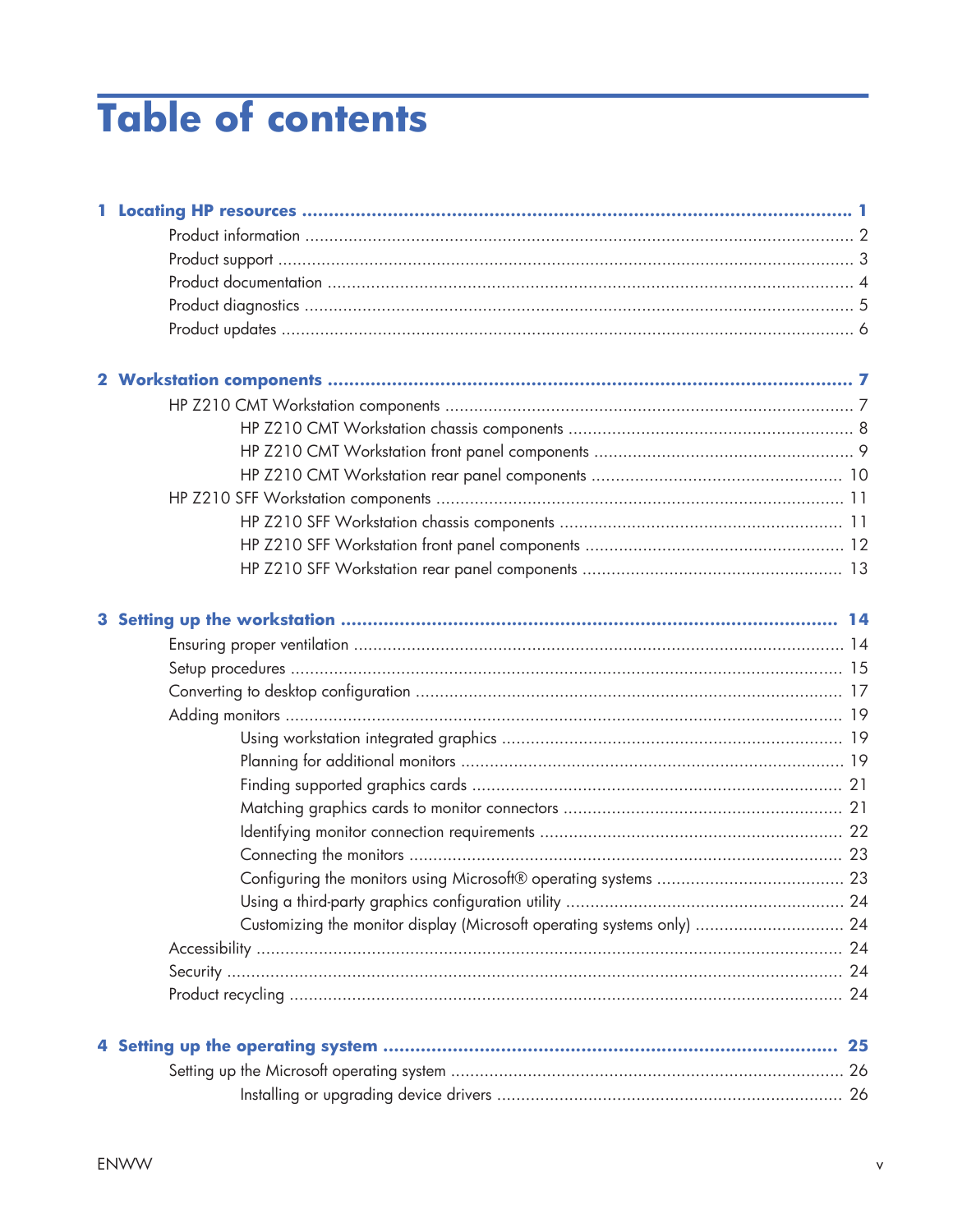| 5. |  |
|----|--|
|    |  |
|    |  |
|    |  |
|    |  |
|    |  |
|    |  |
|    |  |
|    |  |
|    |  |
|    |  |
|    |  |
|    |  |
|    |  |
|    |  |
|    |  |
|    |  |
|    |  |
|    |  |
|    |  |
|    |  |
|    |  |
|    |  |
|    |  |
|    |  |
|    |  |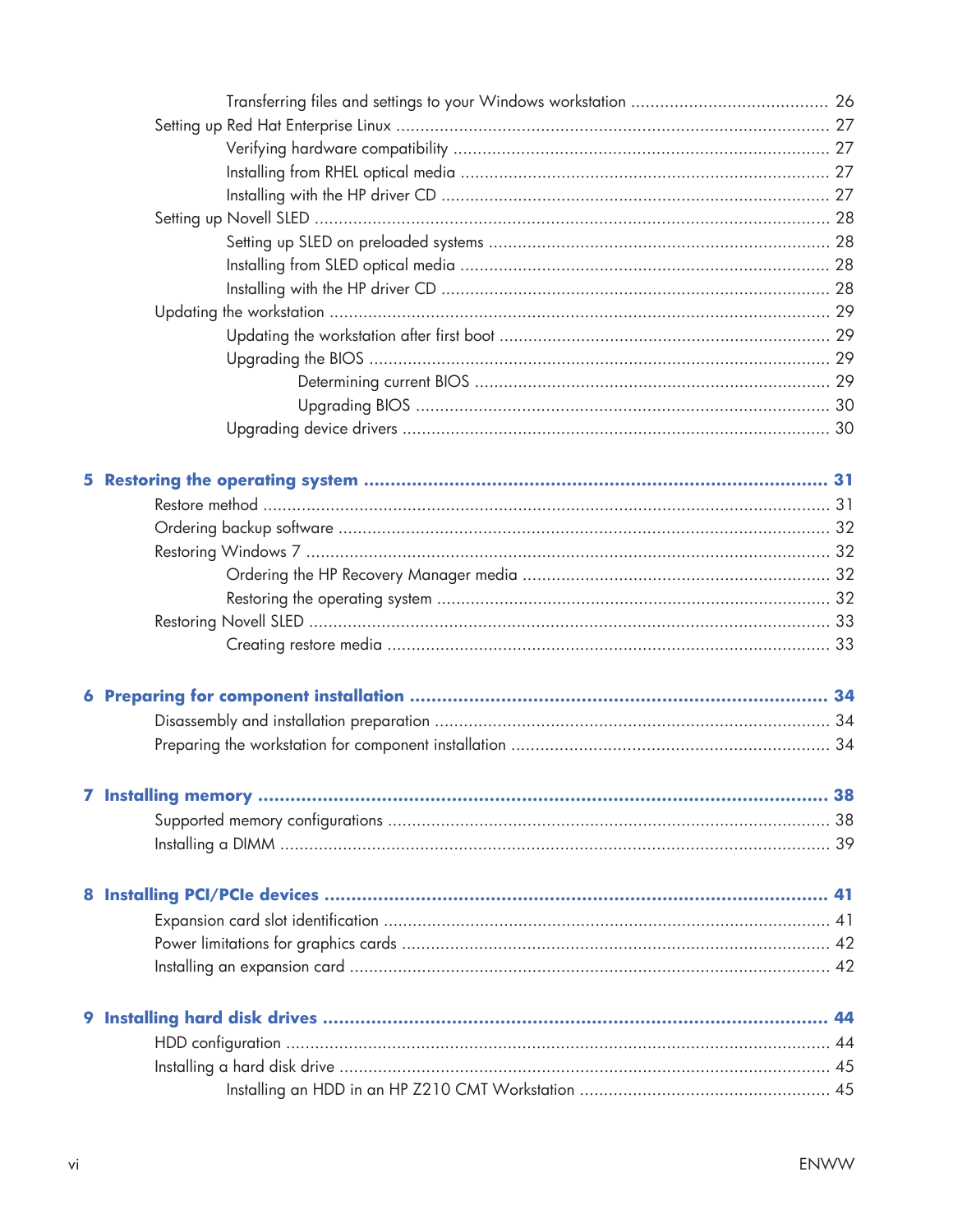| Installing a secondary HDD or media card reader into a Z210 SFF  51 |  |
|---------------------------------------------------------------------|--|
|                                                                     |  |
|                                                                     |  |
|                                                                     |  |
|                                                                     |  |
|                                                                     |  |
|                                                                     |  |
|                                                                     |  |
|                                                                     |  |
|                                                                     |  |
|                                                                     |  |
|                                                                     |  |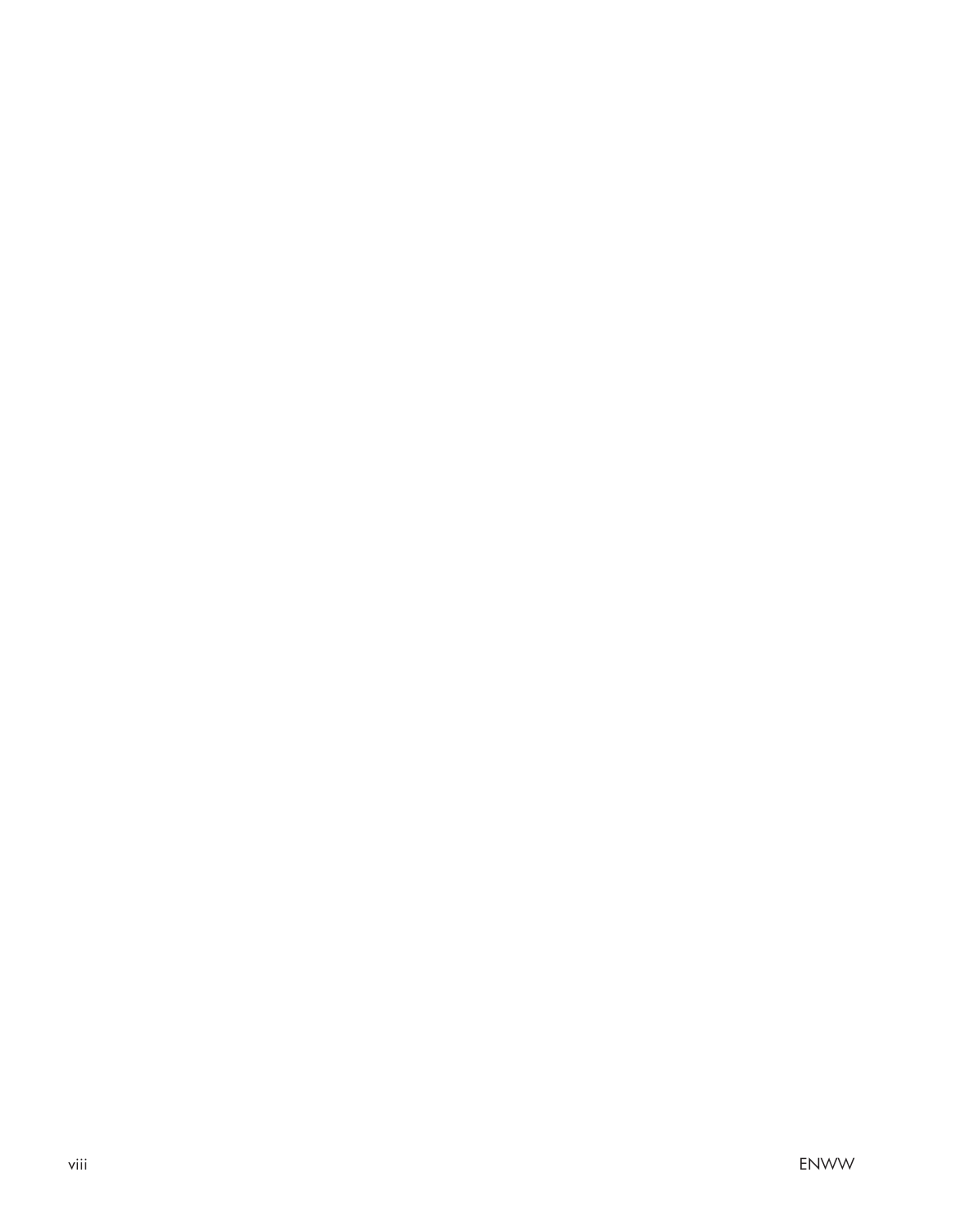# **1 Locating HP resources**

This section provides information on the following HP resources for your workstation:

|                           | <b>Topics</b>                                        |  |
|---------------------------|------------------------------------------------------|--|
|                           | Product information on page 2                        |  |
|                           | Product data sheets                                  |  |
|                           | <b>HP Cool Tools</b>                                 |  |
|                           | Regulatory information                               |  |
|                           | Accessories                                          |  |
|                           | System board                                         |  |
|                           | Serial number and Certificate of Authenticity labels |  |
|                           | Product support on page 3                            |  |
|                           | Additional information                               |  |
|                           | Technical support                                    |  |
|                           | <b>HP Support Assistant</b>                          |  |
|                           | <b>Business Support Center</b>                       |  |
|                           | <b>IT Resource Center</b>                            |  |
|                           | <b>HP Service Center</b>                             |  |
|                           | <b>HP Business and IT Services</b>                   |  |
|                           | Warranty information                                 |  |
|                           | Product documentation on page 4                      |  |
|                           | User and third-party documentation, and white papers |  |
|                           | <b>Product notifications</b>                         |  |
|                           | QuickSpecs                                           |  |
|                           | Customer Advisories, Security Bulletins, Notices     |  |
|                           | <u>Product diagnostics on page 5</u>                 |  |
|                           | Diagnostics tools                                    |  |
|                           | Audible beeps and LED code definitions               |  |
|                           | Web-based support tools                              |  |
| Product updates on page 6 |                                                      |  |
|                           | Driver and BIOS updates                              |  |
|                           |                                                      |  |

Operating systems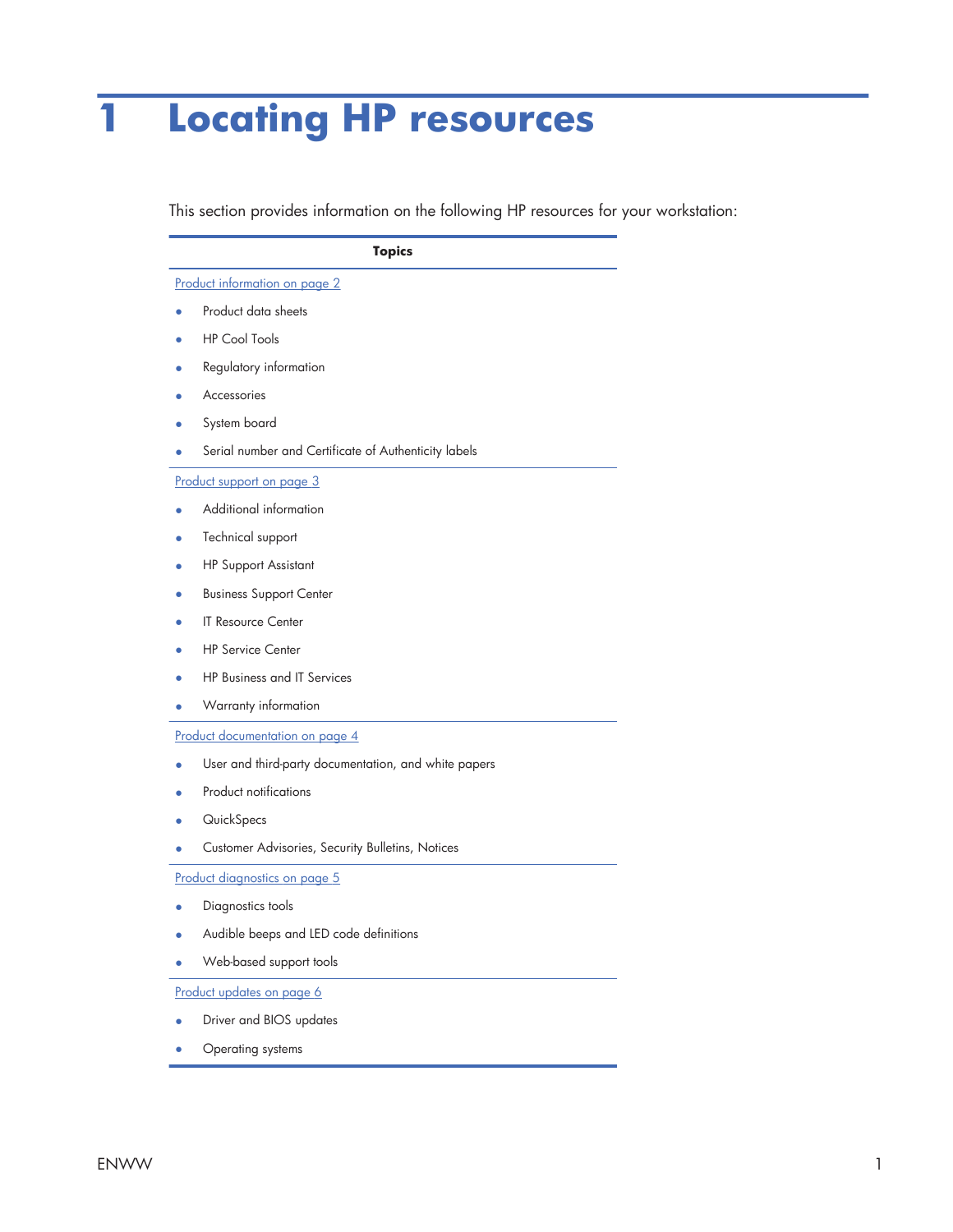# **Product information**

| <b>Table 1-1 Product information</b> |  |
|--------------------------------------|--|
|--------------------------------------|--|

| <b>Topic</b>                                                                     | Location                                                                                                                                                                                                                                                                                                                                                      |  |
|----------------------------------------------------------------------------------|---------------------------------------------------------------------------------------------------------------------------------------------------------------------------------------------------------------------------------------------------------------------------------------------------------------------------------------------------------------|--|
| Product data sheets                                                              | See www.hp.com/go/quickspecs.                                                                                                                                                                                                                                                                                                                                 |  |
| <b>HP Cool Tools</b>                                                             | Most HP Microsoft Windows workstations are preloaded<br>with additional software that is not automatically installed<br>during first boot. Additionally, a number of valuable tools<br>on your workstation are preinstalled that may enhance<br>system performance. To access or learn more about these<br>applications, choose one of the following options: |  |
|                                                                                  | Click the HP Cool Tools icon on the desktop, or                                                                                                                                                                                                                                                                                                               |  |
|                                                                                  | Open the <b>HP Cool Tools</b> folder by selecting <b>Start</b> ><br>All Programs > HP Cool Tools.                                                                                                                                                                                                                                                             |  |
|                                                                                  | To learn more about these applications, click HP Cool<br>Tools-Learn More.                                                                                                                                                                                                                                                                                    |  |
|                                                                                  | To install or launch the applications, click the appropriate<br>application icon.                                                                                                                                                                                                                                                                             |  |
| Regulatory information                                                           | Refer to the Safety & Regulatory Information guide for<br>product Class information. You can also refer to the label<br>on the workstation chassis.                                                                                                                                                                                                           |  |
| Accessories                                                                      | For complete and current information on supported<br>accessories and components, see http://www.hp.com/go/<br>workstations.                                                                                                                                                                                                                                   |  |
| System board                                                                     | A diagram of the system board is located on the inside of<br>the side access panel. Also, additional information is<br>located in the Maintenance and Service Guide on the Web<br>at http://www.hp.com/support/workstation_manuals/.                                                                                                                          |  |
| Serial number and Certificate of<br>Authenticity (COA) labels (if<br>applicable) | Serial number labels are on the top panel, or on the side of<br>the unit at the rear, depending on the workstation model.<br>The COA label is generally located on the top or side<br>panel near the serial number label. Some workstations<br>have this label on the bottom of the unit.                                                                     |  |
| Linux                                                                            | For information on running Linux on HP workstations, see<br>http://www.hp.com/linux/.                                                                                                                                                                                                                                                                         |  |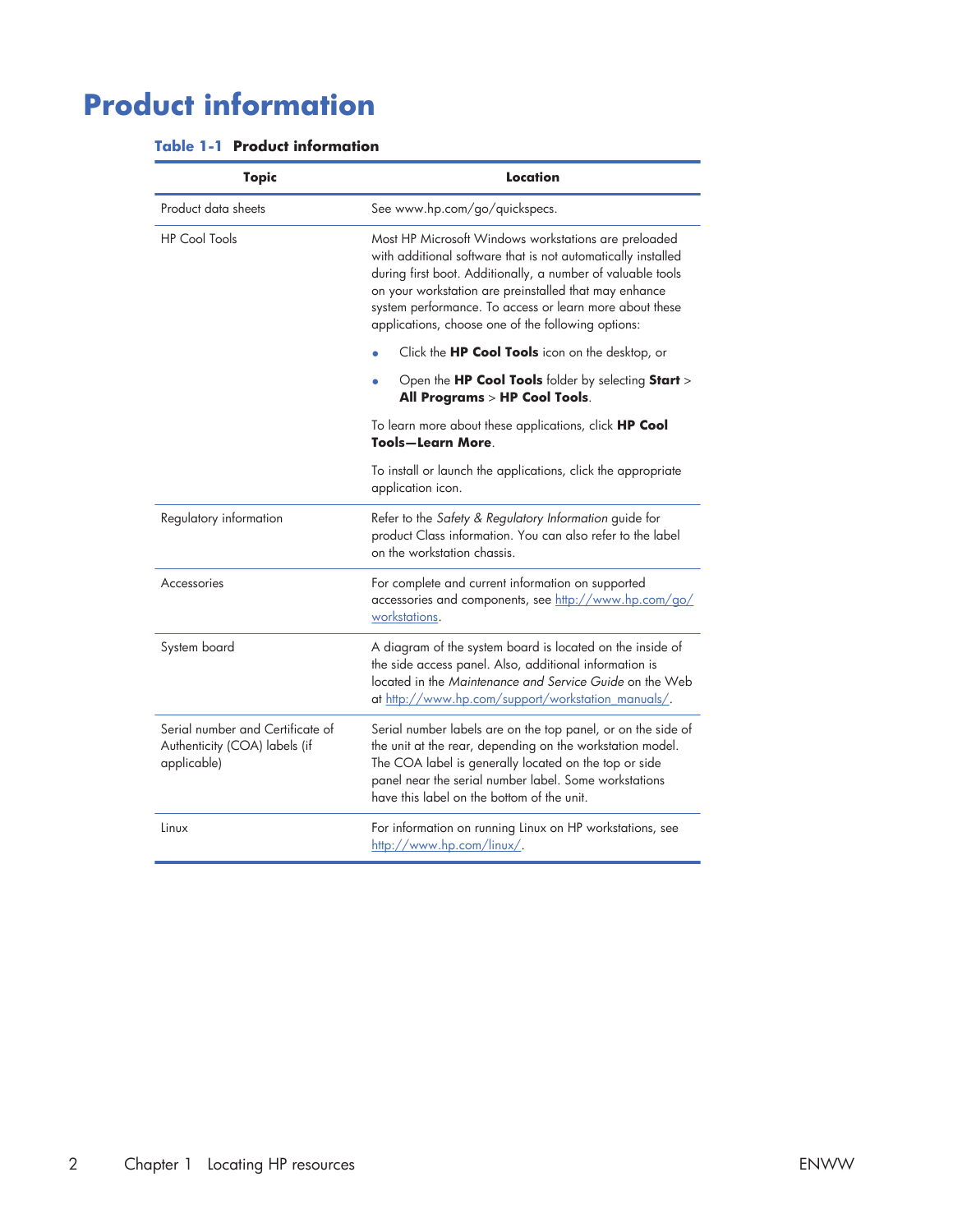# **Product support**

|  |  | <b>Table 1-2 Product support</b> |  |
|--|--|----------------------------------|--|
|--|--|----------------------------------|--|

| <b>Topic</b>                         | Location                                                                                                                                                                                                                 |  |
|--------------------------------------|--------------------------------------------------------------------------------------------------------------------------------------------------------------------------------------------------------------------------|--|
| Additional information               | For online access to technical support information and<br>tools, see http://www.hp.com/go/workstationsupport.                                                                                                            |  |
|                                      | Support resources include Web-based troubleshooting<br>tools, technical knowledge databases, driver and patch<br>downloads, online communities, and proactive notification<br>services.                                  |  |
|                                      | The following communication and diagnostic tools are also<br>available:                                                                                                                                                  |  |
|                                      | Instant Chat                                                                                                                                                                                                             |  |
|                                      | <b>Instant Support</b>                                                                                                                                                                                                   |  |
|                                      | Diagnose Problem                                                                                                                                                                                                         |  |
|                                      | Refer to the workstation Maintenance and Service Guide<br>for more information on how to receive support.                                                                                                                |  |
| Technical support                    | Before you call technical support, refer to the workstation<br>Maintenance and Service Guide for a listing of information<br>you need to have available before you call.                                                 |  |
|                                      | For a listing of all worldwide technical support phone<br>numbers, see http://www.hp.com/support/, select your<br>region, and click <b>Contact HP</b> in the upper-left corner.                                          |  |
| <b>HP Support Assistant</b>          | HP Support Assistant is an HP application that helps you<br>maintain the performance of your workstation and resolve<br>problems through automated updates and tune-ups, built-in<br>diagnostics, and guided assistance. |  |
|                                      | To access HP Support Assistant, double-click the HP<br>Support Assistant icon on your desktop.                                                                                                                           |  |
|                                      | <b>NOTE:</b> HP Support Assistant is pre-installed on all HP<br>workstations with Microsoft Windows 7 operating systems.<br>HP Support Assistant is not available on workstations<br>running Linux.                      |  |
| <b>Business Support Center (BSC)</b> | For software/driver downloads, warranty information,<br>single-topic documents, user manuals, or service manuals,<br>see http://www.hp.com/go/bizsupport.                                                                |  |
| IT Resource Center (ITRC)            | See http://www.itrc.hp.com/ for a searchable knowledge<br>base for IT professionals.                                                                                                                                     |  |
| HP Business and IT Services.         | For business and IT information, see http://www.hp.com/<br>$hps/$ .                                                                                                                                                      |  |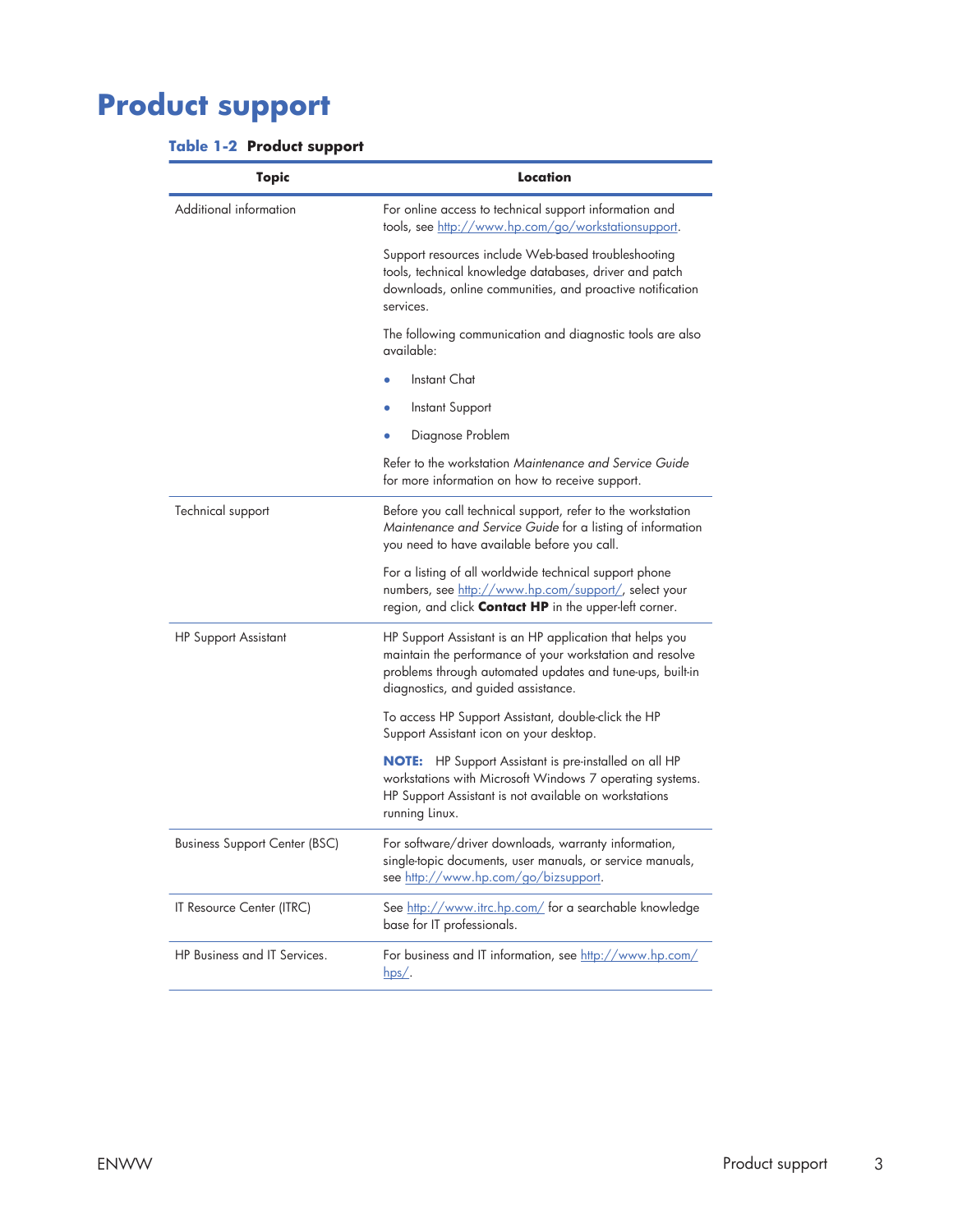| <b>Topic</b>                        | Location                                                                                                                                                                                                              |
|-------------------------------------|-----------------------------------------------------------------------------------------------------------------------------------------------------------------------------------------------------------------------|
| <b>HP Hardware Support Services</b> | For hardware service information, see<br>http://h20219.www2.hp.com/services/us/en/always-on/<br>hardware-support-supporting-information.html?<br>jumpid=reg R1002 USEN.                                               |
| Warranty information                | To locate base warranty information, see<br>http://www.hp.com/support/warranty-lookuptool.<br>To locate an existing Care Pack, see http://www.hp.com/<br>go/lookuptool.<br>To extend a standard product warranty, see |
|                                     | http://h20219.www2.hp.com/services/us/en/warranty/<br>carepack-overview.html?jumpid=hpr R1002 USEN. HP<br>Care Pack Services offer upgraded service levels to extend<br>and expand a standard product warranty.       |

#### **Table 1-2 Product support (continued)**

## **Product documentation**

#### **Table 1-3 Product documentation**

| <b>Topic</b>                                                             | Location                                                                                                                                                                                                                                                                                                                                                                                                          |  |
|--------------------------------------------------------------------------|-------------------------------------------------------------------------------------------------------------------------------------------------------------------------------------------------------------------------------------------------------------------------------------------------------------------------------------------------------------------------------------------------------------------|--|
| HP user documentation, white<br>papers, and third-party<br>documentation | For the latest online documentation, see<br>http://www.hp.com/support/workstation manuals. These<br>include this User Guide and the Maintenance and Service<br>Guide.                                                                                                                                                                                                                                             |  |
| <b>Product notifications</b>                                             | Subscriber's Choice is an HP program that allows you to<br>sign up to receive driver and software alerts, proactive<br>change notifications (PCNs), the HP newsletter, customer<br>advisories, and more. Sign up at www.hp.com/united-<br>states/subscribe/gateway/?jumpid=go/subscribe-gate1.<br>Customer advisories and product change notifications are<br>also available on http://www.hp.com/go/bizsupport/. |  |
| Workstation technical overview and<br>specifications                     | The Product Bulletin contains QuickSpecs for HP<br>Workstations. QuickSpecs provide an overall specification<br>review of your product. It includes information about its<br>features including the operating system, power supply,<br>memory, CPU, and many other components of the system.<br>To access the QuickSpecs, see http://www.hp.com/go/<br>productbulletin/.                                          |  |
| <b>Customer Advisories, Security</b><br><b>Bulletins, and Notices</b>    | To find advisories, bulletins, and notices:<br>See http://www.hp.com/go/workstationsupport.<br>1.<br>2.<br>Select the desired product.<br>З.<br>From the Resources section, select See more<br>Use the scroll bar to select <b>Customer Advisories,</b><br>4.<br><b>Customer Bulletins, or Customer Notices.</b>                                                                                                  |  |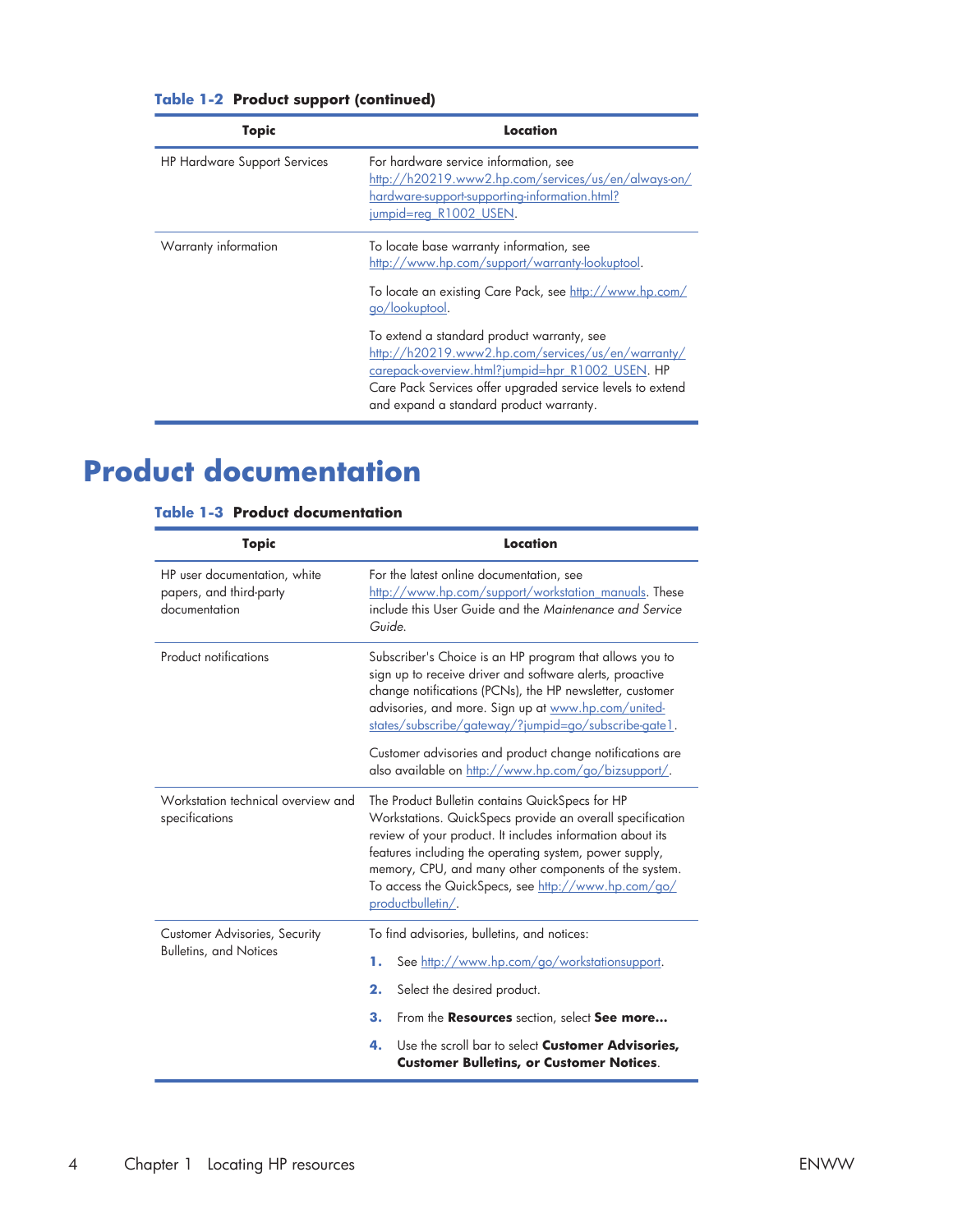# **Product diagnostics**

| <b>Table 1-4 Product diagnostics</b> |  |
|--------------------------------------|--|
|                                      |  |

| Topic                                    | Location                                                                                                                                                                                                                                                                                                                                        |
|------------------------------------------|-------------------------------------------------------------------------------------------------------------------------------------------------------------------------------------------------------------------------------------------------------------------------------------------------------------------------------------------------|
| Diagnostics tools                        | The HP Vision Diagnostics utility can be found as a<br>burnable ISO image on the workstation hard disk (under C:<br><b>VisionDiagnostics</b> ), or can be downloaded from the<br>HP web site. For details on using this utility, refer to the<br>section that covers HP Vision Diagnostics in the workstation<br>Maintenance and Service Guide. |
| Audible beep and LED code<br>definitions | Refer to the appropriate section of the workstation<br>Maintenance and Service Guide for detailed information<br>about beep and Light Emitting Diode (LED) codes<br>applicable to the workstation.                                                                                                                                              |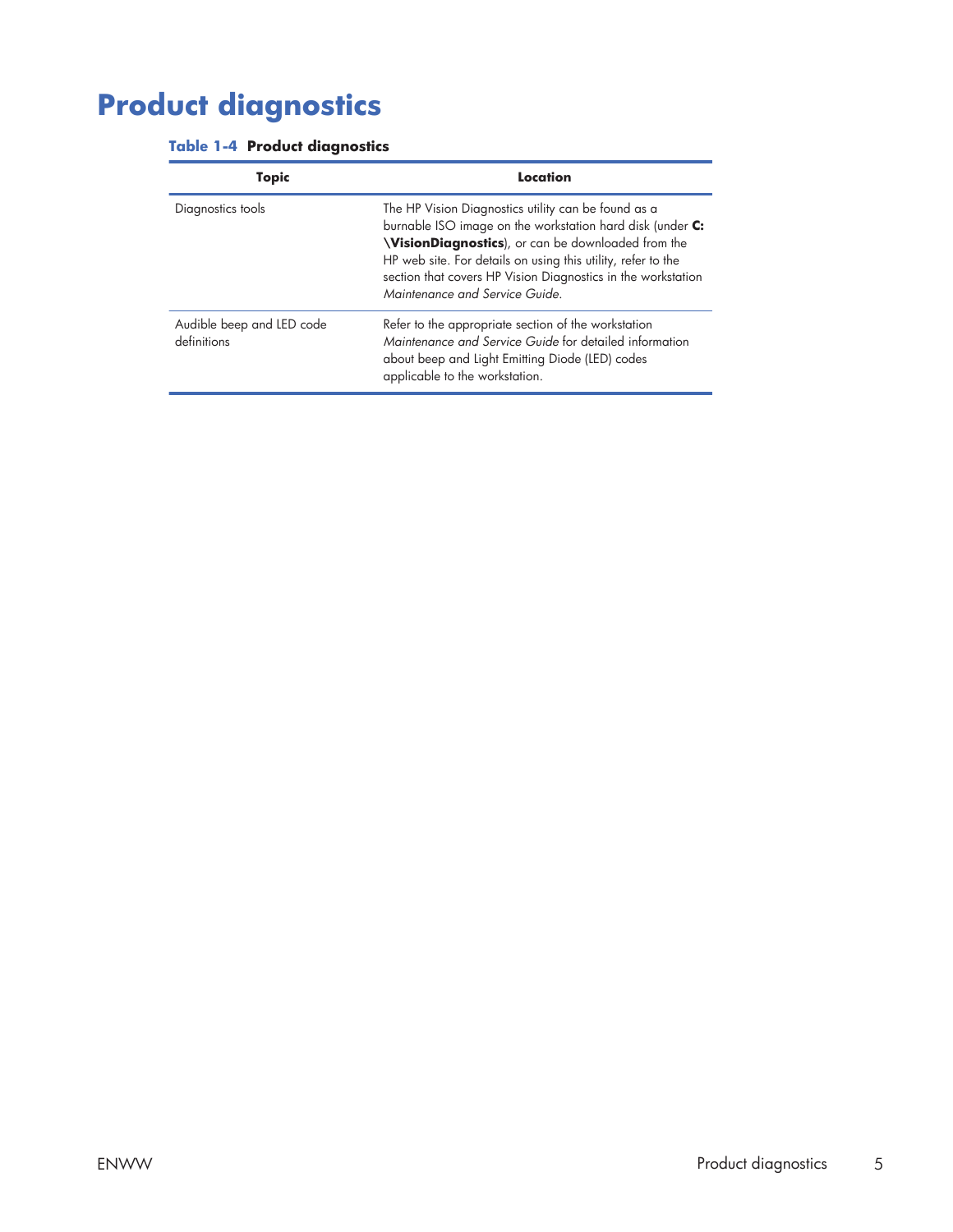# **Product updates**

#### **Table 1-5 Product updates**

| <b>Topic</b>            | Location                                                                                                                    |  |  |  |
|-------------------------|-----------------------------------------------------------------------------------------------------------------------------|--|--|--|
| Driver and BIOS updates | See http://www.hp.com/go/workstation_swdrivers to verify<br>that you have the latest drivers for the workstation.           |  |  |  |
|                         | To determine the current workstation BIOS on your<br>workstation, follow these steps during system power up:                |  |  |  |
|                         | Power on the workstation, and wait for F10=setup to<br>1.<br>appear on the lower right corner of the screen.                |  |  |  |
|                         | 2.<br>Press F10 to enter the F10 Setup utility.                                                                             |  |  |  |
|                         | The F10 Setup utility displays the computer BIOS version<br>under File > System Information.                                |  |  |  |
|                         | 3.<br>Note the computer BIOS version so that you can<br>compare it with the BIOS versions that appear on the HP<br>website. |  |  |  |
| Operating systems       | For information on operating systems supported on HP<br>workstations, see http://www.hp.com/go/wsos.                        |  |  |  |
|                         | For information on Windows operating systems, see<br>http://www.microsoft.com/support.                                      |  |  |  |
|                         | For information on Linux operating systems, see<br>http://www.hp.com/linux.                                                 |  |  |  |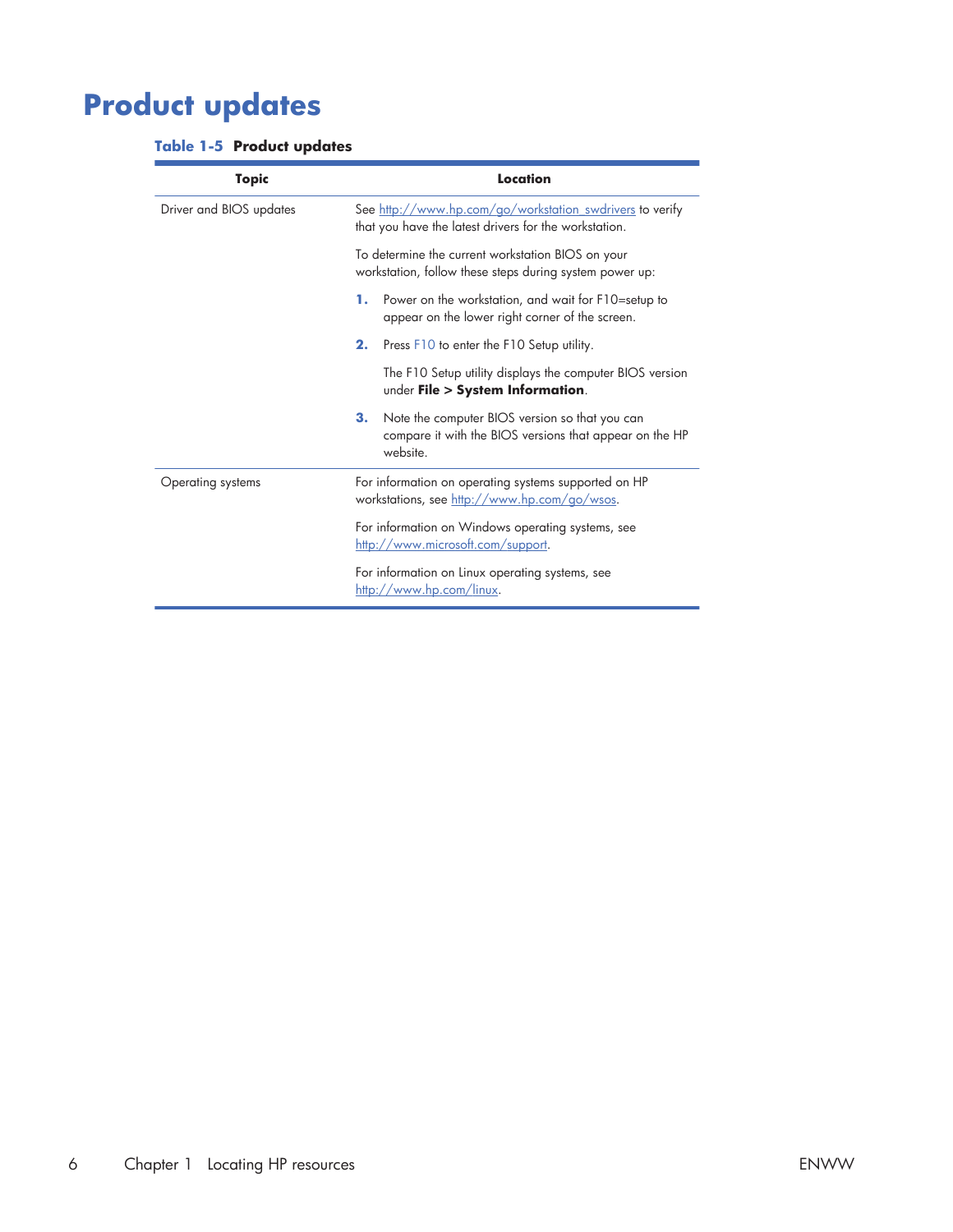# **2 Workstation components**

This chapter describes workstation components. It includes these topics:

**Topics** HP Z210 CMT Workstation components on page 7

HP Z210 SFF Workstation components on page 11

## **HP Z210 CMT Workstation components**

This section describes the HP Z210 Convertible Mini Tower (CMT) Workstation components, including front and rear panel connectors.

For complete and current information on supported accessories and components for the computer, see http://partsurfer.hp.com.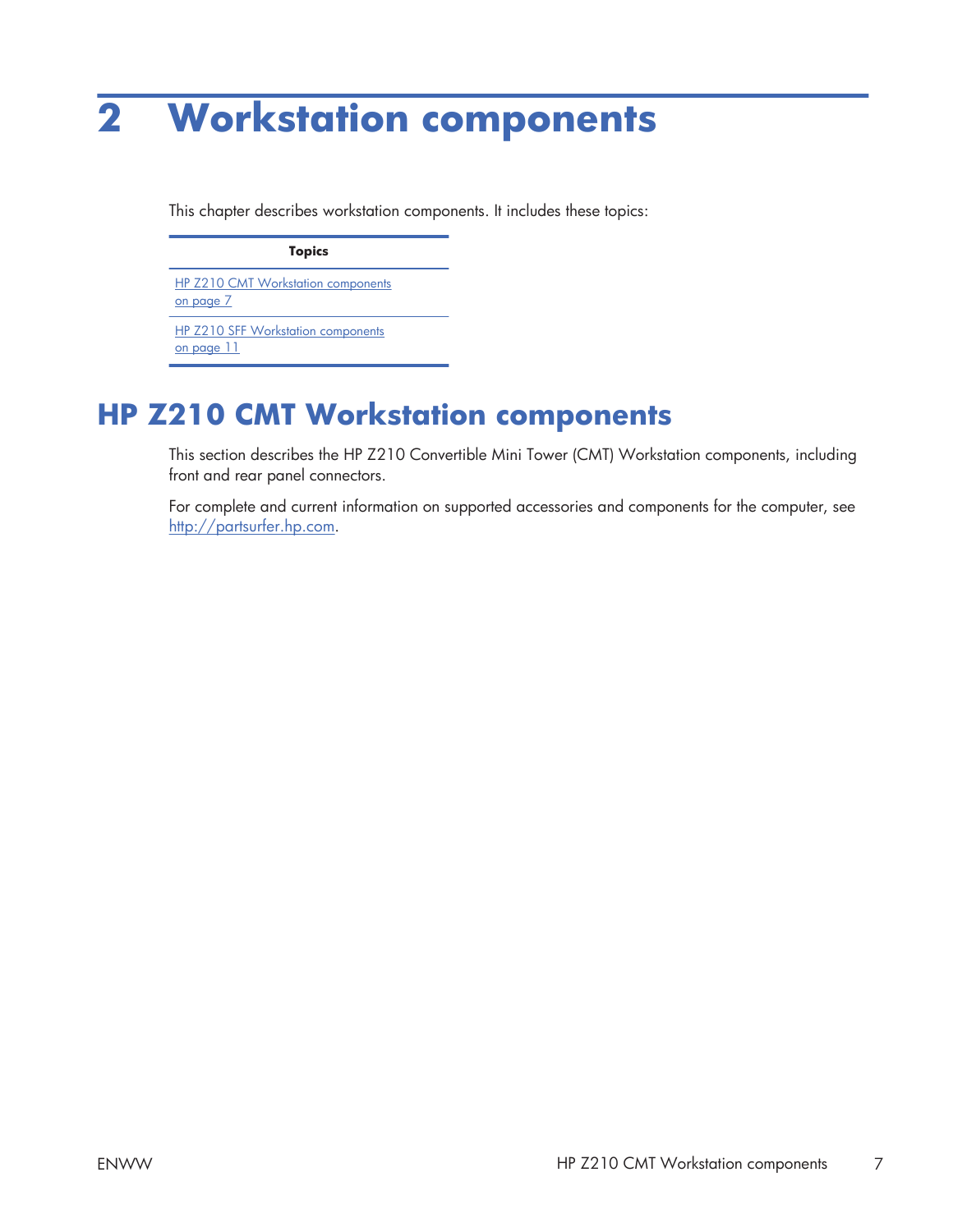### **HP Z210 CMT Workstation chassis components**

The following figure shows the chassis components of a typical HP Z210 CMT Workstation layout. Drive configurations can vary.

**Figure 2-1** HP Z210 CMT Workstation chassis components



|  |  |  | Table 2-1 HP Z210 CMT Workstation component descriptions |  |
|--|--|--|----------------------------------------------------------|--|
|--|--|--|----------------------------------------------------------|--|

| <b>Item</b>    | <b>Description</b> | <b>Item</b> | <b>Description</b>   |
|----------------|--------------------|-------------|----------------------|
|                | Power supply       | 8           | Memory module (DIMM) |
| 2              | Side access panel  | 9           | PCIe card            |
| 3              | Rear system fan    | 10          | PCI card             |
| $\overline{4}$ | Optical drive      | 11          | Speaker              |
| 5              | Processor heatsink | 12          | Hard disk drive      |
| 6              | Processor (CPU)    | 13          | Front bezel          |
| 7              | System board       | 14          | Chassis              |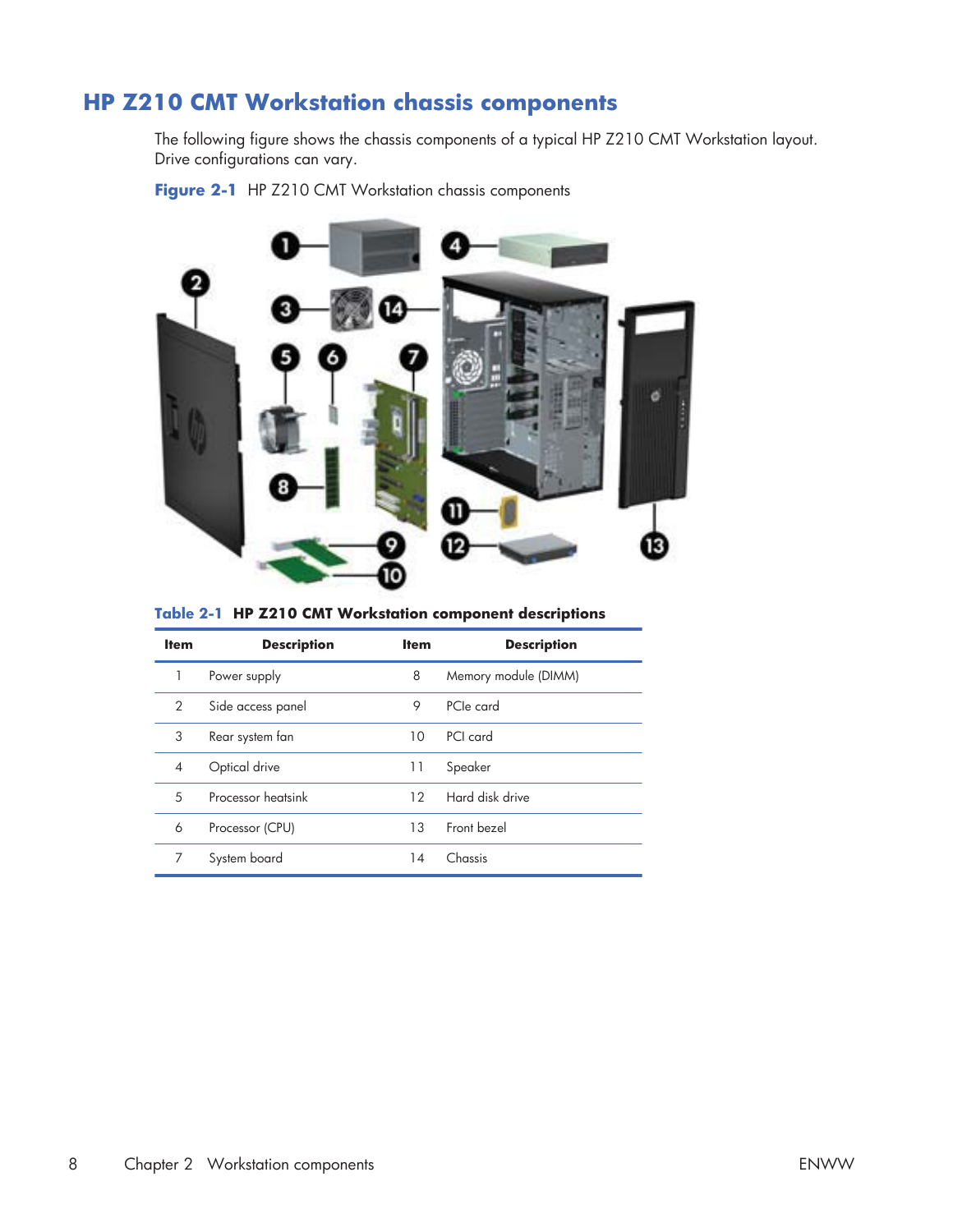### **HP Z210 CMT Workstation front panel components**

The following figure shows the front panel of an HP Z210 CMT Workstation. Drive configurations can vary.

Figure 2-2 HP Z210 Workstation front panel



**Table 2-2 HP Z210 CMT Workstation front panel connectors**

| <b>Item</b>    | Symbol | <b>Description</b>         | <b>Item</b> | Symbol | <b>Description</b>                                          |
|----------------|--------|----------------------------|-------------|--------|-------------------------------------------------------------|
|                |        | Optical drive manual eject | 6           |        | Headphone connector                                         |
| $\overline{2}$ |        | Optical drive eject button | 7           | ♥      | Microphone connector                                        |
| 3              |        | Power button               | 8           |        | 1394a connector (optional and<br>plugged unless configured) |
| $\overline{4}$ | Ξ      | Hard drive activity light  | 9           |        | Optical drive activity light                                |
| 5              |        | USB 2.0 ports (3)          | 10          |        | Optical drive                                               |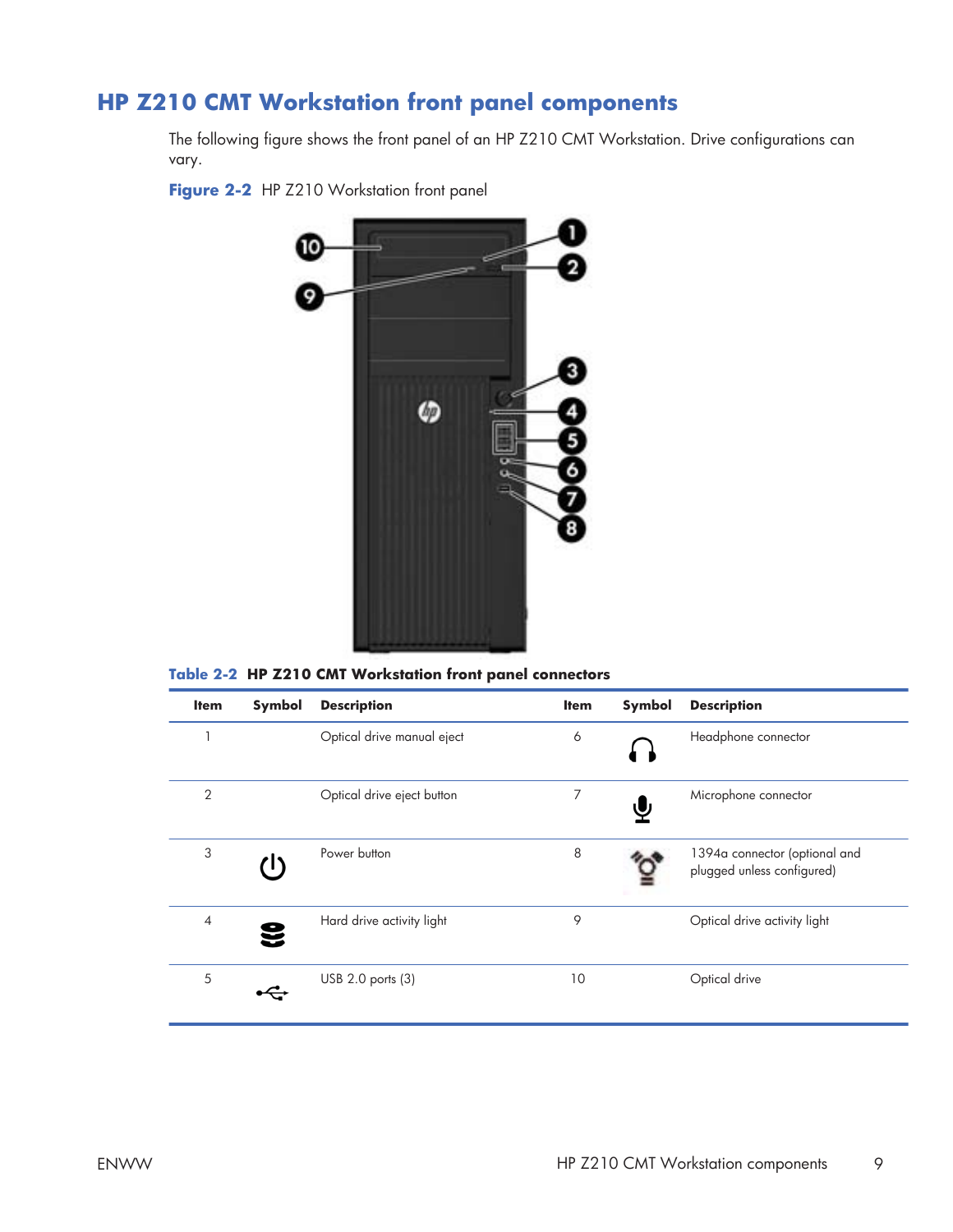### **HP Z210 CMT Workstation rear panel components**

The following figure shows the rear panel of a typical HP Z210 CMT Workstation.

Figure 2-3 HP Z210 CMT Workstation rear panel



**NOTE:** The labels for the rear panel connectors use industry-standard icons and colors.

| <b>Item</b>    | Symbol                   | <b>Description</b>              | <b>Item</b> | Symbol | <b>Description</b>               |
|----------------|--------------------------|---------------------------------|-------------|--------|----------------------------------|
| 1              |                          | Power supply fan                | 8           | (⊶)    | Audio line-out connector (green) |
| $\overline{2}$ | 円                        | PS/2 mouse connector (green)    | 9           | ⊻ٍ     | Microphone connector (pink)      |
| 3              |                          | Universal chassis clamp opening | $10$        |        | USB 2.0 ports (4)                |
| $\overline{4}$ |                          | Cable lock slot                 | 11          |        | USB 2.0 ports (2)                |
| 5              |                          | Padlock loop                    | 12          |        | Display Port (DP) connector      |
| 6              | $\overline{\phantom{a}}$ | RI-45 network connector         | 13          |        | DVI-I connector                  |
| $\overline{7}$ | ((•》                     | Audio line-in connector (blue)  | 14          | min    | PS/2 keyboard connector (purple) |
|                |                          |                                 | 15          |        | Power cord connector             |

#### **Table 2-3 Rear panel components**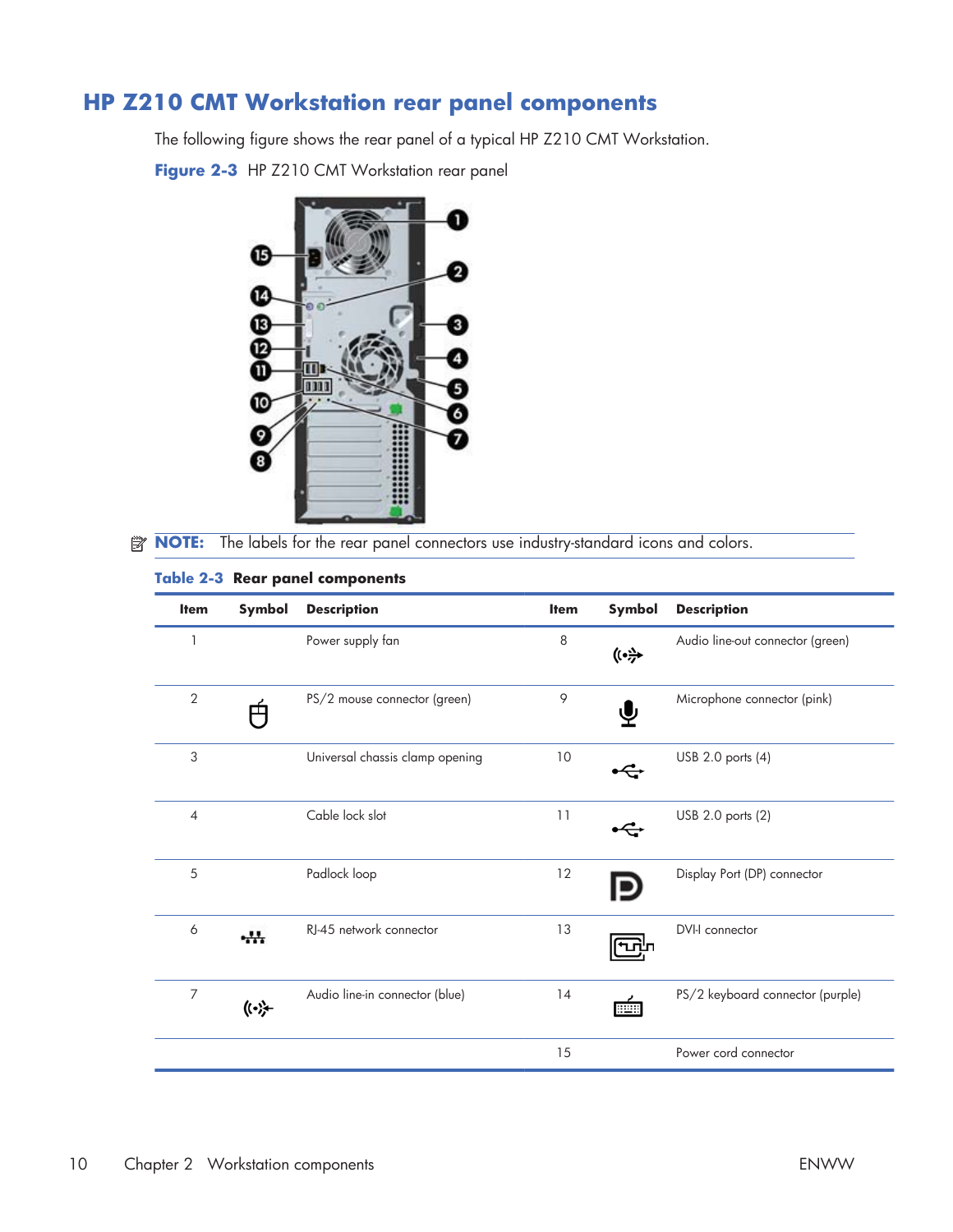### **HP Z210 SFF Workstation components**

This section describes HP Z210 Small Form Factor (SFF) Workstation components, including front and rear panel connectors.

For complete and current information on supported accessories and components for the computer, see http://partsurfer.hp.com.

#### **HP Z210 SFF Workstation chassis components**

The following figure shows the chassis components of a typical HP Z210 SFF Workstation layout. Drive configurations can vary.

Figure 2-4 HP Z210 SFF Workstation chassis components



**Table 2-4 Workstation component descriptions**

| <b>Item</b>              | <b>Description</b>   | <b>Item</b> | <b>Description</b>                                 |  |
|--------------------------|----------------------|-------------|----------------------------------------------------|--|
|                          | Access panel         | 8           | System fan                                         |  |
| $\mathcal{P}$            | Processor (CPU)      | 9           | Chassis                                            |  |
| 3                        | <b>Heatsink</b>      | 10          | Front bezel                                        |  |
| $\overline{\mathcal{A}}$ | Memory module (DIMM) | 11          | Speaker                                            |  |
| 5                        | System board         | 12          | Optical drive                                      |  |
| 6                        | Hard disk drive      | 13          | Optional media reader or second<br>hard disk drive |  |
|                          | Airflow guide        | 14          |                                                    |  |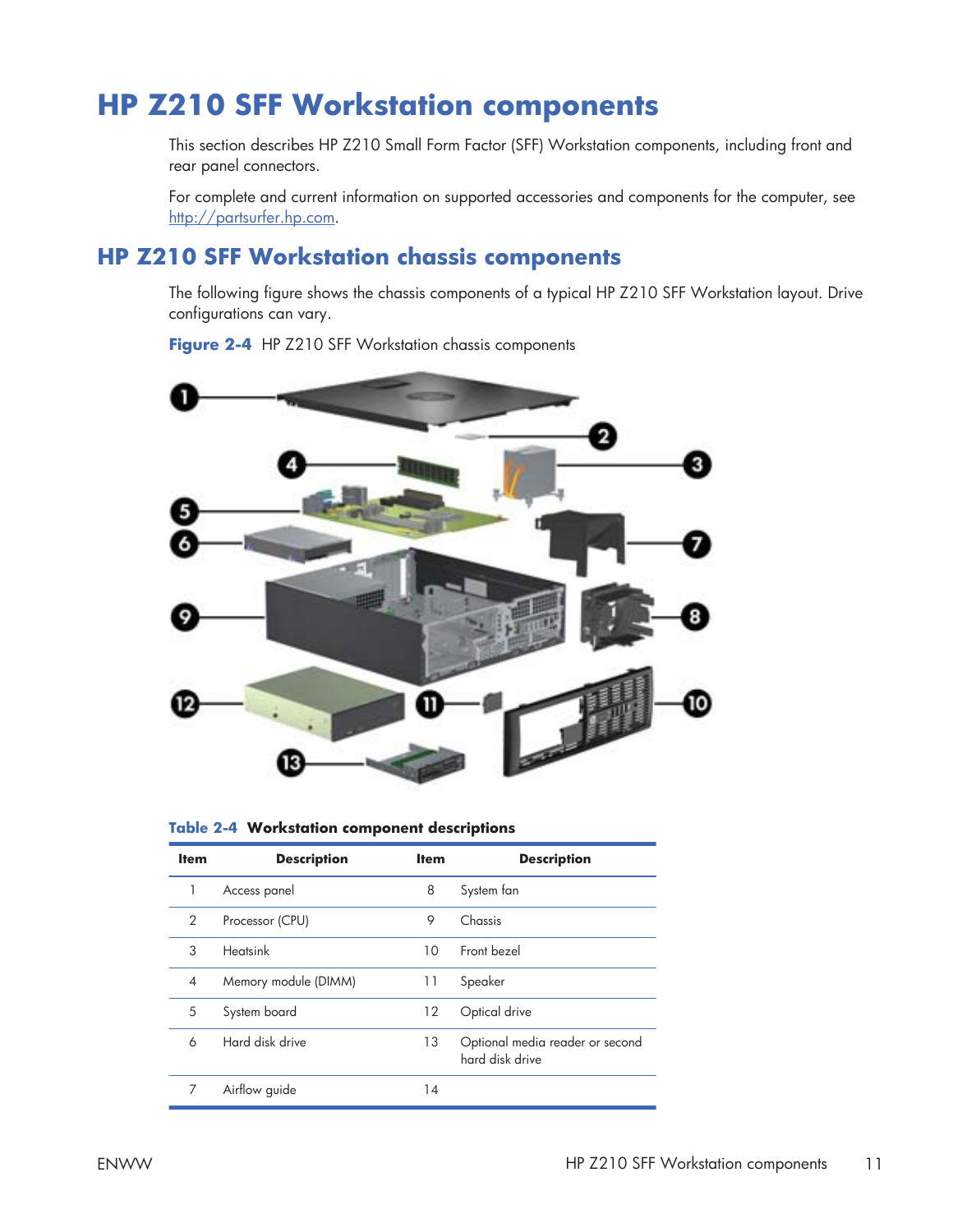### **HP Z210 SFF Workstation front panel components**

The following figure shows the front panel of an HP Z210 SFF Workstation. Drive configurations can vary.





**Table 2-5 Front panel components**

| <b>Item</b>    | Symbol | <b>Description</b>           | <b>Item</b> | Symbol | <b>Description</b>                                                                         |
|----------------|--------|------------------------------|-------------|--------|--------------------------------------------------------------------------------------------|
|                |        | Optical drive                | 6           | ( )پ   | Microphone or headphones connector<br>(software selectable, default mode is<br>microphone) |
| $\overline{2}$ |        | Optical drive activity light | 7           |        | Headphones connector                                                                       |
| 3              |        | Optical drive eject button   | 8           |        | Hard drive activity light                                                                  |
| $\overline{4}$ |        | Power button                 | 9           |        | Optional media card reader or second<br>hard disk drive                                    |
| 5              |        | USB 2.0 ports (4)            |             |        |                                                                                            |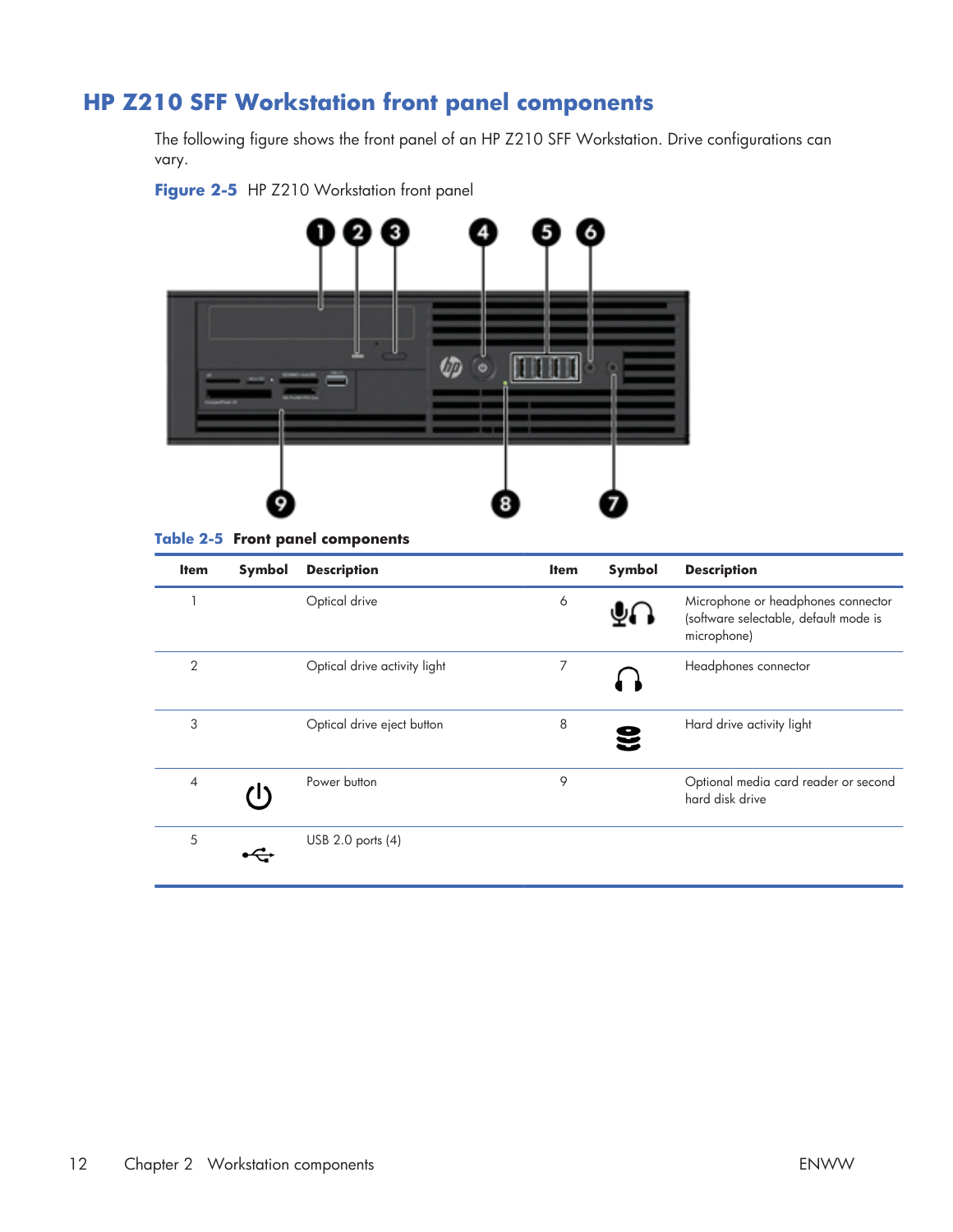### **HP Z210 SFF Workstation rear panel components**

The following figure shows the rear panel of a typical HP Z210 SFF Workstation.

Figure 2-6 HP Z210 SFF Workstation rear panel



**NOTE:** The labels for the rear panel connectors use industry-standard icons and colors.

#### **Table 2-6 Rear panel components**

| <b>Item</b>    | Symbol | <b>Description</b>           | <b>Item</b> | Symbol      | <b>Description</b>                    |
|----------------|--------|------------------------------|-------------|-------------|---------------------------------------|
|                | $+1$   | RI-45 network connector      | 6           | תיתר        | Display Port (DP)                     |
| $\overline{2}$ | IOIO   | Serial port                  | 7           |             | VGA monitor output                    |
| 3              | ┸      | PS/2 mouse connector (green) | 8           | <b>HERE</b> | PS/2 keyboard connector (purple)      |
| 4              |        | Power cord connector         | 9           | ဗ           | Audio line-out connector (lime green) |
| 5              |        | USB 2.0 ports (6)            | 10          |             | Audio line-in connector (blue)        |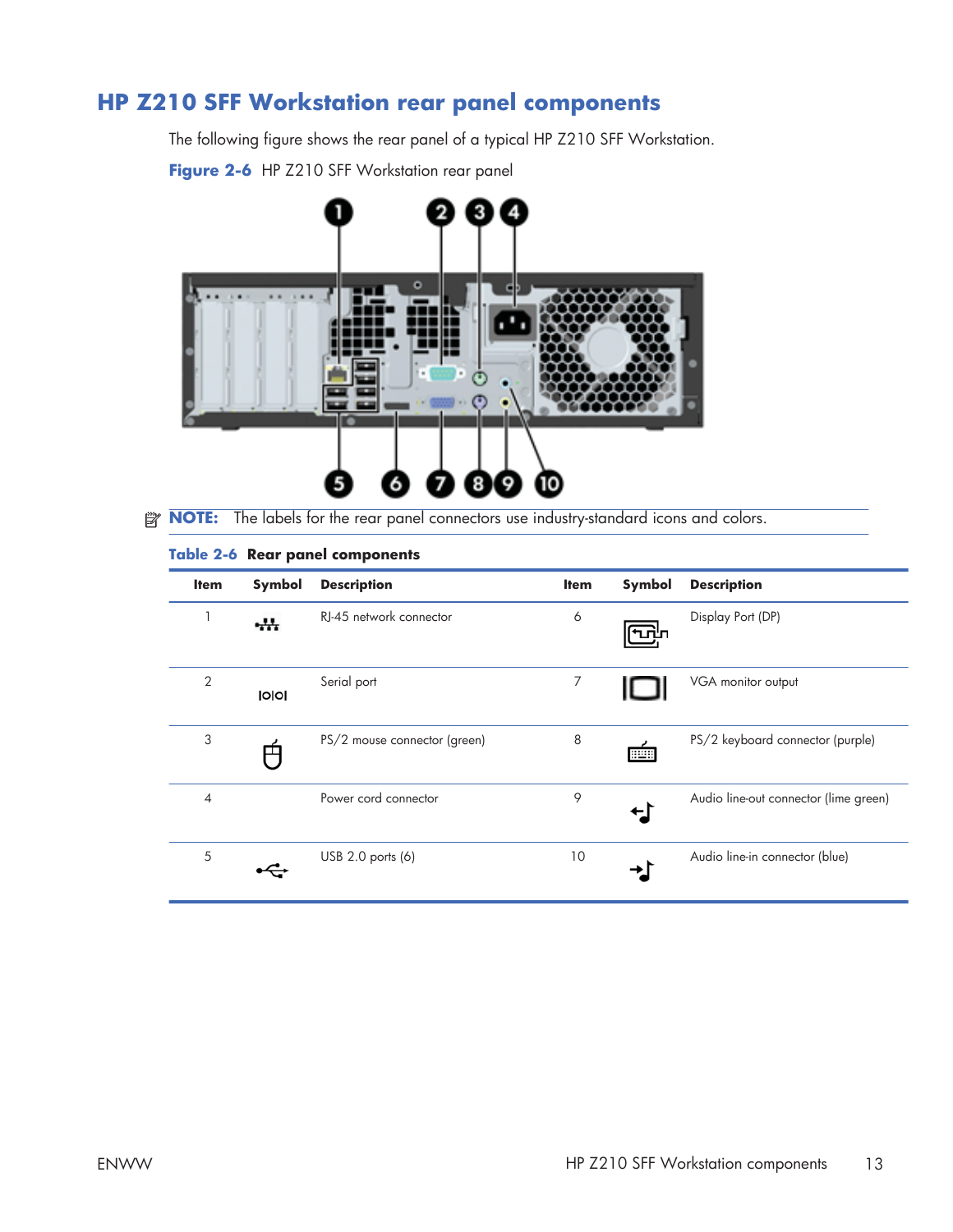# **3 Setting up the workstation**

This chapter describes how to set up the workstation, and includes these topics:

| <b>Topics</b>                                  |
|------------------------------------------------|
| Ensuring proper ventilation on page 14         |
| Setup procedures on page 15                    |
| Converting to desktop configuration on page 17 |
| Adding monitors on page 19                     |
| Accessibility on page 24                       |
| Security on page 24                            |
| Product recycling on page 24                   |

### **Ensuring proper ventilation**

Proper ventilation for the system is important for workstation operation. Follow these guidelines to ensure adequate ventilation:

- Operate the workstation on a sturdy, level surface.
- Place the workstation in an area with adequate ventilation. Provide at least 15.24 cm (6 inches) of clearance at the front and back of the workstation as shown in the following figure.

Your workstation might look different than the one shown.

**Figure 3-1** Proper workstation ventilation



• Ensure that the ambient air temperature surrounding the workstation falls within the published limit.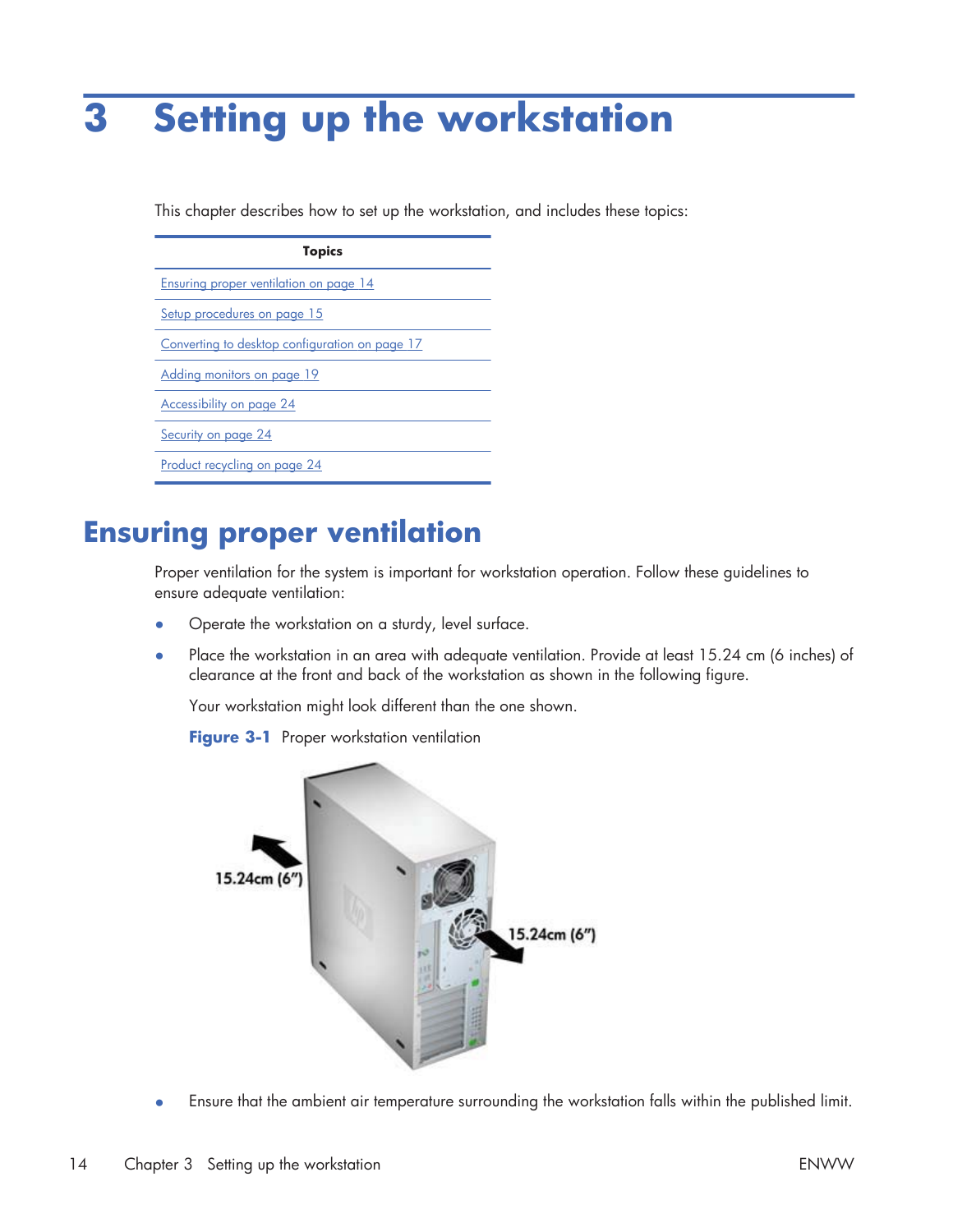- **NOTE:** The ambient upper limit of 35 C is only good up to 1524 m (5000 ft) elevation. There is a 1 C per 304.8 m (1000 Fft derating above 1524 m (5000 ft). So, at 3,048 m (10,000 ft), the upper ambient air temperature limit is 30 C.
- For cabinet installation, ensure adequate cabinet ventilation and ensure that the ambient temperature within the cabinet does not exceed published limits.
- Never restrict the incoming or outgoing airflow of the workstation by blocking any vents or air intakes as shown in the following figure.

**Figure 3-2** Proper workstation placement



### **Setup procedures**

- **MARNING!** To reduce the risk of electric shock or damage to your equipment:
	- Do not disable the power cord grounding plug. The grounding plug is an important safety feature.
	- Plug the power cord in a grounded (earthed) outlet that is easily accessible.

To set up the workstation:

- **1.** After unpacking your workstation, find workspace with the proper ventilation to set up the system.
- **2.** Connect the mouse and keyboard to the workstation.

For connector location information, see the rear panel connector section for the workstation in this document.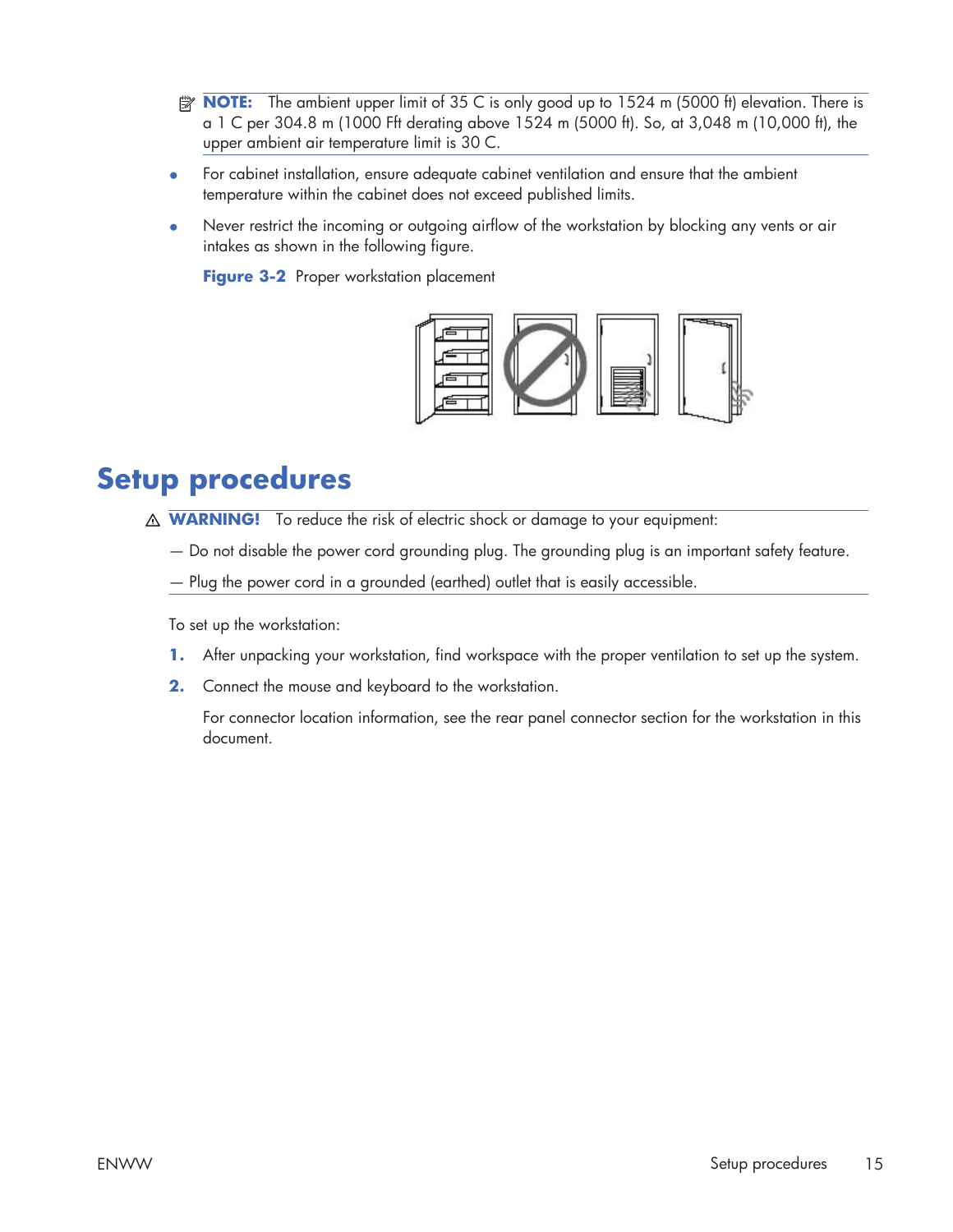**3.** Connect the power cord:

**Figure 3-3** Connecting the power cord



- **MARNING!** To reduce the risk of electric shock or damage to your equipment, observe these practices:
	- Plug the power cord into an AC outlet that is easily accessible.
	- Disconnect power from the computer by unplugging the power cord from the AC outlet (not by unplugging the power cord from the computer).

• If provided with a three-pin attachment plug on your power cord, plug the cord into a grounded (earthed) three-pin outlet. Do not disable the power cord grounding pin, for example, by attaching a two-pin adapter. The grounding pin is an important safety feature.

**NOTE:** After setting up the workstation hardware, connect other peripheral components (such as a printer) according to the instructions included with the device.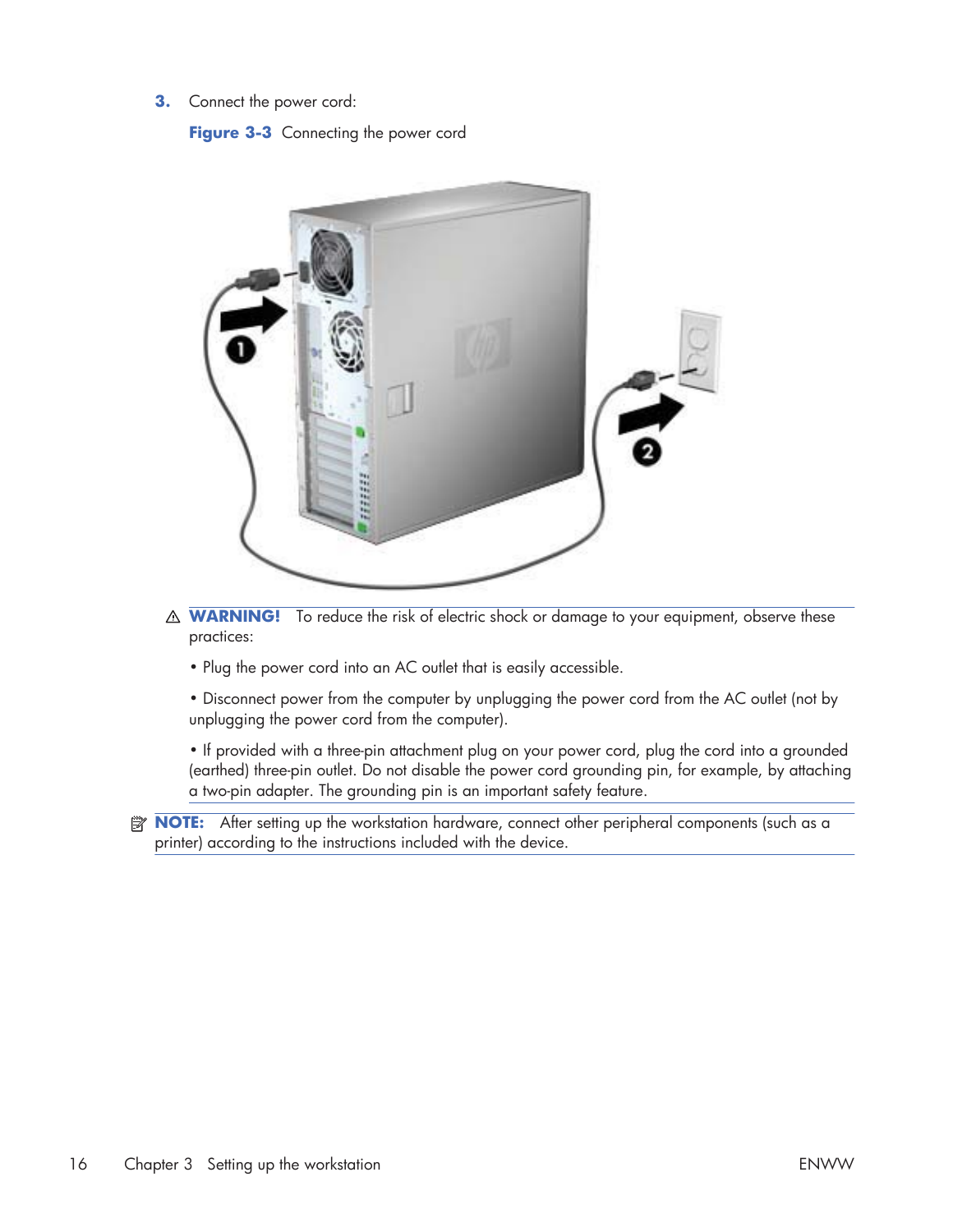## **Converting to desktop configuration**

The Z210 Convertible Mini Tower (CMT) Workstation can be operated in the mini-tower or the desktop configuration. Follow these steps to convert to desktop configuration operation:

- **NOTE:** See the workstation *Maintenance and Service Guide* for installation details for the following steps.
	- **1.** Prepare the workstation for component installation (see Preparing the workstation for component installation on page 34).
	- **2.** Remove the front bezel from the workstation.
	- **3.** Press gently on the edges of the optical drive bay filler panel, and remove it from the front bezel as shown in the following figure.



**Figure 3-4** Removing the ODD bay filler panel

- **4.** Rotate the filler panel 90 degrees to a horizontal position.
- **5.** Align the slots in the filler panel frame with the tabs in the front bezel. Press the optical drive filler panel back into the front bezel until it snaps into place as shown in the following figure.

**Figure 3-5** Installing the ODD bay filler panel

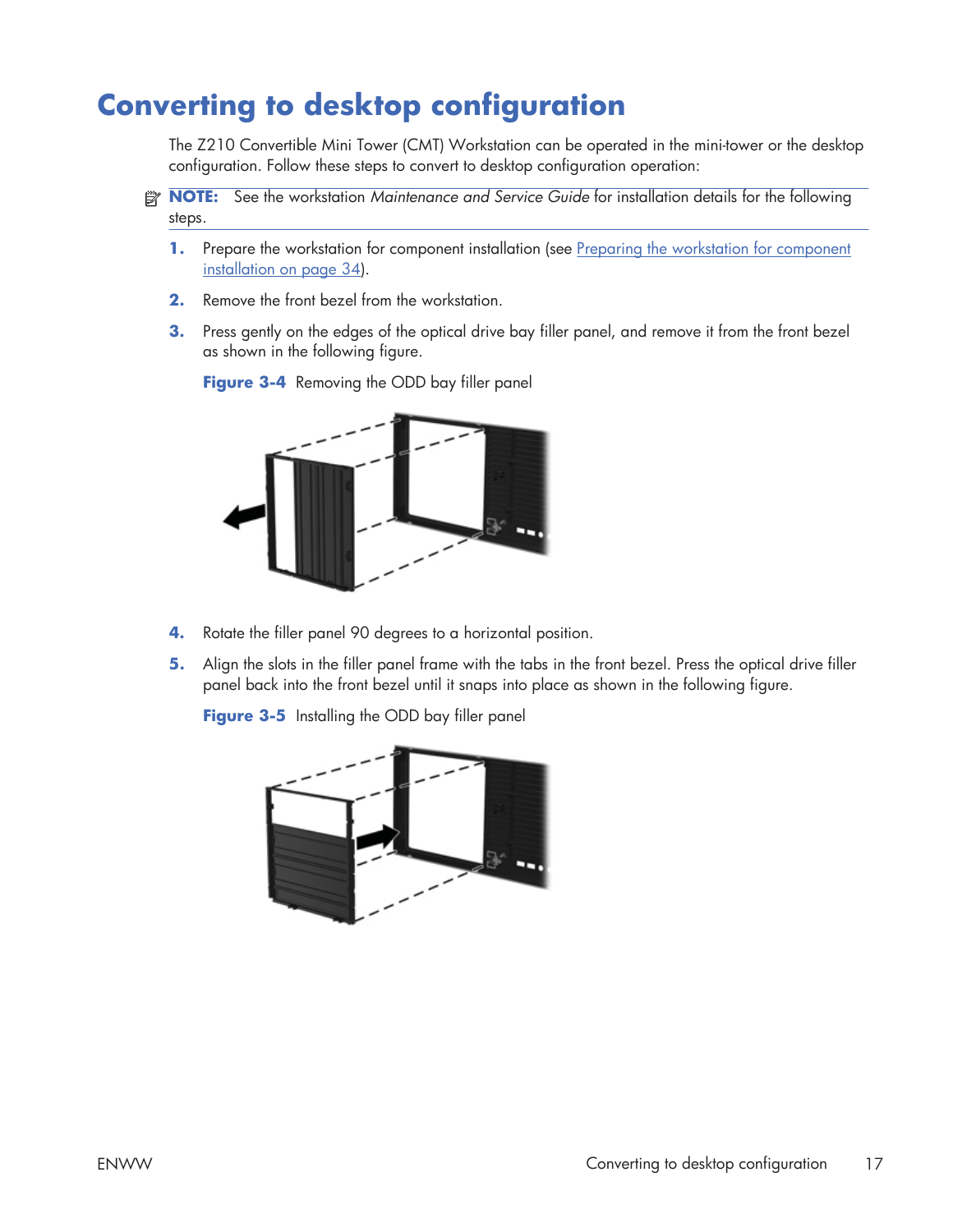**6.** On the back of the front bezel, squeeze the HP logo mounting tabs (1) and press the logo outward (2) as shown in the following figure.

**Figure 3-6** Rotating the HP logo



Rotate the HP logo 90 degrees counterclockwise, and then release the logo and press it back into place in the front bezel.

- **7.** Remove the EMI filler panels and remove the optical disk drive from the chassis.
- **8.** Rotate the EMI filler panels and the optical drive 90 degrees as shown in the figure below, and then reinstall them (see Installing an optical drive (desktop configuration) on page 55.





**9.** Replace the front bezel and the side access panel when finished.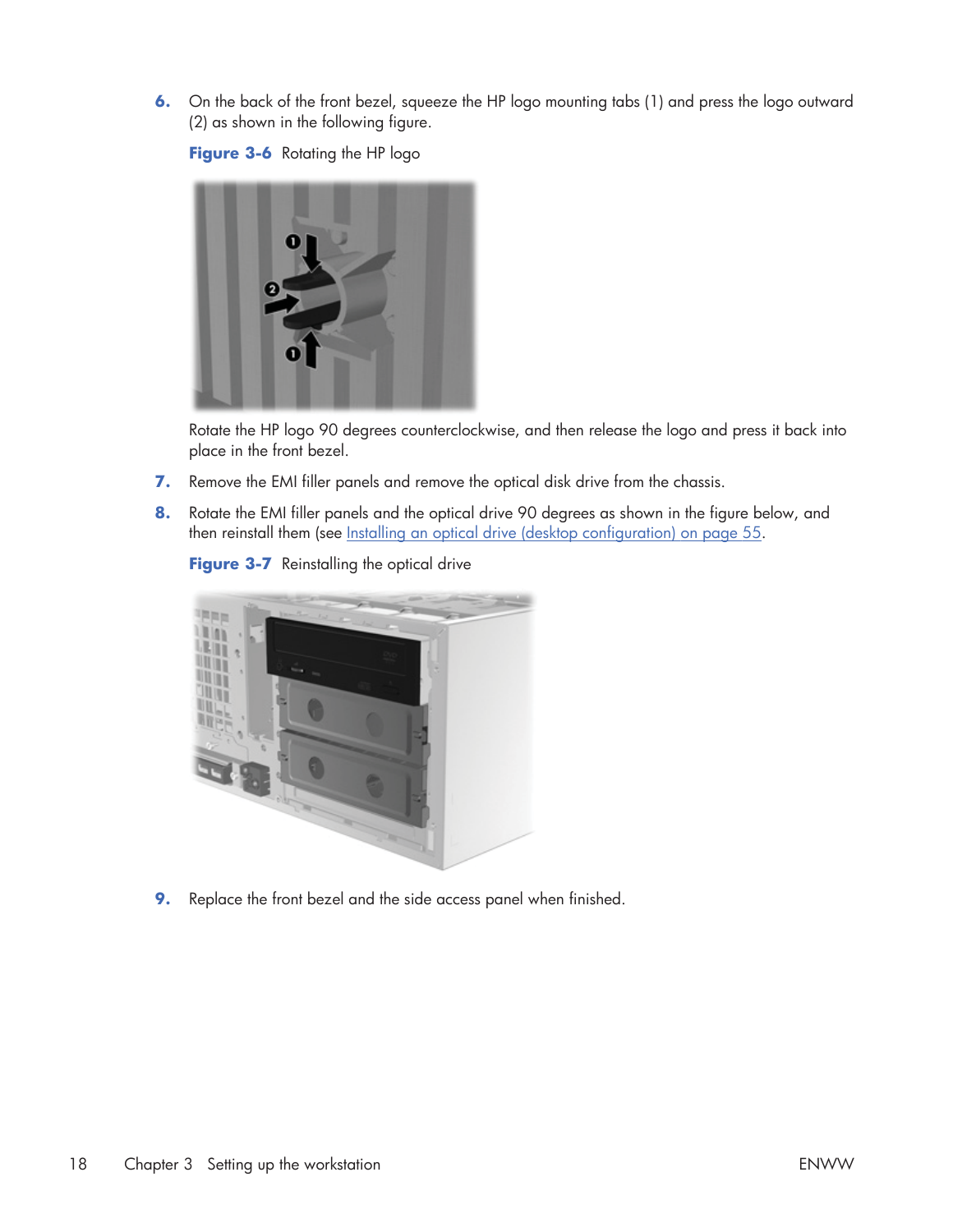# **Adding monitors**

This section describes how to connect monitors to the workstation.

#### **Using workstation integrated graphics**

Depending on CPU configuration, some HP Z210 CMT and SFF workstations support Intel® HD Graphics (integrated graphics) with simultaneous output to two monitors. Refer to the workstation *Maintenance and Service Guide* on the Web at http://www.hp.com/support/workstation\_manuals/, or see http://www.hp.com/go/workstations for additional information about your workstation.

**EX NOTE:** If a PCIe or PCI graphics card is installed, Intel HD Graphics are disabled.

The HP Z210 CMT workstation provides rear-panel connectors for DisplayPort and DVI-I. (See HP Z210 CMT Workstation rear panel components on page 10.)

The HP Z210 SFF workstation provides rear-panel connectors for DisplayPort and VGA. (See HP Z210 SFF Workstation rear panel components on page 13.)

### **Planning for additional monitors**

All graphics cards provided with HP Z Workstations support two simultaneous display monitors (see Connecting the monitors on page 23). Other cards that support more than two monitors are available. The process for adding monitors depends on your graphics card(s) and the type and number of monitors you want to add.

Use this process to plan for adding more monitors:

- **1.** Assess your monitor needs:
	- Determine how many monitors you require.
	- Determine the kind of graphics performance that you want.
	- Note the type of graphics connector used by each monitor. HP provides graphics cards with DisplayPort (DP) and DVI interfaces, but you can use adapters and third-party cards to interface to other graphics formats, including DVI-I, HDMI, or VGA.
		- **TIP:** Some adapters for older legacy hardware may cost more than others. You may want to compare the cost of acquiring adapters versus the cost of getting a newer monitor that doesn't need adapters.
- **2.** Determine if you need additional graphics cards:
	- Consult the graphics card documentation to determine how many monitors you can connect to the card.
		- You may need to acquire adapters to match the card output to the monitor connector. (See Matching graphics cards to monitor connectors on page 21.)
	- **NOTE:** Monitors with resolutions above 1920 x 1200 pixels at 60Hz require a graphics card with either Dual Link DVI or Display Port output. To get native resolution with DVI, however, you must use a DL-DVI cable, not standard DVI-I or DVI-D cables.
	- ł If necessary, plan to acquire a new graphics card to drive additional monitors.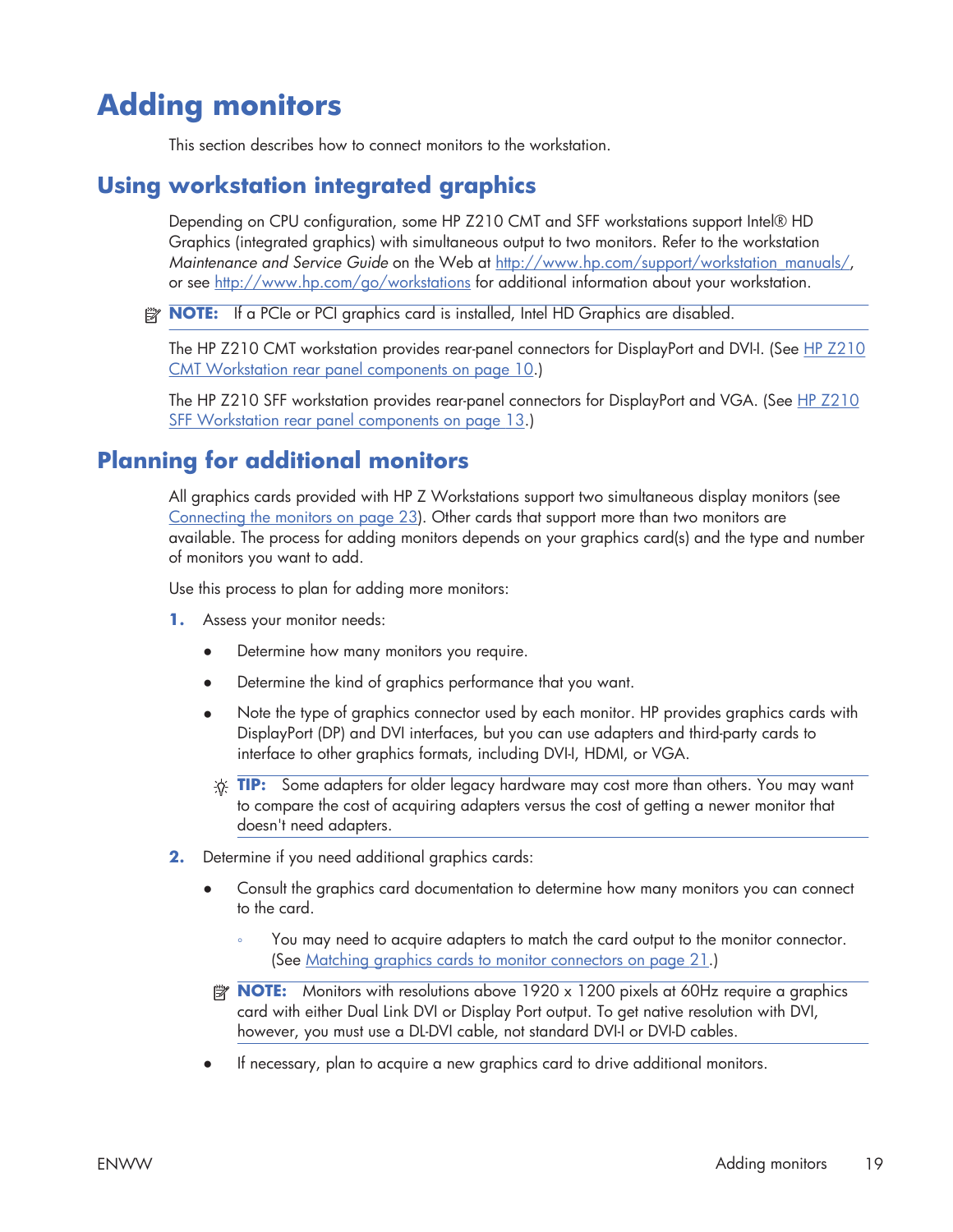- **NOTE:** HP Z Workstations do not support all graphics cards. Make sure a new graphics card is supported before purchasing it. To find out how to list supported graphics cards and get other information, see Finding supported graphics cards on page 21.
	- The maximum number of monitors that a graphics card supports depends on the card. Most cards provide outputs for two monitors, some graphics cards provide three or four outputs.
	- **NOTE:** Many graphics cards provide more than two monitor outputs but limit you to using only two at a time. Consult the graphics card documentation or look up information on the card according to the procedure in Finding supported graphics cards on page 21.
	- **NOTE:** Some graphics cards support multiple monitors by multiplexing the monitor signal across multiple outputs. This may reduce graphics performance. Consult the graphics card documentation or look up information on the card according to the procedure in Finding supported graphics cards on page 21.
	- Make sure the card outputs match the input required by the monitors. (See Identifying monitor connection requirements on page 22.)
	- The different models of HP Z Workstations have different limits on the mechanical size, data speed, and power available for additional graphics cards. In addition, the usual practical limit for graphics cards is two per computer. Refer to the Expansion card slot identification on page 41 section to make sure a new graphics card will work for your computer.
- **3.** If you find that you must add a new graphics card or cards:
	- **a.** Determine which HP-supported graphics card will best fit your needs in terms of number of monitors, compatibility with the monitors you plan to use, and performance. To find out more about supported graphics cards, see Finding supported graphics cards on page 21.
	- **b.** Make sure you have the correct drivers for the graphics card.
	- **c.** Install the first graphics card as per the instructions in this manual. (See Installing PCI/PCIe devices on page 41.)
	- **d.** Configure the monitor in Windows (see Configuring the monitors using Microsoft® operating systems on page 23) or with a third-party configuration tool (see Using a third-party graphics configuration utility on page 24).
		- **TIP:** To simplify troubleshooting of possible problems, enable the monitors one at a time, i.e., enable the first monitor and then make sure the card, connections, and monitor all work properly before enabling the next monitor.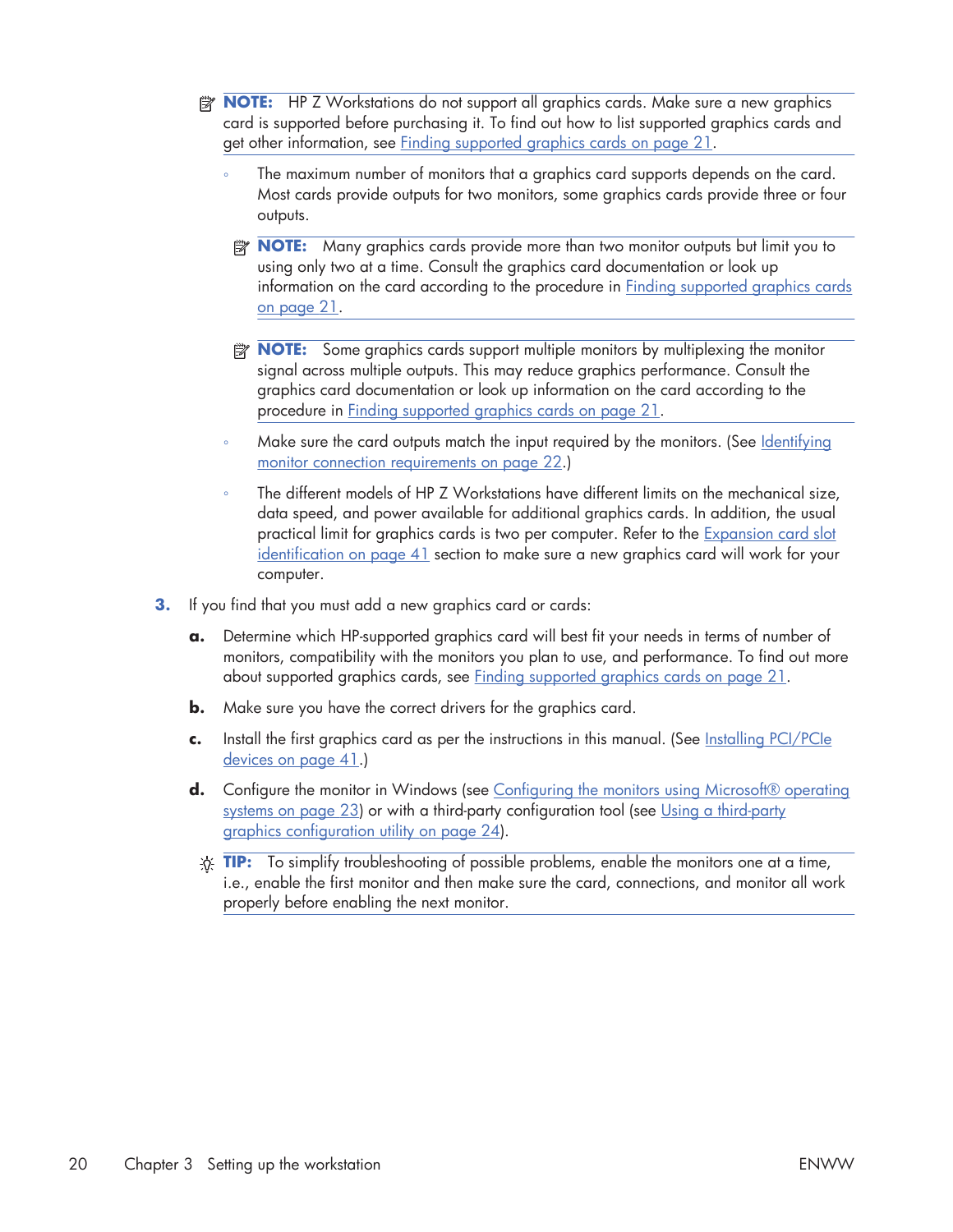### **Finding supported graphics cards**

To find out more information about graphics cards supported for your workstation:

- **1.** Go to: http://www.hp.com/go/quickspecs
- **2.** In the left hand navigation frame, under **Quickspecs**, click on your region (for example, **Worldwide**).
- **3.** After the page reloads, click on **Workstations** in the left hand navigation frame. This displays an overview page for HP workstations.
- **4.** Click on your workstation model, for example **HP Z210 Workstation**, choosing either HTML or PDF.
- **5.** In the document that is displayed, click on **Technical Specifications-Graphics**. This displays expanded technical information for the graphics cards supported for your workstation.

#### **Matching graphics cards to monitor connectors**

|                                                    |                                                    | <b>Monitor connector</b> |                                 |
|----------------------------------------------------|----------------------------------------------------|--------------------------|---------------------------------|
| <b>Graphics card interface connector</b>           | <b>VGA</b>                                         | <b>DVI</b>               | <b>DISPLAYPORT</b><br>(DP)      |
| <b>DISPLAYPORT</b><br><b>Sea dea</b>               | DisplayPort to VGA<br>adapter<br>(sold separately) | DP to DVI adapter        | No adapter<br>required          |
| <b>DVI</b><br>$\ll$<br>$\leftarrow$<br><b>o</b> to | DVI to VGA adapter                                 | No adapter required      | N/A                             |
| VGA (ON LEFT)/DVI<br>$\frac{1}{2}$                 | No adapter required                                | No adapter required      | N/A                             |
| DMS-59*                                            | DMS-59 to VGA<br>(sold separately)                 | DMS-59 to DVI            | DMS-59 to<br><b>DisplayPort</b> |

The following table describes monitor configuration scenarios.

This interface is a dual-monitor graphics interface card that supports two VGA, two DVI or two DisplayPort monitors.

**NOTE:** HP graphics cards include monitor cable adapters unless otherwise indicated.

**EV NOTE:** VGA graphics cards have the lowest performance while DisplayPort cards have the highest.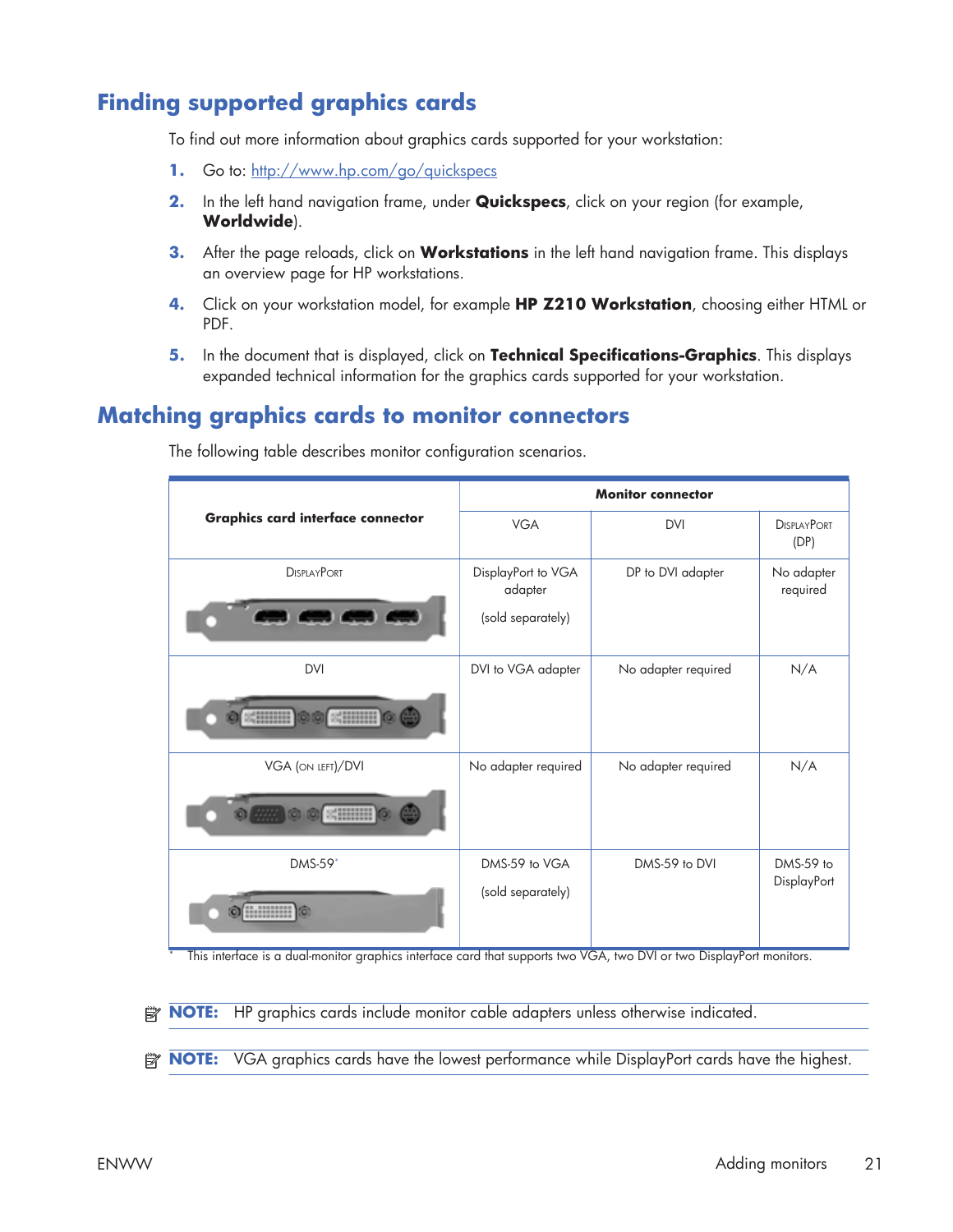### **Identifying monitor connection requirements**

The following are various scenarios for connecting monitors. (See Matching graphics cards to monitor connectors on page 21 for more information about the different graphic cards):

- **Graphics card with DisplayPort output** If the workstation has a graphics card with four DisplayPort output receptacles, you can connect a monitor to each receptacle. Use the proper adapters if required.
- **Graphics card with DVI output** If the workstation has a PCIe graphics card with two DVI output receptacles, you can connect a monitor to each DVI receptacle. Use the proper adapters if required.
- **NOTE:** Some HP Z workstations have only one DVI port. However, such workstations will always have a second graphics output option (Display Port or VGA). Note also that many graphics cards provide more than two monitor outputs but limit you to using only two at a time. Consult the graphics card documentation or look up information on the card according to the procedure in Finding supported graphics cards on page 21.
- **NOTE:** Port number 1 on a system with two DVI connections provides the primary display, which is where the POST and BIOS screens appear after a system restart. Usually, this is the lower of the two outputs. (This can be changed in the BIOS settings.)
- **Graphics card with DMS-59 output** If the workstation has a PCIe graphics card with a DMS-59 output receptacle, use the appropriate adapter to connect your monitors.

Adapters are available to connect the DMS-59 output to two DVI, two VGA, or two DisplayPort monitors.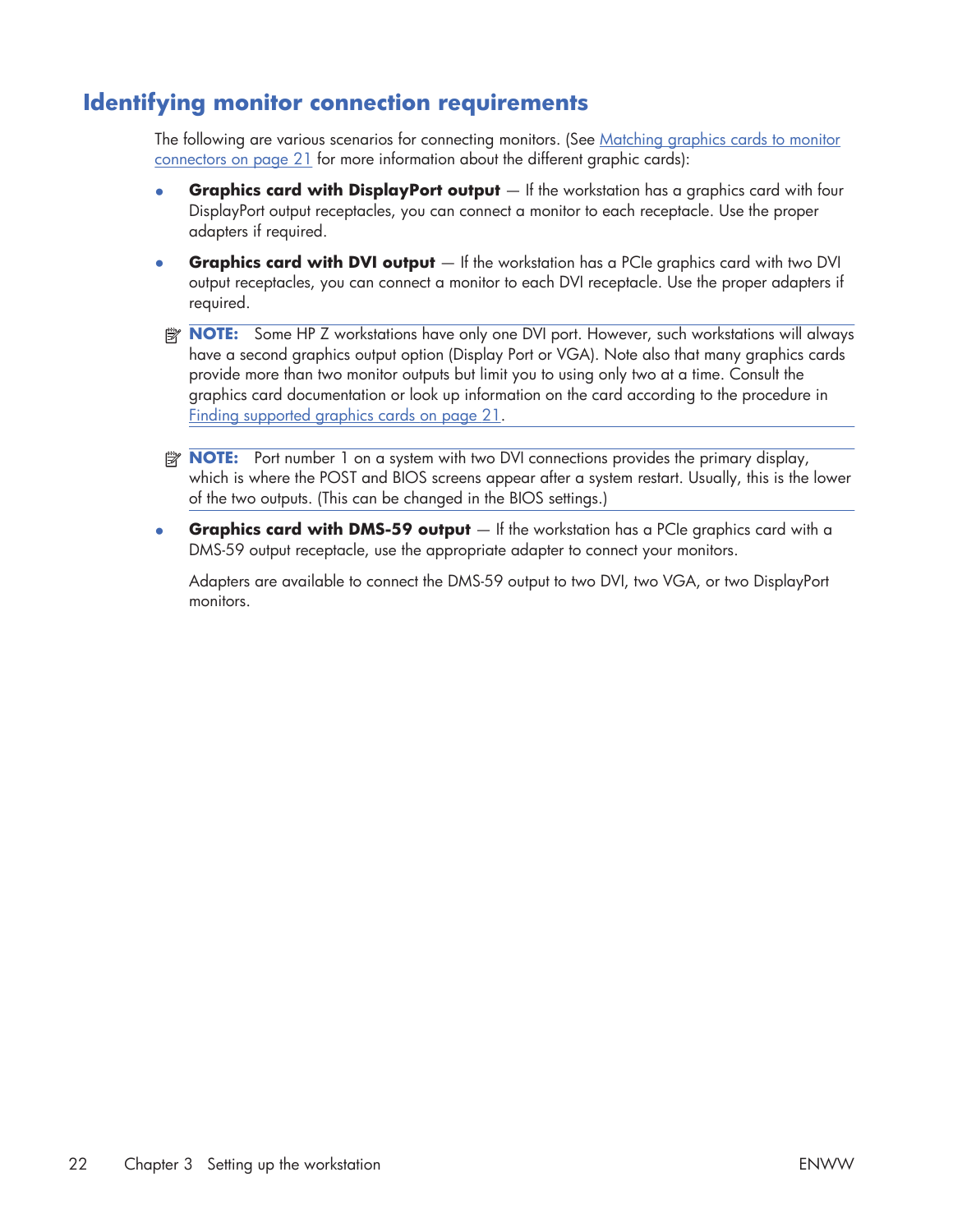### **Connecting the monitors**

- **NOTE:** HP-supported graphics cards typically support at least two monitors, as shown in this section; some supported cards support more monitors. Refer to the graphics card documentation for details.
	- **1.** Connect the monitor cable adapters (1) (if required) to the workstation, then connect the appropriate monitor cables to the adapters (2) or directly to the graphics card, as shown in the following figure.

**Figure 3-8** Connecting the cables to the workstation



**2.** Connect the other ends of the graphics cables to the monitors as shown below.

**Figure 3-9** Connecting cables to the monitors



**3.** Connect one end of the monitor power cord to the monitor and the other end to a grounded power outlet.

#### **Configuring the monitors using Microsoft® operating systems**

Refer to Microsoft Help information or the Microsoft Web site for details about monitor configuration procedures.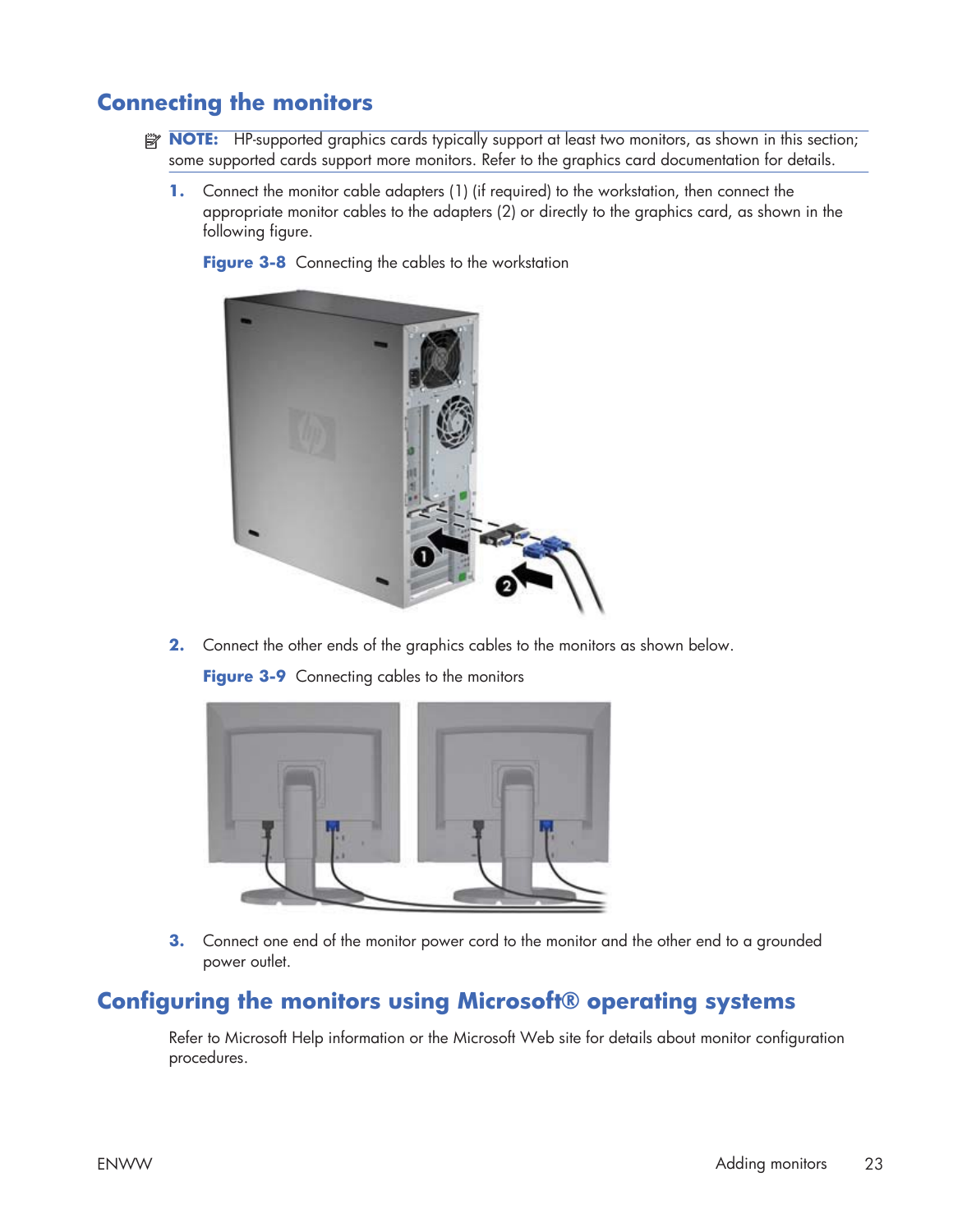### **Using a third-party graphics configuration utility**

Third-party graphics cards may include a monitor configuration utility. Upon installation, this utility is integrated into Windows. You can select the utility and use it to configure multiple monitors with your workstation.

Refer to your graphics card documentation for instructions on using the monitor configuration utility.

- **NOTE:** Some third-party configuration utilities require that you enable the monitors in Windows before using the configuration tool. Refer to your graphics card documentation for more information.
- **NOTE:** Monitor configuration utilities are also often available on the HP support Web site.

Refer to the *Linux User Guide* for instructions about using Linux to configure monitors with your workstation.

### **Customizing the monitor display (Microsoft operating systems only)**

You can manually select or change the monitor model, refresh rates, screen resolution, color settings, font sizes, and power management settings.

To change display settings, right-click on the Windows Desktop, then click **Screen resolution** in Microsoft® Windows® 7 Professional/Ultimate.

For more information about customizing your monitor display, see these resources:

- Online documentation provided with the graphics controller utility
- Documentation included with your monitor

### **Accessibility**

HP is committed to developing products, services, and information that is easier to access for all customers, including customers with disabilities and age-related limitations. HP products with Microsoft® Windows preinstalled are designed for accessibility, and these products are tested with industry-leading Assistive Technology products. See http://www.hp.com/accessibility for more information.

### **Security**

Some HP workstations have a lock on the side access panel. The key for this lock is shipped attached to the back panel of the workstation chassis.

The workstation includes several security features to reduce the risk of theft and to warn of chassis intrusion. Refer to the *Maintenance and Service Guide* for information about additional hardware and software security features available for your system.

## **Product recycling**

HP encourages customers to recycle used electronic hardware, HP original print cartridges, and rechargeable batteries.

For information about recycling HP components or products, see http://www.hp.com/go/recycle.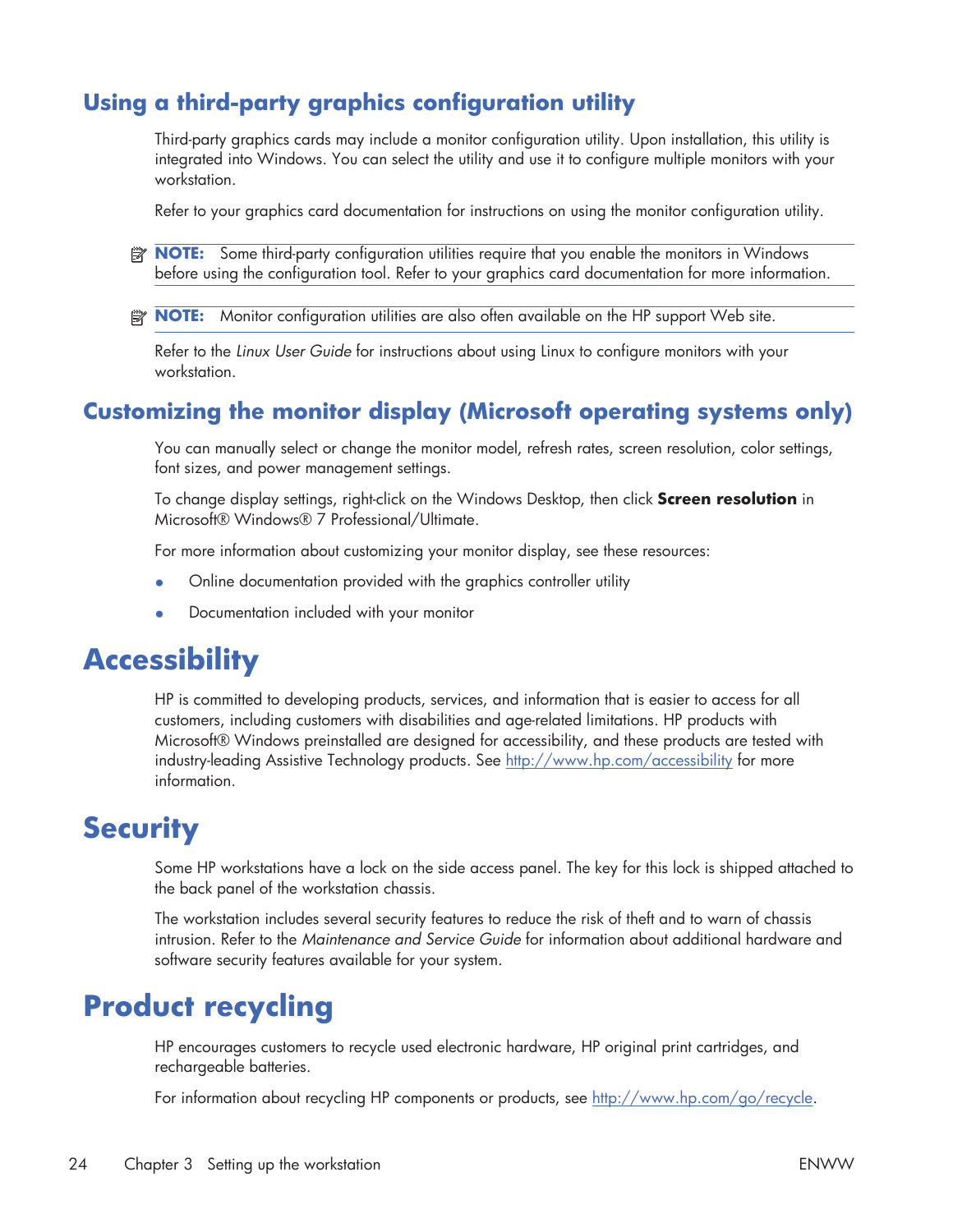# **4 Setting up the operating system**

This chapter provides setup and update information for the workstation operating system. It includes these topics:

| <b>Topics</b>                                        |
|------------------------------------------------------|
| Setting up the Microsoft operating system on page 26 |
| Setting up Red Hat Enterprise Linux on page 27       |
| Setting up Novell SLED on page 28                    |
| Updating the workstation on page 29                  |

This chapter also includes information on how to determine that you have the latest BIOS, drivers, and software updates installed on the workstation.

 $\triangle$  **CAUTION:** Do not add optional hardware or third-party devices to the HP workstation until the operating system is successfully installed. Adding hardware might cause errors and prevent the operating system from installing correctly.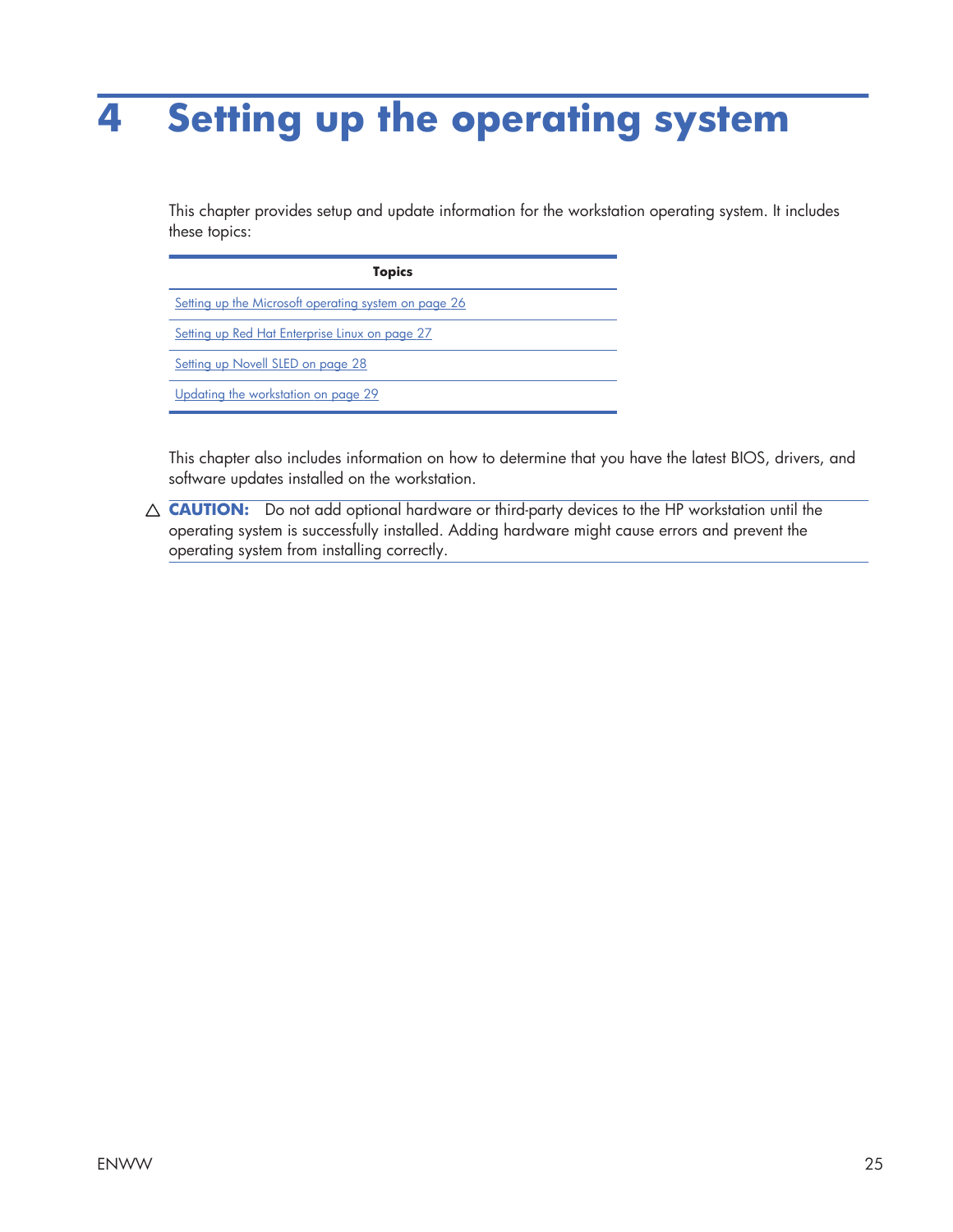## **Setting up the Microsoft operating system**

When you first apply power to the workstation, the operating system is installed. This process takes approximately 5 to 10 minutes. Carefully follow the instructions on the screen to complete the installation.

 $\triangle$  **CAUTION:** After installation has started, do *not* turn off the workstation until the process is complete. Turning off the workstation during installation can damage the installation and operation of the software.

For complete operating system installation and configuration instructions, see the operating system documentation that was provided with the workstation. Additional information is available in the online help tool after you successfully install the operating system.

### **Installing or upgrading device drivers**

To install hardware devices after the operating system is installed, you must install the appropriate device drivers before you install the devices. Follow the installation instructions that came with the device. In addition, for optimum performance, your operating system must have the most recent updates, patches, and software fixes. For additional driver and software update information, refer to Upgrading device drivers on page 30.

### **Transferring files and settings to your Windows workstation**

The Microsoft Windows operating system offers data migration tools that helps you choose and transfer files and data from another Windows computer to your Windows operating system workstation.

For instructions on how to use these tools, see the documents at http://www.microsoft.com.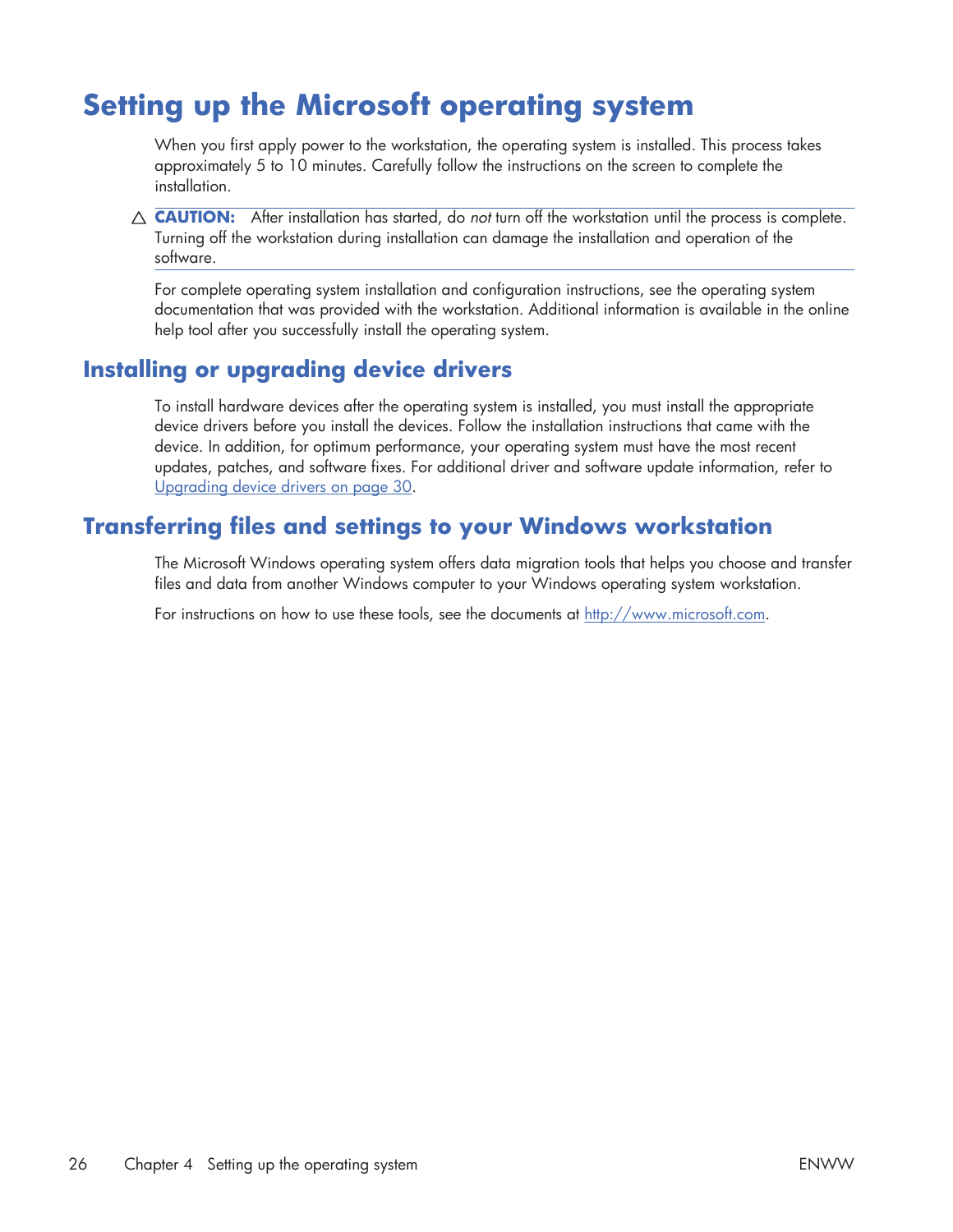## **Setting up Red Hat Enterprise Linux**

HP offers an HP Installer Kit for Linux (HPIKL) to supplement Red Hat box sets and help HP Linux customers customize their system image. The HPIKL contains the HP driver CD and device drivers to successfully setup up the Red Hat Enterprise Linux (RHEL) operating system, The HP Installer Kit for Linux CDs are currently available for download at http://www.hp.com/support/workstation\_swdrivers.

To use the drivers in the HP Installer kit for Linux other than RHEL, you must manually extract the drivers from the HP Driver CD and install them. HP does not test the installation of these drivers on other Linux distributions nor does HP support this operation.

### **Verifying hardware compatibility**

To see which Linux versions have been qualified to work on HP Workstations visit http://www.hp.com/ support/linux\_hardware\_matrix.

### **Installing from RHEL optical media**

When installing RHEL on your workstation, follow this procedure prior to booting and installing from the RHEL box set media:

- **1.** With the RHEL install media in the DVD drive, restart the workstation and press the **F9** key within three seconds to display the boot menu. If you miss the boot menu, press **Ctrl-Alt-Del** to restart and wait slightly more or less before pressing **F9**.
- **2.** From the list of available boot sources, under **Legacy boot sources**, pick the optical drive that contains the RHEL install media.
- **NOTE:** Be sure to pick from the list labeled **Legacy boot sources** when selecting the optical drive from which to boot. Do not select from **UEFI boot sources.** Doing so may result in the OS installation being unable to complete.
- **3.** Press **Enter** to continue with system boot and the OS installation process.

### **Installing with the HP driver CD**

To install the HP driver CD, see "Installing with the HP Installer Kit for Linux" in the *HP Workstations for Linux* manual at http://www.hp.com/support/workstation\_manuals.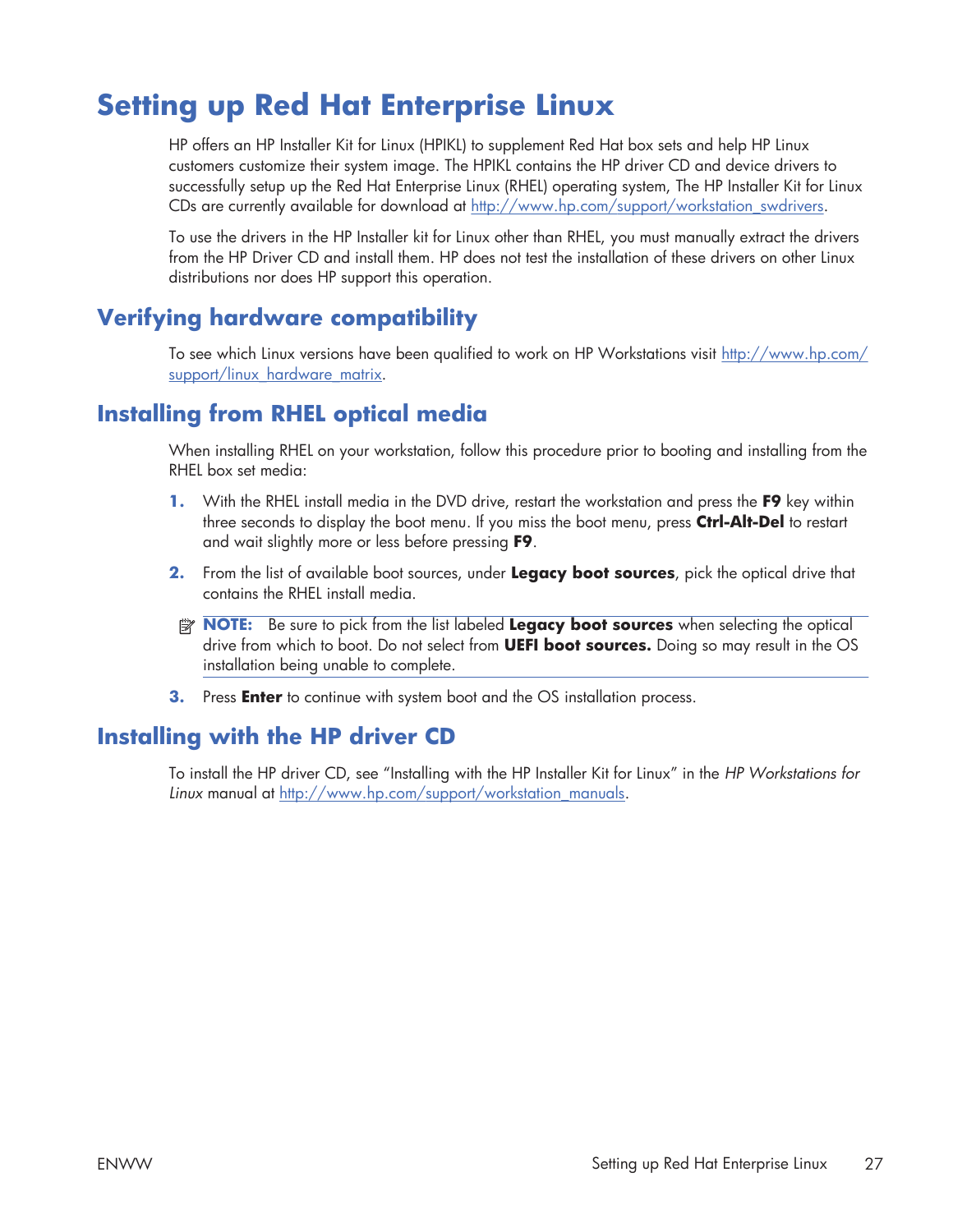## **Setting up Novell SLED**

HP offers an HP Installer Kit for Linux (HPIKL) to help HP Linux customers customize their system image. The HPIKL contains the HP driver CD and device drivers to successfully setup up the SUSE Linux Enterprise Desktop (SLED) operating system. The HP Installer Kit for Linux CDs are currently available for download at http://www.hp.com/support/workstation\_swdrivers.

### **Setting up SLED on preloaded systems**

To set up the SUSE Linux Enterprise Desktop (SLED) on systems preloaded with the operating system:

- **1.** Boot the workstation.
- **2.** Start the Installation Settings and enter the password, network, graphics, time, keyboard settings, and Novell Customer Center Configuration for the workstation.
- **NOTE:** During Installation Settings after the first time after booting the system the Novell subscription can be activated from the Novell Customer Center Configuration screen. Visit the full Novell Customer Center documentation at http://www.novell.com/documentation/ncc/.

### **Installing from SLED optical media**

To install SLED on your workstation, follow this boot procedure prior to installing from the SLED media:

- **1.** With the SLED install media in the DVD drive, restart the workstation and press the **F9** key within three seconds to display the boot menu. If you miss the boot menu, press **Ctrl-Alt-Del** to restart and wait slightly more or less before pressing **F9**.
- **2.** From the list of available boot sources, under **Legacy boot sources**, pick the optical drive that contains the SLED install media.
- **NOTE:** Be sure to pick from the list labeled Legacy boot sources when selecting the optical drive from which to boot. Do not select from **UEFI boot sources.** Doing so may result in the OS installation being unable to complete.
- **3.** Press **Enter** to continue with system boot and the OS installation process.

### **Installing with the HP driver CD**

To install the HP driver CD, see "Installing with the HP Installer Kit for Linux" in the *HP Workstations for Linux* manual at http://www.hp.com/support/workstation\_manuals.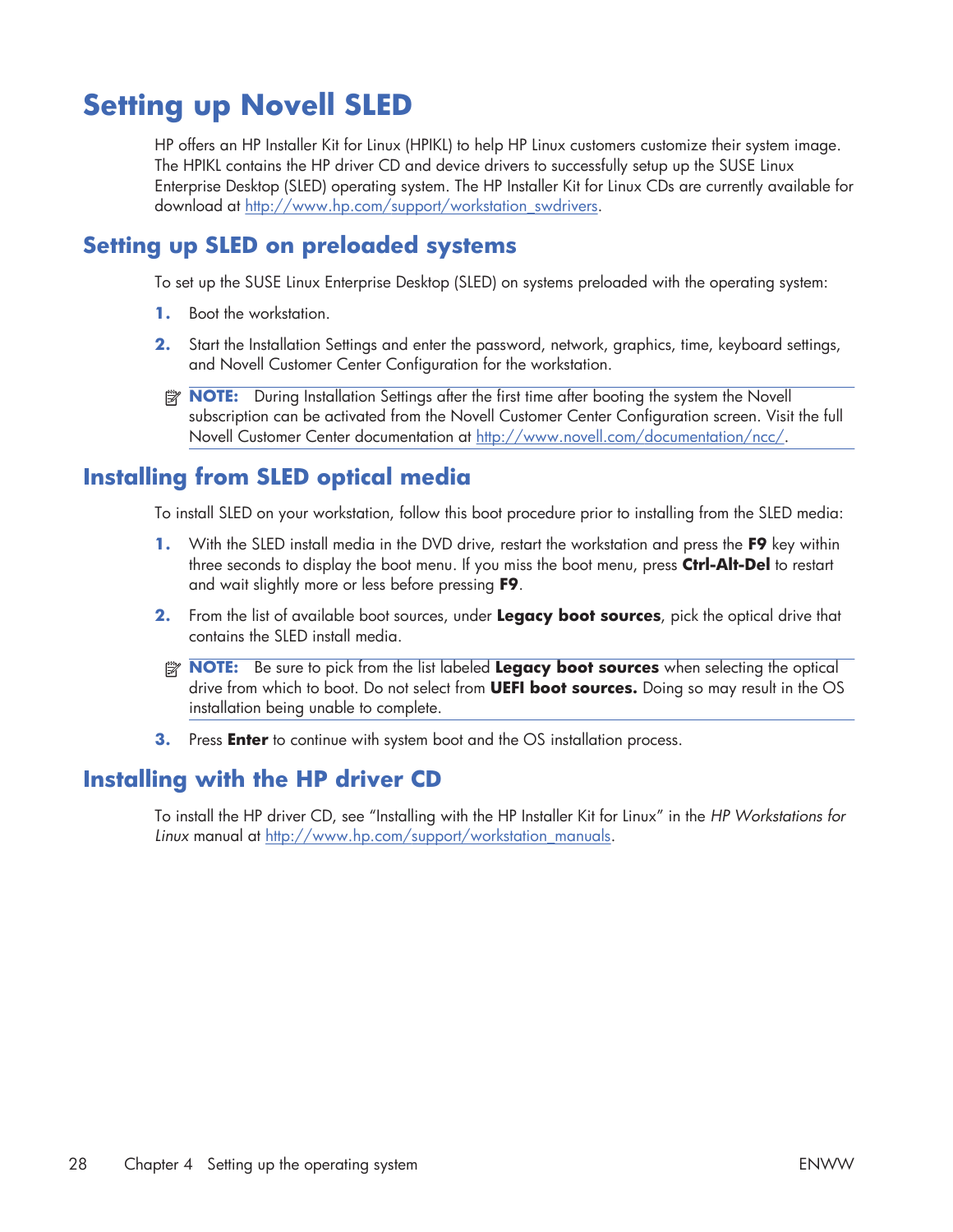# **Updating the workstation**

HP is constantly working on improving your total workstation experience. To ensure that the workstation leverages the latest enhancements, HP recommends that you install the latest BIOS, driver, and software updates on a regular basis.

### **Updating the workstation after first boot**

After successfully booting the workstation for the first time, you should follow these guidelines to ensure that the workstation is up-to-date:

- Ensure that you have the latest system BIOS loaded. See Upgrading the BIOS on page 29 for instructions.
- $\bullet$  Ensure that you have the latest drivers for your system. See Upgrading device drivers on page 30 for instructions.
- Become familiar with your available HP resources.
- Consider a subscription to Driver Alerts at http://www.hp.com/go/subscriberschoice.

### **Upgrading the BIOS**

For optimum performance, determine the BIOS revision on the workstation, and upgrade it if necessary.

#### **Determining current BIOS**

To determine the current BIOS of the workstation during system power up:

- **1.** Wait for F10=setup to appear on the lower right corner of the screen.
- **2.** Press F10 to enter the F10 Setup utility.

The F10 Setup utility displays the workstation BIOS version under **File > System Information**.

**3.** Note the workstation BIOS version so that you can compare it with the BIOS versions that appear on the HP website.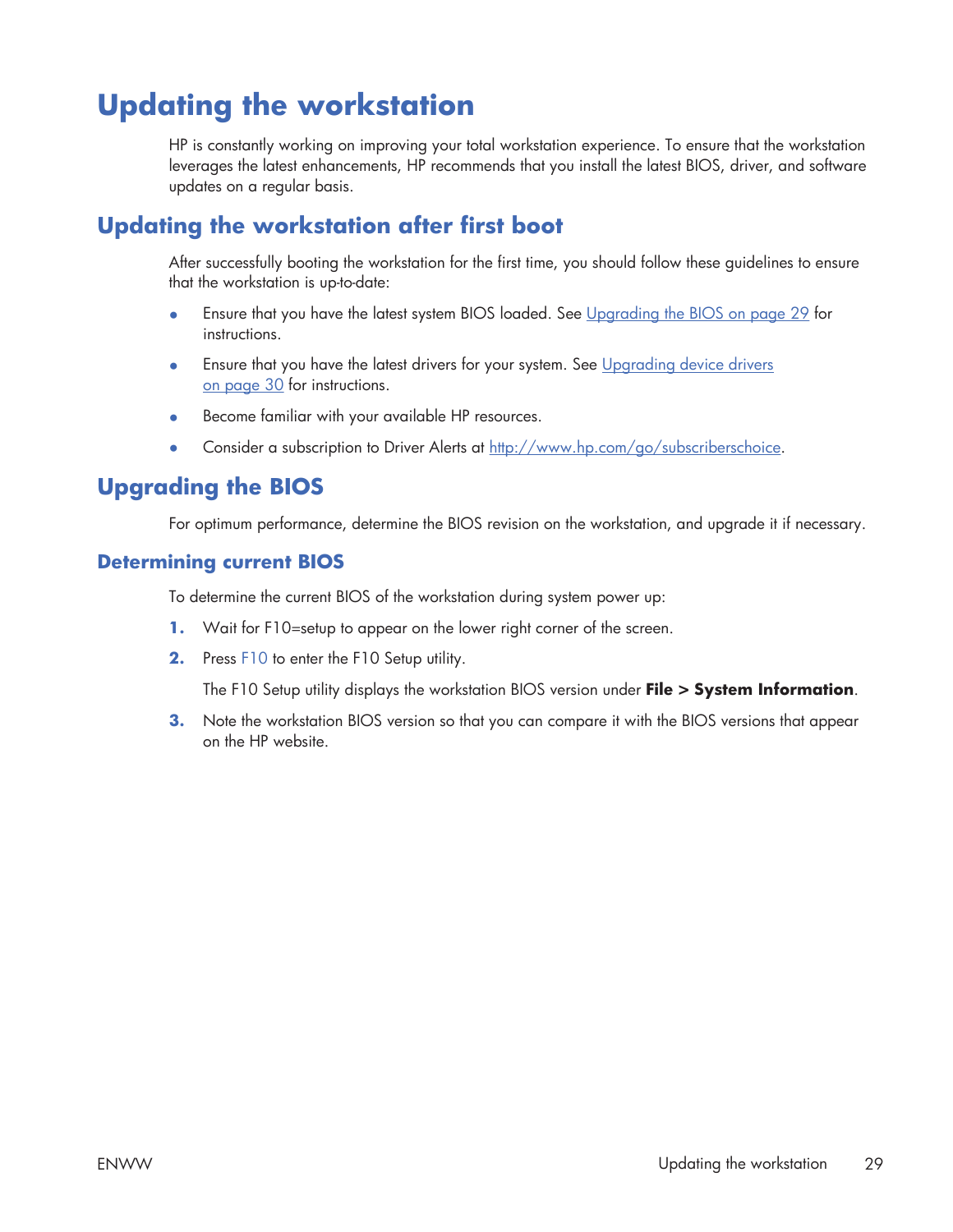#### **Upgrading BIOS**

To find and download the latest available BIOS, which includes the latest enhancements:

- **1.** Go to http://www.hp.com/go/workstationsupport.
- **2.** Select **Download Drivers and Software** from the left menu column under Tasks.
- **3.** Follow the instructions to locate the latest BIOS available for the workstation.
- **4.** If the BIOS on the Web site is the same as the version on your system, no further action is required.
- **5.** If the BIOS on the Web site is a version later than the one on your system, download the appropriate version for the workstation. Follow the instructions in the release notes to complete the installation.

#### **Upgrading device drivers**

If you install a peripheral device (such as a printer, display adapter, or network adapter), confirm you have the latest device drivers loaded. If you purchased your device through HP, visit the HP Web site to download the latest drivers for your device. These drivers have been tested to ensure the best compatibility between your device and your HP workstation.

If you did not purchase your device from HP, HP recommends visiting the HP Web site first to see if your device and its drivers have been tested for HP workstation compatibility. If no driver is available, visit the device manufacturer's Web site to download the latest drivers.

To upgrade device drivers:

- **1.** Go to http://www.hp.com/go/workstationsupport.
- **2.** Select **Download Drivers and Software** from the left menu column under Tasks.
- **3.** Follow the instructions to find the latest drivers available for the workstation.

If a needed driver is not found, see the Web site of the manufacturer of the peripheral device.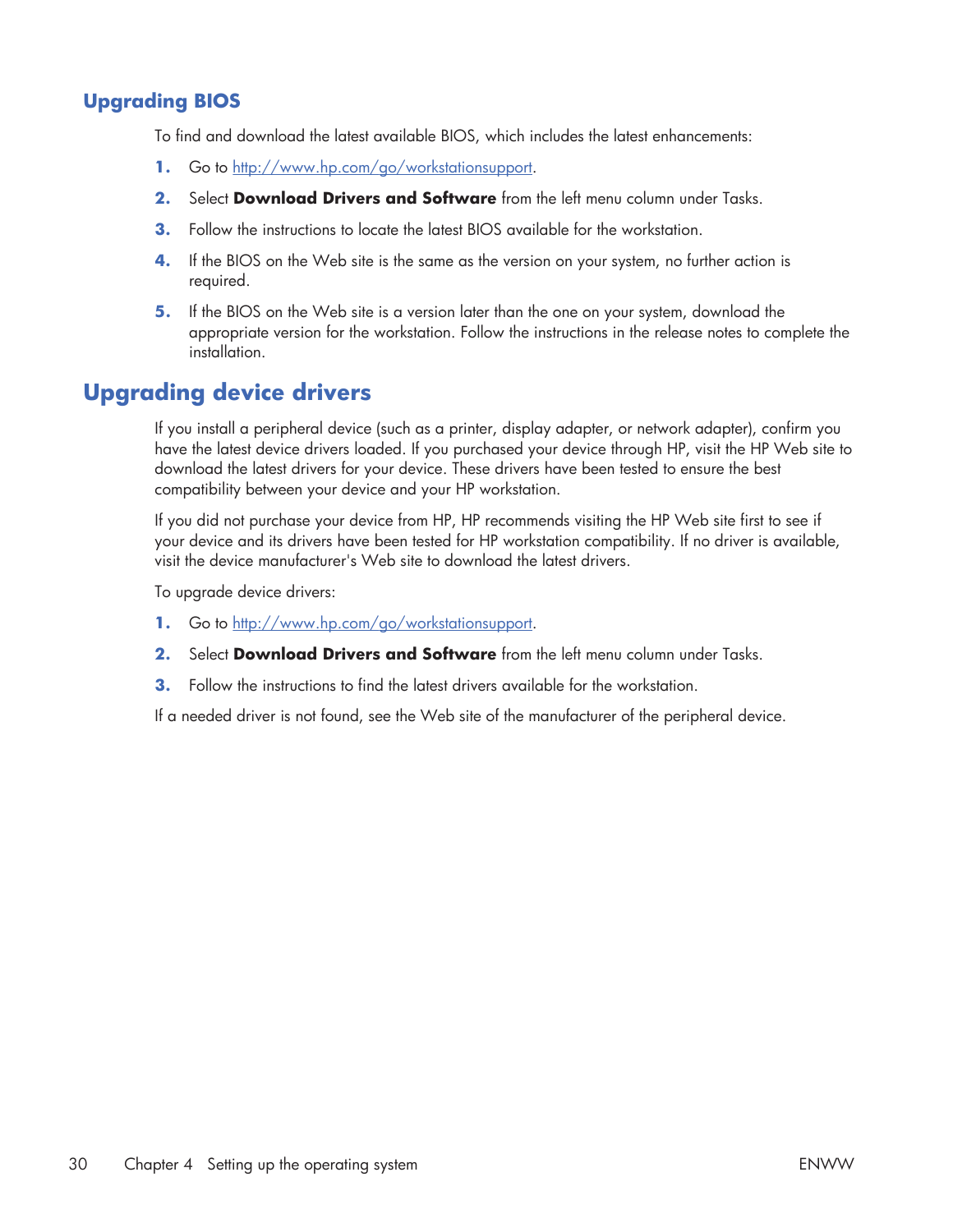# **5 Restoring the operating system**

This chapter describes how to restore the Windows or Linux operating system. It includes these topics:

| <b>Topics</b>                       |  |
|-------------------------------------|--|
| Restore method on page 31           |  |
| Ordering backup software on page 32 |  |
| Restoring Windows 7 on page 32      |  |
| Restoring Novell SLED on page 33    |  |

### **Restore method**

The Windows 7 operating system can be reinstalled using the HP Recovery Manager

HP Recovery Manager reinstalls the Windows operating system and device drivers (for devices included with the system) to a near-factory state. The process does not back up or recover data on the hard drive. Some application software might not be restored using this process and must be installed from the appropriate application CD.

 $\triangle$  **CAUTION:** This method restores the operating system, but not data. Data must be backed up regularly to avoid loss.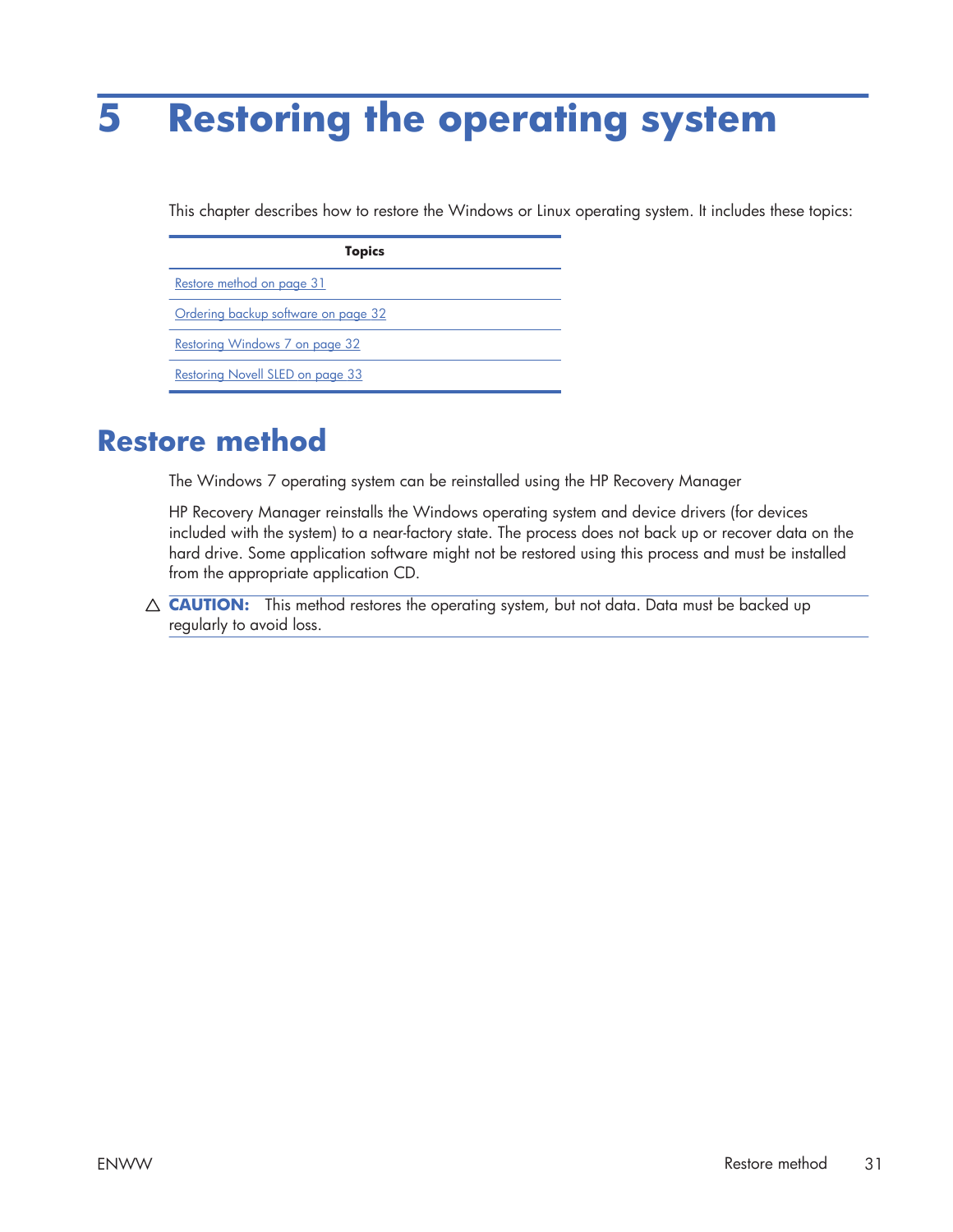# **Ordering backup software**

You can order a recovery disk set from the HP support center. To obtain the support center telephone number for your region see http://www.hp.com/support/contactHP. Request the Windows 7 32-bit or 64-bit system recovery media kit.

## **Restoring Windows 7**

This section describes how to restore Windows 7.

#### **Ordering the HP Recovery Manager media**

If you ordered restore media with your workstation, the media is included with your workstation components.

If you did not order restore media, call HP Support and request the Windows 7 32-bit or 64-bit system recovery media kit. For worldwide technical support phone numbers, see http://www.hp.com/support.

### **Restoring the operating system**

- **NOTE:** Windows 7 provides a backup and restore application as well. To learn more about this application, see the Microsoft Web site.
- $\triangle$  **CAUTION:** Before you restore the operating system, back up your data.

When you run HP Recovery Manager from media, the process deletes all information on the primary hard drive, including all partitions.

To restore Windows 7:

- **1.** Boot from the first disk in the HP Recovery Manager DVD set to start the system recovery process.
- **2.** Follow the prompts to restore your operating system.

Some application software might not be restored using this process. If software is not restored, install it from the appropriate application DVD.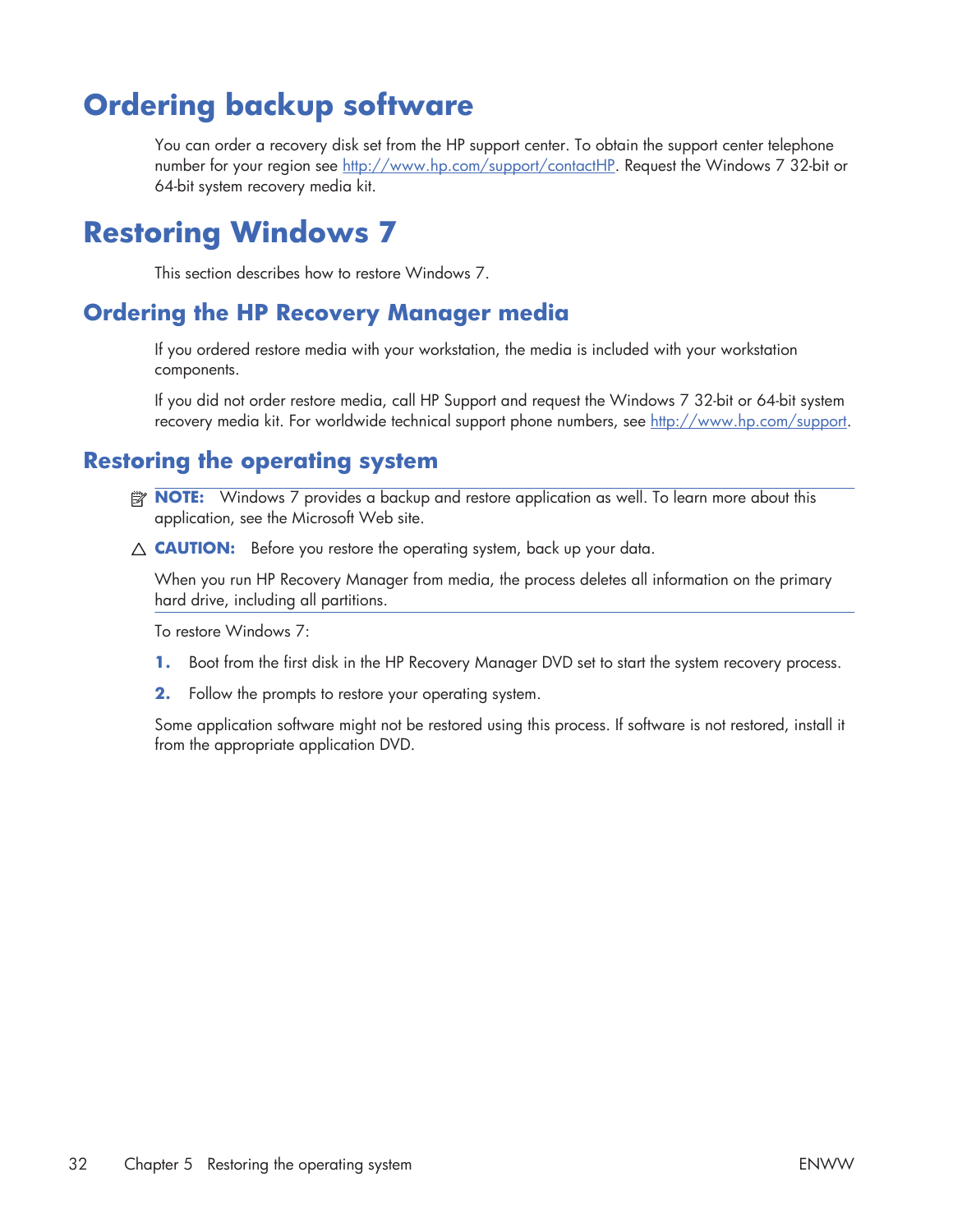# **Restoring Novell SLED**

The SLED restore media is required to restore the Linux operating system.

#### **Creating restore media**

The SUSE Linux Enterprise Desktop preload includes a SUSE ISO icon on the desktop. You can click this icon to go to the */iso* directory. The */iso* directory contains all iso images used to preload your workstation. To recover or restore the original image, follow the instructions in the readme file in the */ iso* directory to copy the ISO image file onto CDs.

**NOTE:** Make copies of the ISO recovery images on CD as backup files in case your workstation experiences a hard drive failure.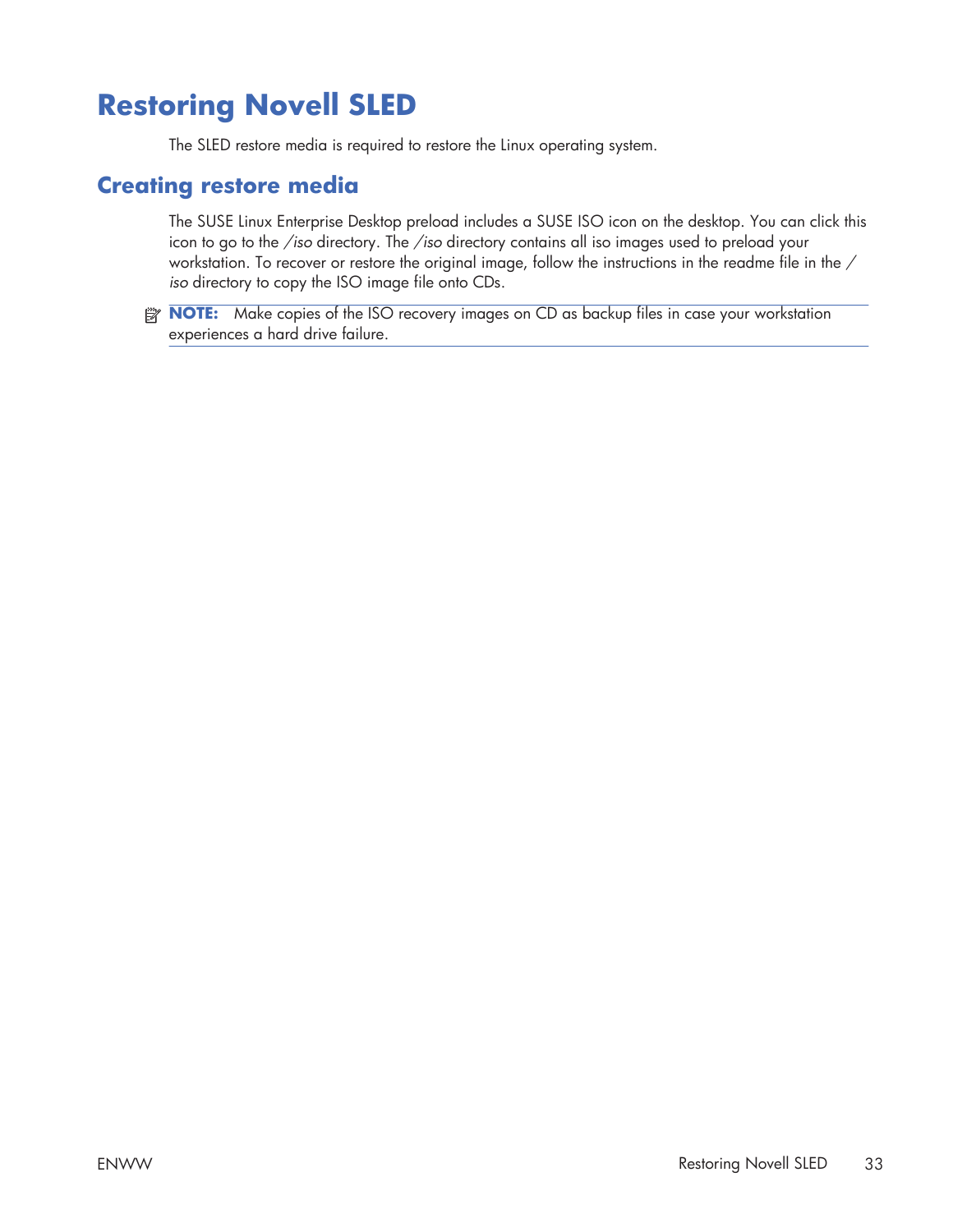# **6 Preparing for component installation**

To facilitate the installation of components, several steps can be taken to prepare the workstation. This section describes how to prepare your workstation for component installation.

### **Disassembly and installation preparation**

Use the following table to determine the order of workstation disassembly required before installing components. (Your workstation components may be different than those listed.)

| To install                    | Remove                     | Then remove       | Then                                                        | Then                                                     |
|-------------------------------|----------------------------|-------------------|-------------------------------------------------------------|----------------------------------------------------------|
| Memory                        | Chassis locks <sup>*</sup> | Side access panel |                                                             |                                                          |
| Expansion card (PCI/<br>PCle) | Chassis locks              | Side access panel |                                                             |                                                          |
| Hard drive                    | Chassis locks              | Side access panel | Rotate front drive cage<br>to upward position<br>(Z210 SFF) | Rotate power supply<br>to upright position<br>(Z210 SFF) |
| Optical drive                 | Chassis locks              | Side access panel | Remove front bezel                                          |                                                          |

**Table 6-1 Workstation component installation**

See the workstation *Maintenance and Service Guide* for chassis lock locations and operation instructions.

### **Preparing the workstation for component installation**

To prepare the workstation:

- **NOTE:** The workstation contains green plastic touch points at locations where you must manipulate a button or lever. Green touch points on some components indicate tool-less removal of those components.
	- **1.** Disconnect power from the system.
	- **2.** Unlock the side access panel or remove any chassis locks.
	- **3.** Remove the side access panel as shown in the following illustrations.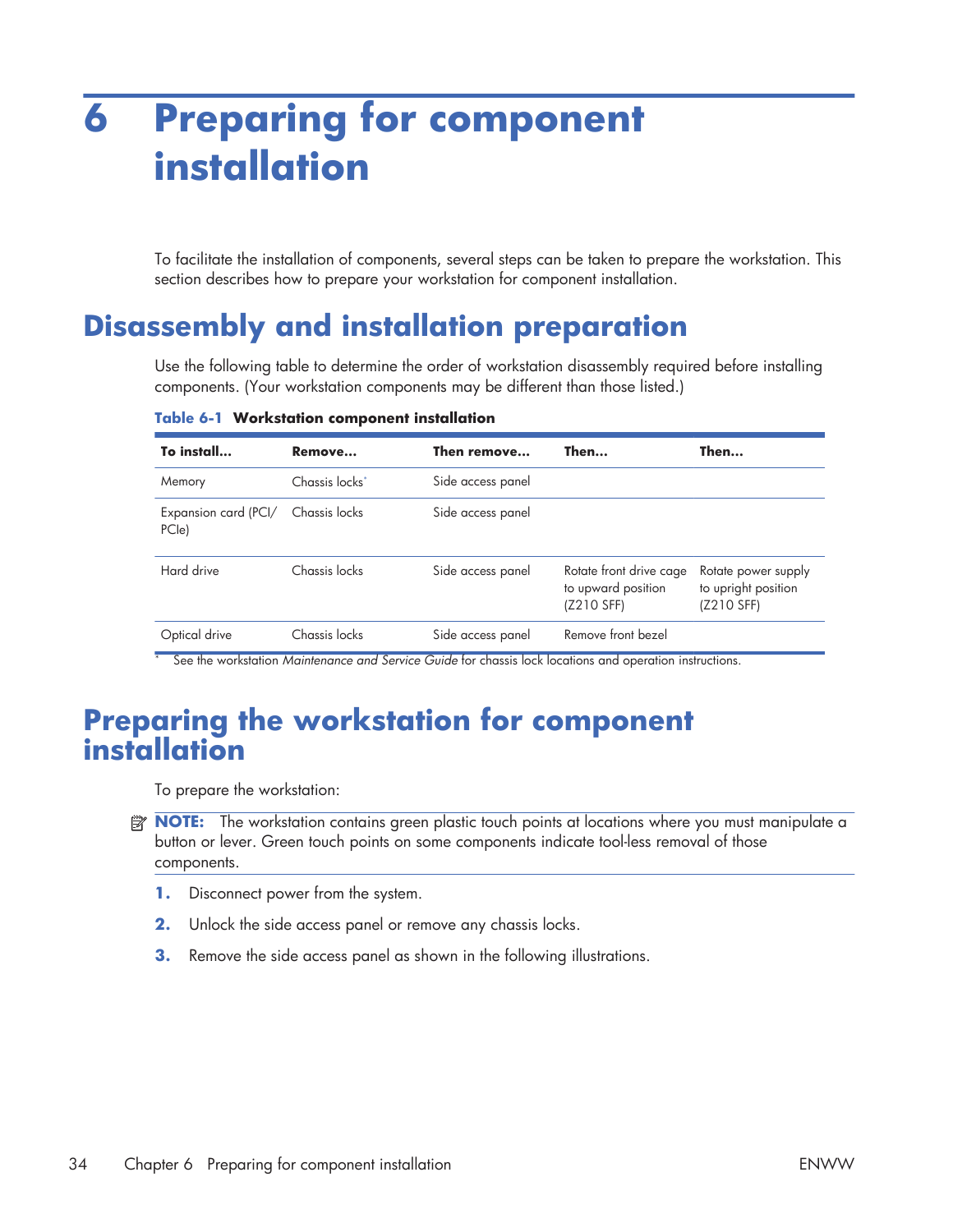

**4.** Raise the expansion card retention clamp and remove the expansion card slot cover as shown in the following illustrations, if applicable.

| <b>Z210 CMT</b>                                                                                                                        | <b>Z210 SFF</b>                                                                                                  |
|----------------------------------------------------------------------------------------------------------------------------------------|------------------------------------------------------------------------------------------------------------------|
| Open the card retention clamp by pressing down at the<br>green touch points (1), and then lift the slot cover from the<br>chassis (2). | Lift the card retention clamp at the green touch point to<br>open it, then lift the slot cover from the chassis. |
|                                                                                                                                        |                                                                                                                  |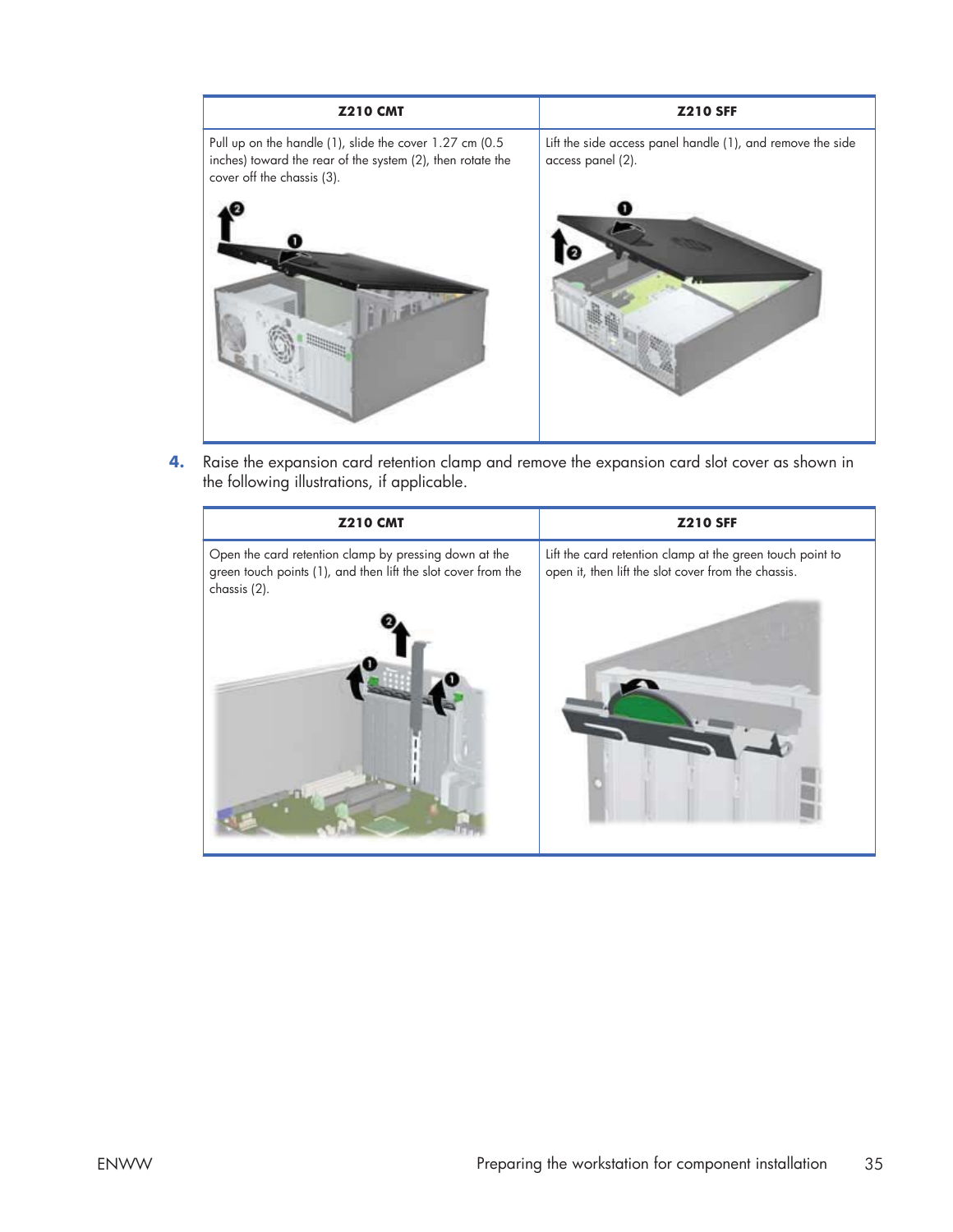**5.** (HP Z210 CMT only) Remove the front bezel as shown in the following illustration. Lift the release tabs (1), and then rotate the front bezel off the chassis (2).



**6.** (HP Z210 SFF only) Rotate the front drive cage to the upright position.

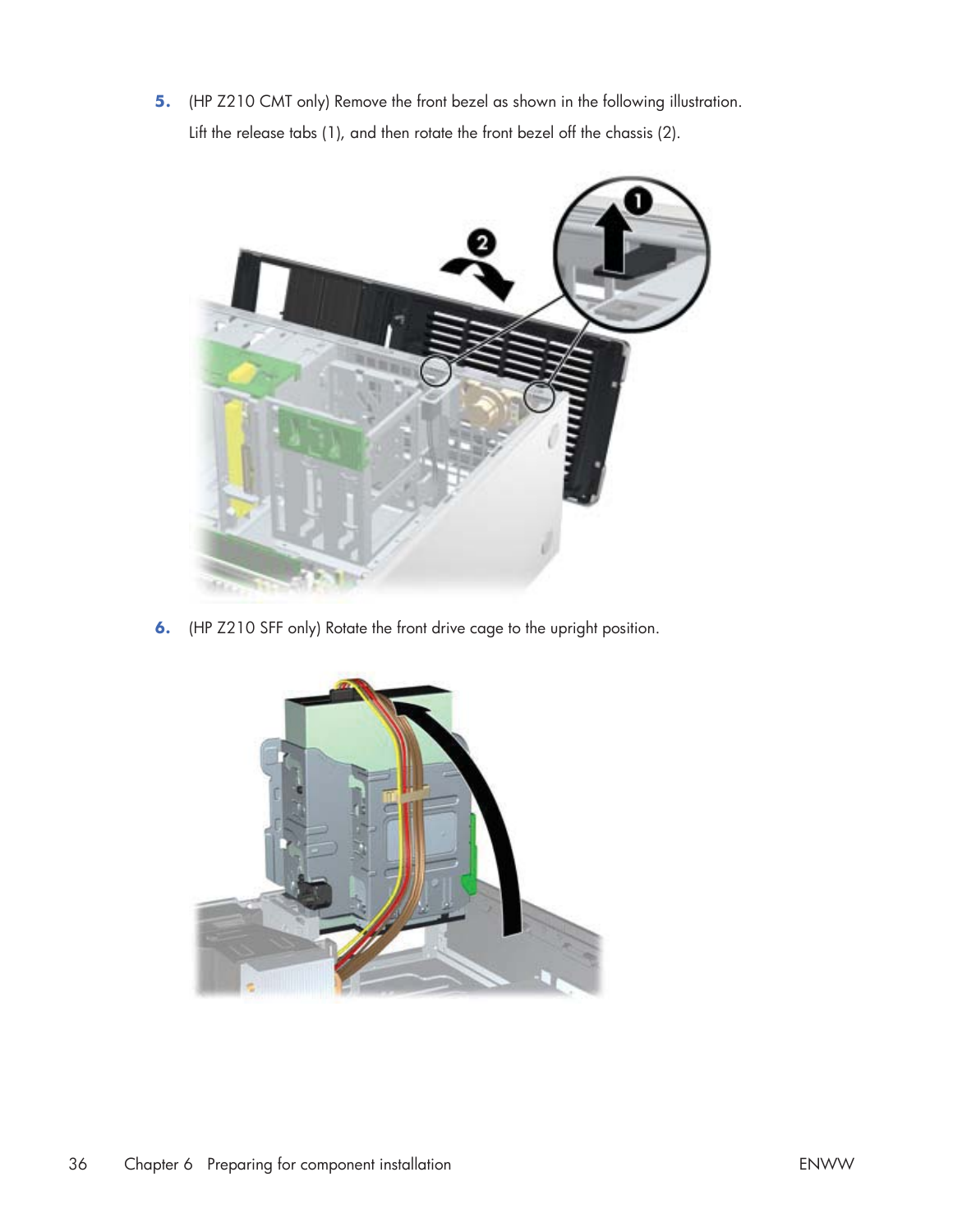**7.** (HP Z210 SFF only) Rotate the power supply to its upright position.



The workstation is now prepared for the component installation procedures described in the chapters that follow.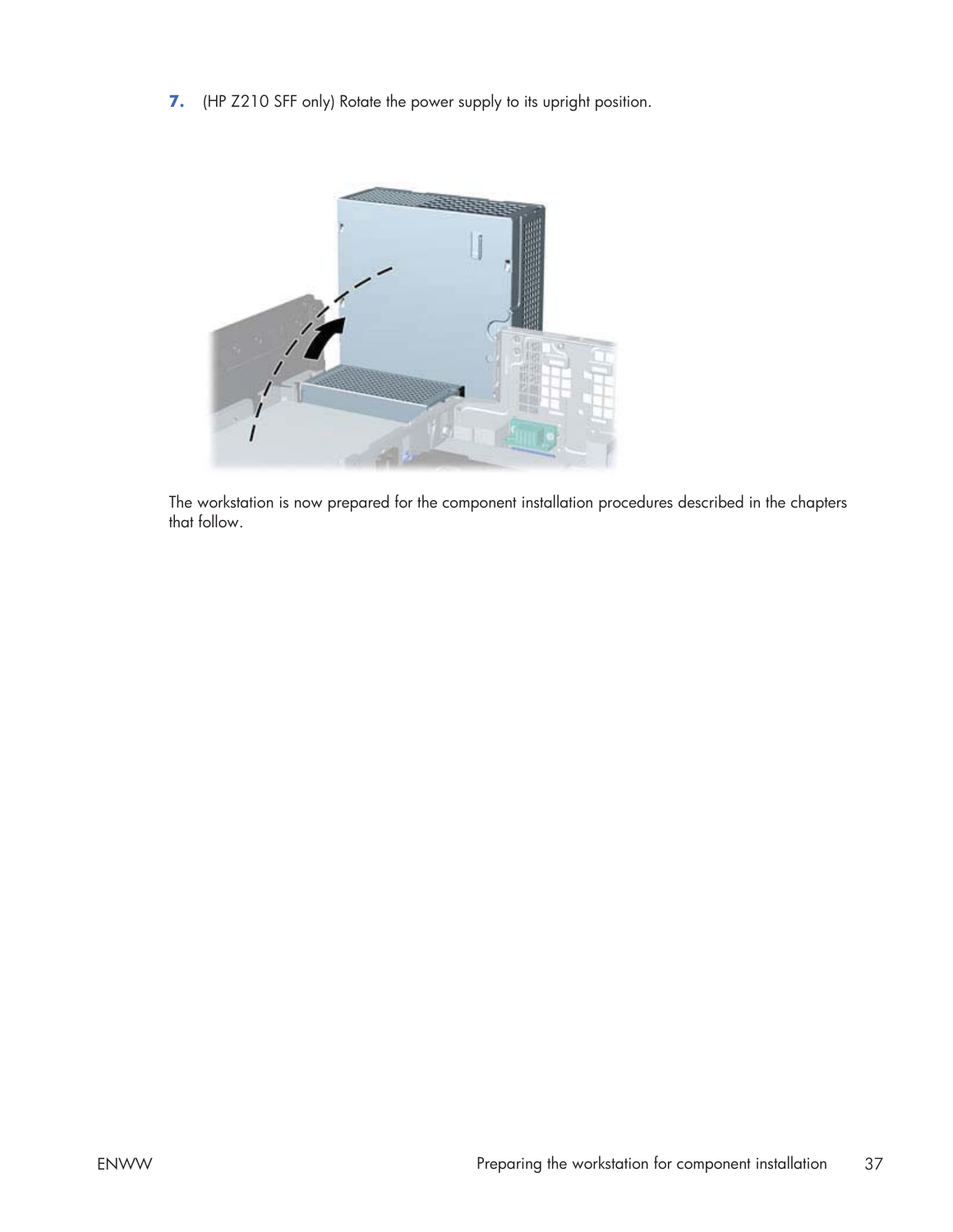# **7 Installing memory**

This section describes how to add memory to your workstation.

# **Supported memory configurations**

Refer to the quick specs at http://www.hp.com/go/productbulletin for specific DIMM compatibility information for HP workstations.

#### **NOTE:**

— Install only HP-approved, unbuffered DDR3 DIMMs.

— HP Z210 CMT and SFF Workstations support Error Checking and Correcting (ECC) and non-ECC DIMM memory modules.

— Do not intermix ECC and non-ECC memory. The system will not boot and will produce a memory error.

— For maximum performance, install DIMM memory modules in pairs of the same size.

— Install DIMM memory modules in the order shown below.

The following table describes the memory configurations supported by the HP Z210 Workstations.

| <b>Z210 CMT</b>                         | <b>Z210 SFF</b>                                      |
|-----------------------------------------|------------------------------------------------------|
| <b>Supported configurations</b>         | <b>Supported configurations</b>                      |
| Four DIMM slots                         | Four DIMM slots<br>$\bullet$                         |
| Memory configuration from 1 GB to 32 GB | Memory configuration from 1 GB to 32 GB<br>$\bullet$ |
| <b>DIMM</b> installation order          | <b>DIMM</b> installation order                       |
|                                         |                                                      |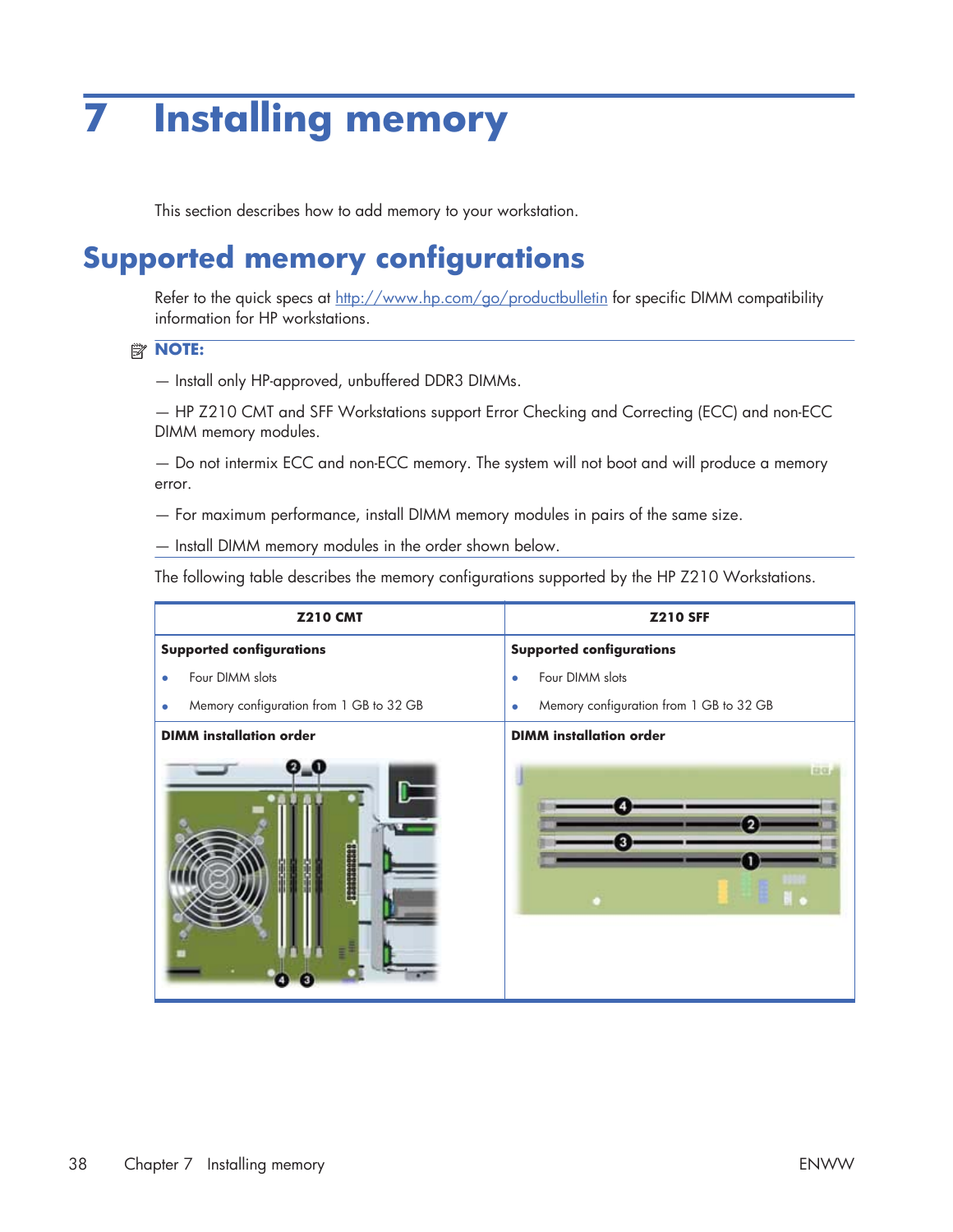# **Installing a DIMM**

To install a DIMM:

- **1.** Follow the procedures described in Preparing for component installation on page 34 to prepare the workstation for component installation.
- **2.** Push gently outward on the DIMM socket levers as shown in the following illustration.

**Figure 7-1** Opening DIMM socket levers



- **3.** Align the DIMM connector key with the DIMM socket key, and then seat the DIMM firmly in the socket (1) as shown in the following illustration.
- $\triangle$  **CAUTION:** DIMMs and their sockets are keyed for proper installation. To prevent socket or DIMM damage, align these guides properly when installing DIMMs.

**Figure 7-2** Seating the DIMM

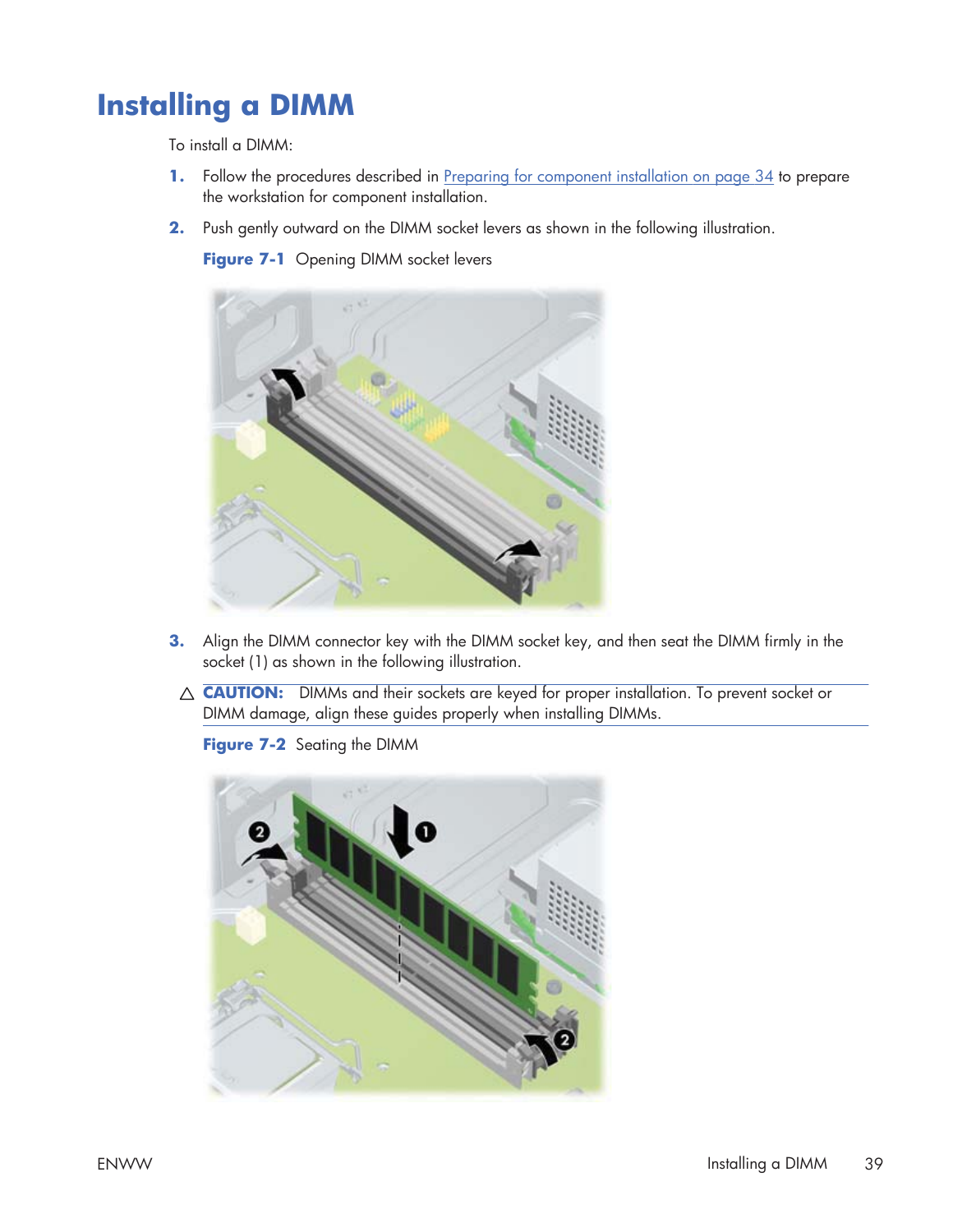- **4.** Secure the socket levers (2).
- **5.** Replace all components that were removed in preparation for component installation.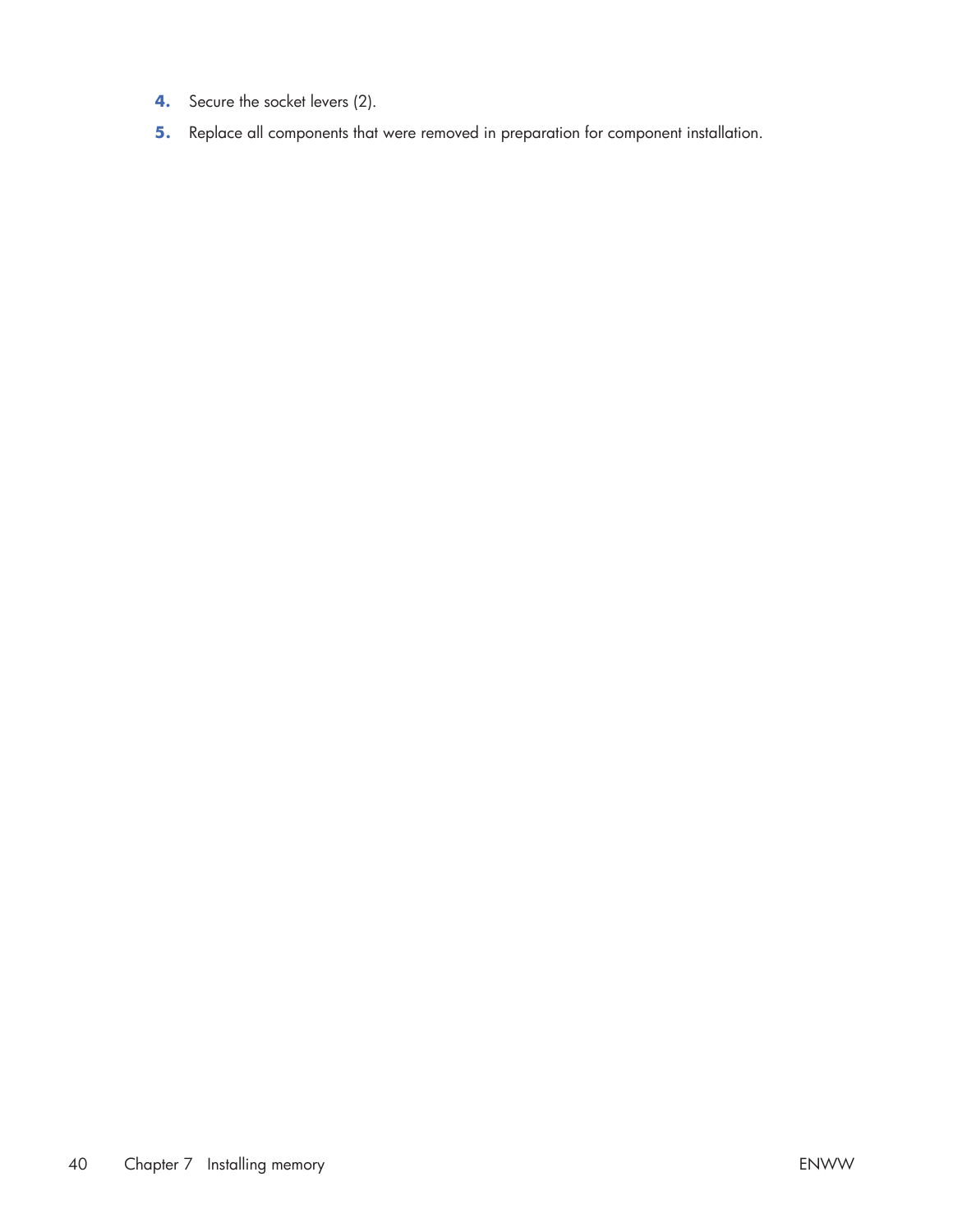# **8 Installing PCI/PCIe devices**

This section describes how to install a PCI or PCIe card in the workstation. To increase the performance and functionality of your system, PCI/PCIe devices such as graphics cards or audio cards can be installed in the expansion card slots on the workstation.

## **Expansion card slot identification**

**Z210 CMT Z210 SFF** 0  $\mathbf{e}$ 0  $\mathbf{o}$ ø 0 0

The following tables describe the expansion card slots in the HP Z210 Workstations.

| <b>Slot description</b> | <b>Slot power</b> | <b>Slot description</b> | <b>Slot power</b> |
|-------------------------|-------------------|-------------------------|-------------------|
| $1 - PCIe2 - x8(4)$     | 25W               | 1-PCI 32b/33Mhz         | 25W               |
| $2-PCle2 - x16$         | 75W               | $2-PCle2 - x16$         | 45W               |
| $3-PCle2 - x1$          | 10W               | $3-PCle2 - x16(4)$      | 25W               |
| $4 - PCIe2 - x16(4)$    | 25W               | $4-PCle2 - x1$          | 10W               |
| $5-PCle2 - x1$          | 10W               |                         |                   |
| 6-PCI 32b/33Mhz         | 25W               |                         |                   |
| 7-PCI 32b/33Mhz         | 25W               |                         |                   |

**B NOTE:** The x1, x4, x8, and x16 designators describe the mechanical (physical) length of the slot. The number in parentheses lists the number of electrical PCIe lanes routed to the expansion slot. For example, x8(4) means that the expansion slot is mechanically a x8 length connector, with four PCIe lanes connected.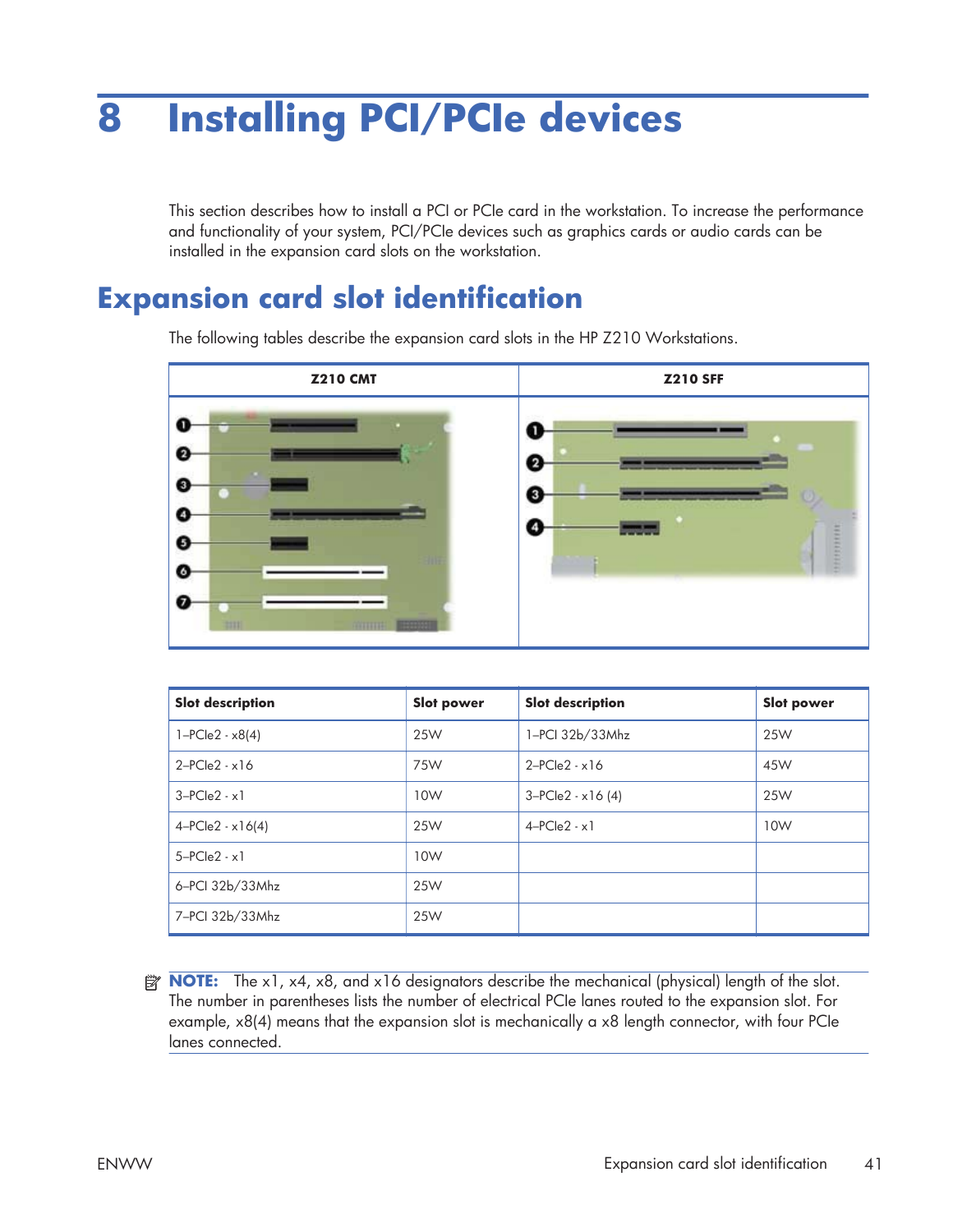# **Power limitations for graphics cards**

 $\triangle$  **CAUTION:** To prevent damage, the overall power consumption of the workstation (including I/O cards, CPU, and memory) must not exceed the maximum rating of the workstation power supply.

When when planning, purchasing, and installing graphics cards in your workstation, observe the following power limitations:

- ł **Z210 CMT**
	- Maximum allowable graphics card power for Slot 2 is 150W. Note that 75W is available from the system board and an additional 75W directly from the PSU (using the 6–pin power connector from the power supply). If a second graphics card is installed in Slot 4, the combined power consumption of both cards must not exceed 150W.
	- **EX NOTE:** If you use a graphics card with greater than 75 watts of power, leave the adjacent slot empty for thermal cooling considerations.
	- Slot 4 is mechanically x16 with four PCIe lanes connected; it supplies 25W of power. Do not exceed this power limitation when installing a second graphics card in this slot.
- ł **Z210 SFF**
	- Maximum allowable graphics card power for Slot 2 is 45W. If a second graphics card is installed in Slot 3, the combined power consumption of both cards must not exceed 45W.
	- Overall power capacity of Slots 1 through 4 is 80W.

### **Installing an expansion card**

**NOTE:** The following procedure describes how to install an expansion card in a typical HP Z workstation. Your workstation may look different.

To install a PCI or PCIe expansion card:

**1.** Follow the procedures described in Preparing for component installation on page 34 to prepare the workstation for component installation.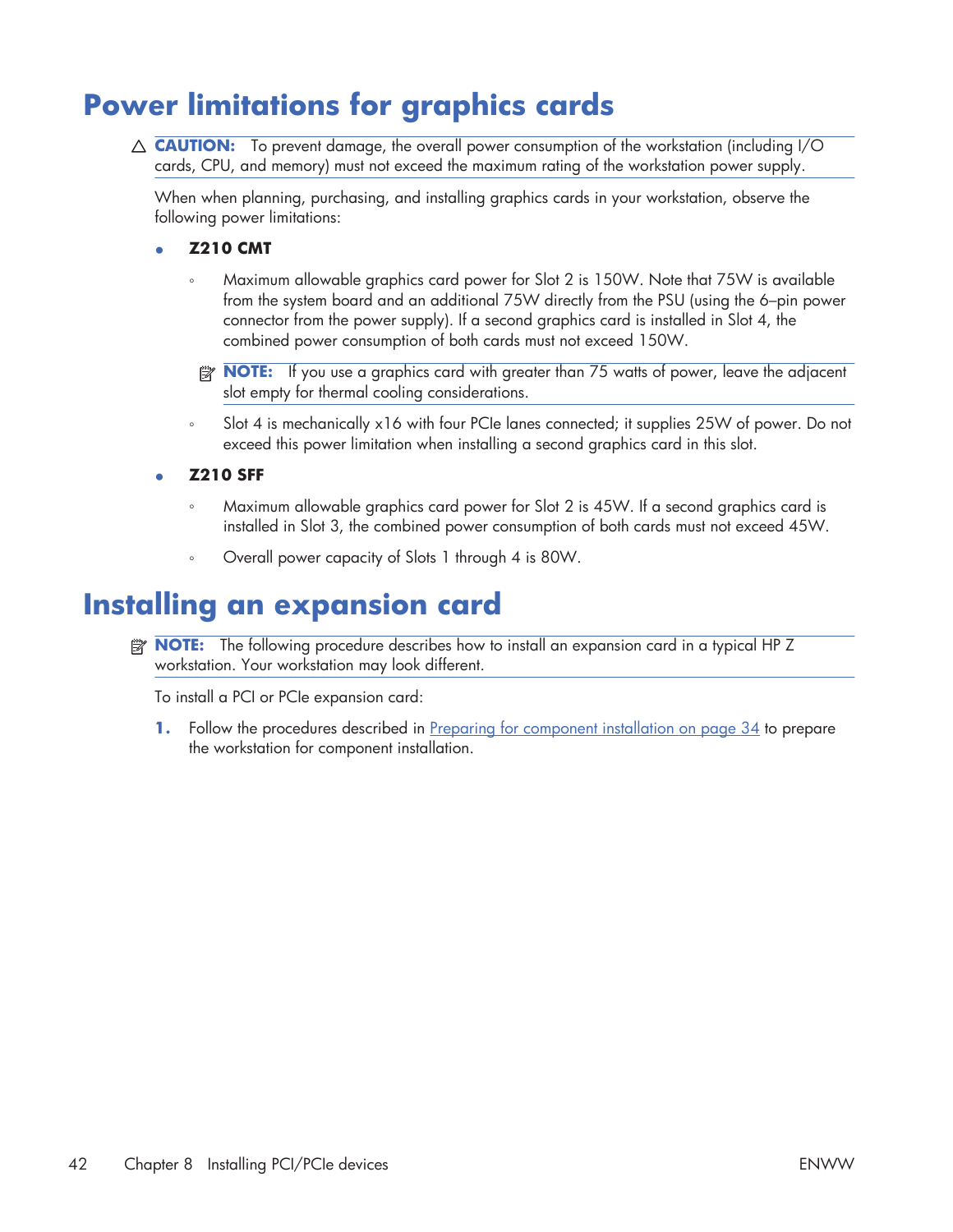**2.** Align the card keyway with the slot key, and then firmly seat the card in the slot as shown in the following illustration (1).



Figure 8-1 Installing an expansion card (Z210 CMT shown)

- **3.** Close the retention clamp by rotating it downward (2) as shown in the illustration above.
- **NOTE:** For the Z210 SFF Workstation, close the expansion slot retention clamp making sure all cards are seated.

**Figure 8-2** Closing the expansion card retention clamp (Z210 SFF)



- **4.** Connect all necessary power and interface cables to the card (follow instructions that came with the expansion card).
- **5.** Replace all components removed in preparation for component installation.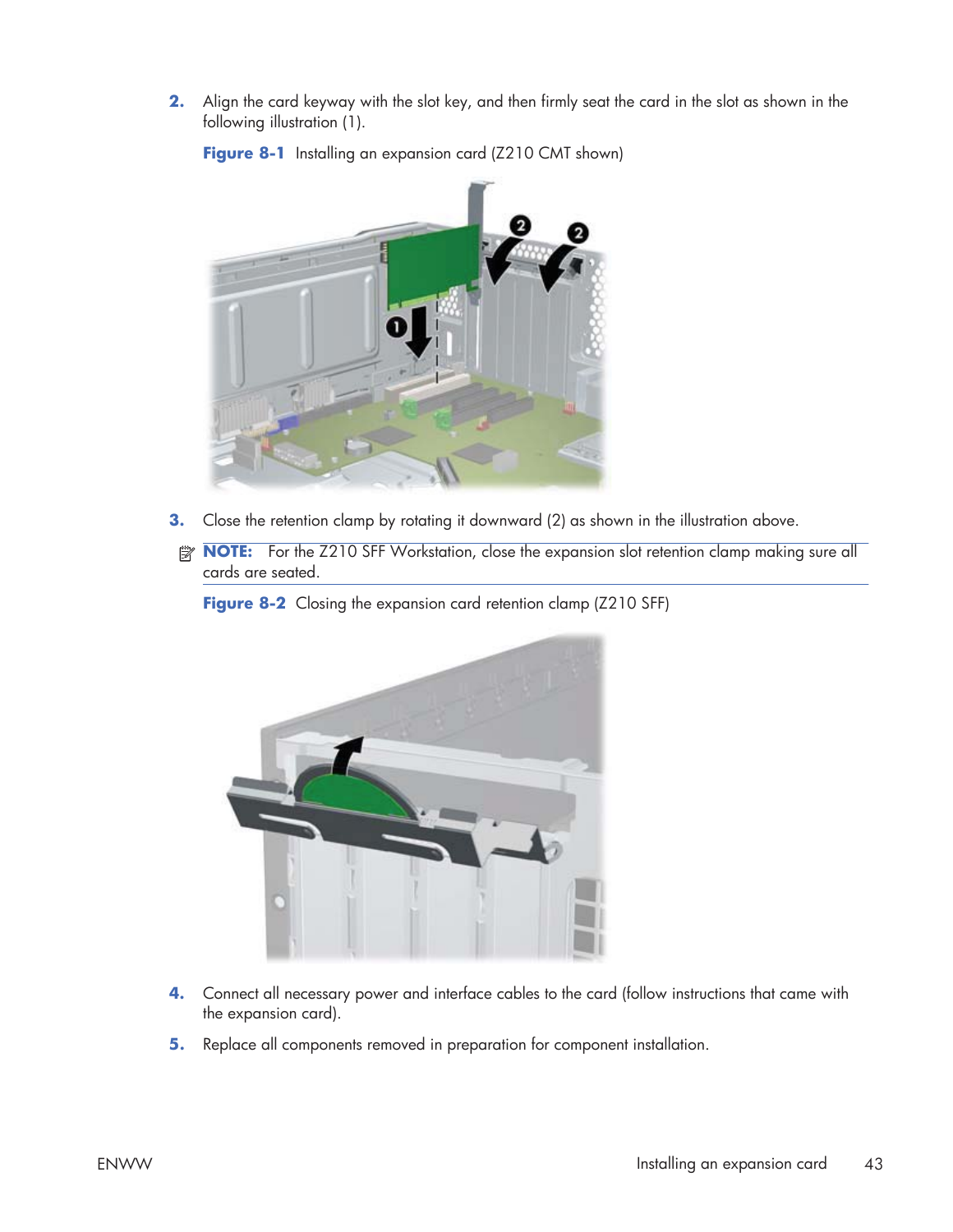# **9 Installing hard disk drives**

This section describes how to install a hard disk drive (HDD) in the workstation.

## **HDD configuration**

The following table contains hard disk drive installation configuration information.

many HDDs the workstation can accommodate, drive installation order, and boot sequencing procedures.

| <b>Z210 CMT</b>                                                                                                                                                                                                                   | <b>Z210 SFF</b> |  |
|-----------------------------------------------------------------------------------------------------------------------------------------------------------------------------------------------------------------------------------|-----------------|--|
| HDD bays are designed to permit easy installation. Data cables are pre-connected in the workstation based on the factory<br>configuration delivered.                                                                              |                 |  |
| The workstation typically ships with an HDD, but additional drives can be added to expand data storage:                                                                                                                           |                 |  |
| Refer to the service label on the side access panel of your workstation to determine the location of the SATA Gen 3 (6<br>$\bullet$<br>Gbit/sec) and Gen 2 (3 Gbit/sec) ports.                                                    |                 |  |
| Additional HDDs must be added in a specific sequence, depending on the type of workstation.<br>$\bullet$                                                                                                                          |                 |  |
| Once installed, the HDDs are assigned drive letters, with C:\ being the typical boot disk. Drive letters are assigned using<br>$\bullet$<br>the Computer Setup (F10) Utility.                                                     |                 |  |
| With additional HDDs installed, the workstation boot sequence can be modified so that the workstation boots from one of<br>$\bullet$<br>the additional drives. Boot sequence is specified using the Computer Setup (F10) Utility. |                 |  |
| With additional HDDs installed, you have hard disk space for additional programs, data files, and backup.                                                                                                                         |                 |  |
| Refer to the workstation Maintenance and Service Guide at http://www.hp.com/support/workstation_manuals to learn how                                                                                                              |                 |  |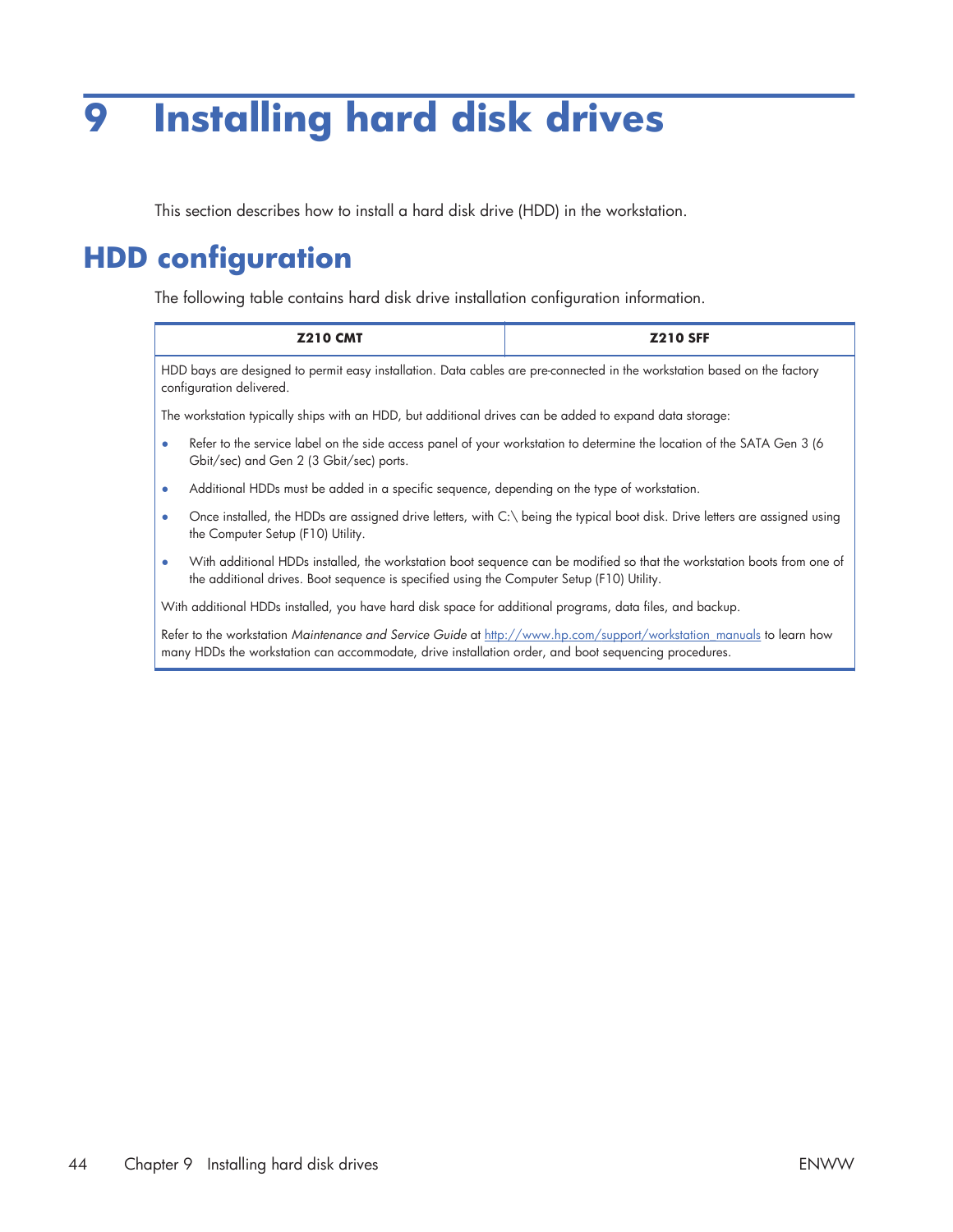| <b>Z210 CMT</b>                                                                                                                                                                                                                                                                                                                                                                                                                                                                                                                               | <b>Z210 SFF</b>                                                                                                                                                                                                                                                                                                                                                                                                                                 |
|-----------------------------------------------------------------------------------------------------------------------------------------------------------------------------------------------------------------------------------------------------------------------------------------------------------------------------------------------------------------------------------------------------------------------------------------------------------------------------------------------------------------------------------------------|-------------------------------------------------------------------------------------------------------------------------------------------------------------------------------------------------------------------------------------------------------------------------------------------------------------------------------------------------------------------------------------------------------------------------------------------------|
| Drive and cable configuration                                                                                                                                                                                                                                                                                                                                                                                                                                                                                                                 | Drive and cable configuration                                                                                                                                                                                                                                                                                                                                                                                                                   |
| HDD bays are numbered 4 through 6 on the chassis. Each<br>HDD bay contains a mounting sled, allowing tool-less<br>installation and removal of hard disk drives.<br>The cables plug into the system board connectors in the<br>following manner:<br>SATA HDD cables plug into SATA ports starting at SATA<br>port zero.<br>Blue SATA ports (labeled zero and one) support SATA<br>۰<br>Gen 3 (6 Gbit/sec). For best performance, use SATA<br>Gen 3 data cables to connect primary (SATA Gen 3)<br>hard disk drives to SATA ports zero and one. | The HDD bays are not labeled on the chassis.<br>The cables plug into the system board connectors in the<br>following manner:<br>SATA HDD cables plug into SATA ports starting at SATA<br>$\bullet$<br>port zero.<br>Blue SATA ports (labeled zero and one) support SATA<br>$\bullet$<br>Gen 3 (6 Gbit/sec). For best performance, use SATA<br>Gen 3 data cables to connect primary (SATA Gen 3)<br>hard disk drives to SATA ports zero and one. |
| <b>HDD</b> installation order                                                                                                                                                                                                                                                                                                                                                                                                                                                                                                                 | <b>HDD</b> installation order                                                                                                                                                                                                                                                                                                                                                                                                                   |

## **Installing a hard disk drive**

This section describes how to install a hard disk drive in the workstation.

### **Installing an HDD in an HP Z210 CMT Workstation**

To install an HDD:

**1.** Follow the procedures described in Preparing for component installation on page 34 to prepare the workstation for component installation.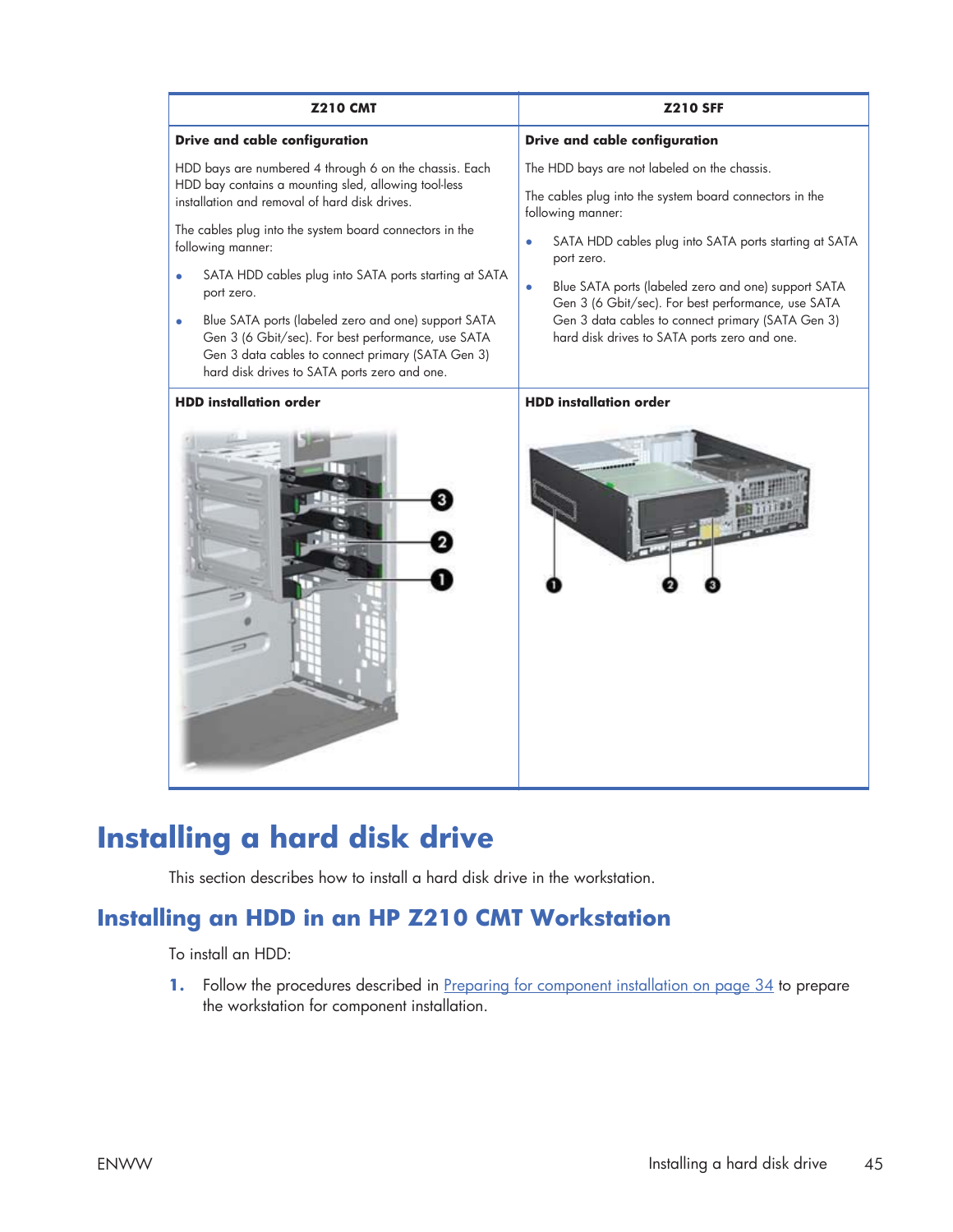**2.** Select a drive bay in which to install the hard disk drive and remove its mounting sled.

**Figure 9-1** Removing the mounting sled



**3.** Install the HDD into the mounting sled as shown in the following figure. **Figure 9-2** Installing the HDD in the mounting sled

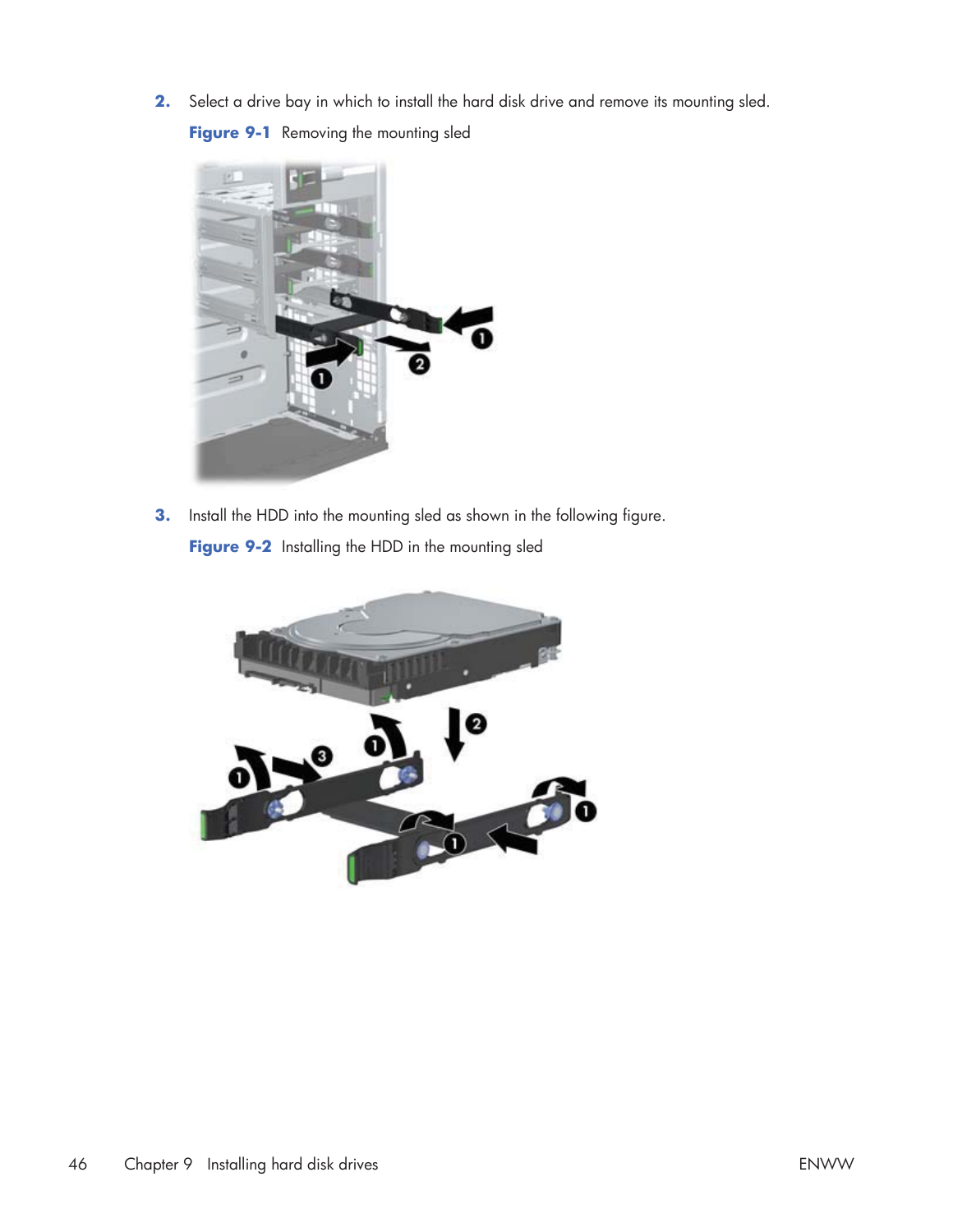**4.** Push the sled containing the HDD into the selected bay until it snaps into place (1) as shown in the following figure.

**Figure 9-3** Installing the HDD drive



- **5.** Attach a power cable (2), and a data cable (3), to the hard disk drive.
	- $\triangle$  **CAUTION:** To avoid crushing or pinching the data cable when you replace the access panel, use the HP-supplied data cable with right-angle connectors.
- **NOTE:** Connect data cables to lower-numbered drive connectors first on the system board. To identify hard disk drive ports, refer to the workstation service label on the side access panel.

**NOTE:** Blue SATA ports (numbered zero and one) support SATA Gen 3 (6 Gbit/sec).

**6.** Replace all components that were removed in preparation for component installation.

### **Installing an HDD in an HP Z210 SFF Workstation**

To install an HDD:

**1.** Follow the procedures described in Preparing for component installation on page 34 to prepare the workstation for component installation.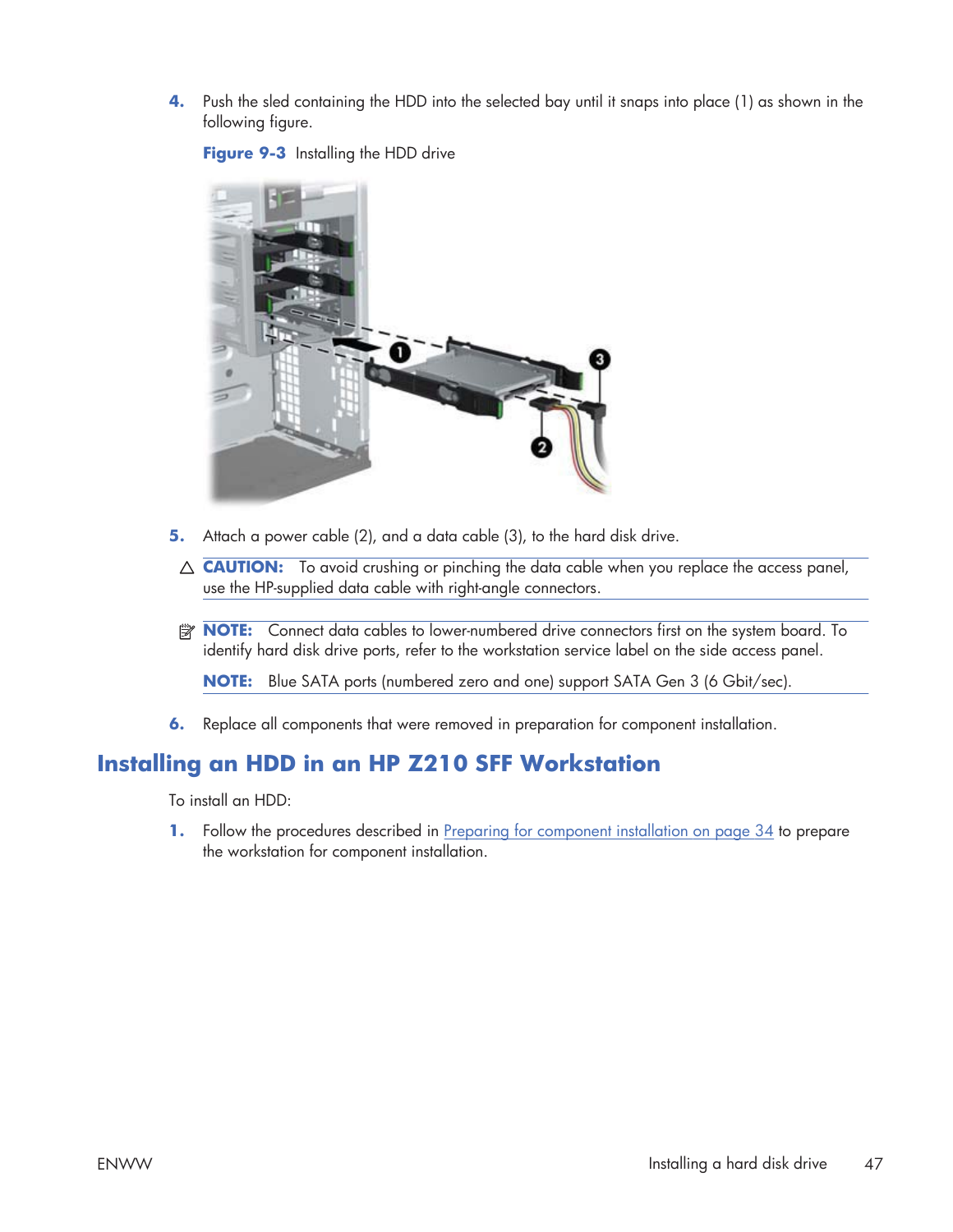**2.** Rotate the drive cage to its upright position.

**Figure 9-4** Rotating the Drive Cage Up



**3.** Rotate the power supply to its upright position. The hard drive is located beneath the power supply.

**Figure 9-5** Rotating the power supply up

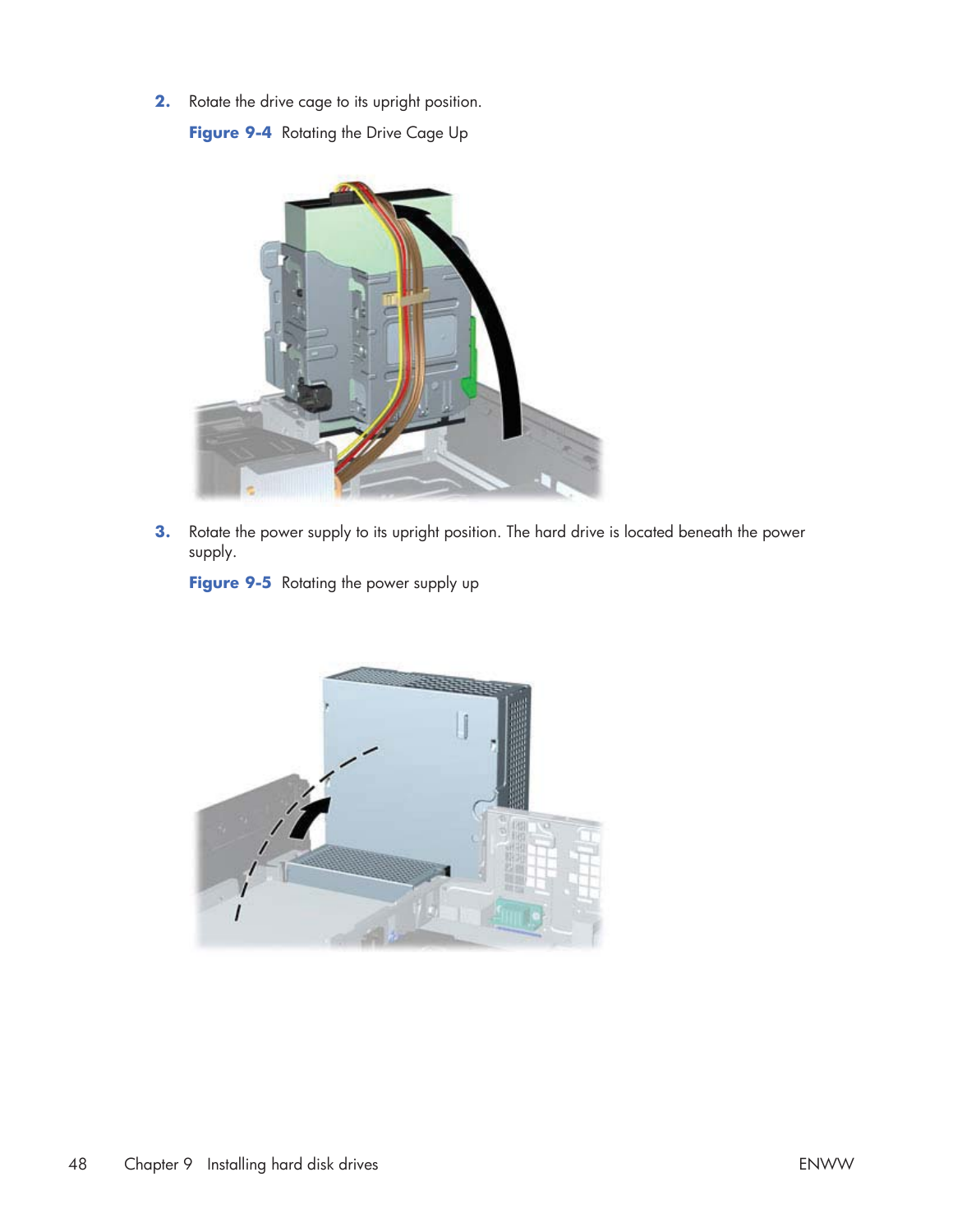**4.** Disconnect the power cable (1) and data cable (2) from the hard drive.

**Figure 9-6** Disconnecting power and data cables from the primary HDD



**5.** Press down on the green release latch next to the hard drive (1). While holding the latch down, slide the drive forward until it stops, then lift the drive up and out of the bay (2).

**Figure 9-7** Removing the primary hard drive

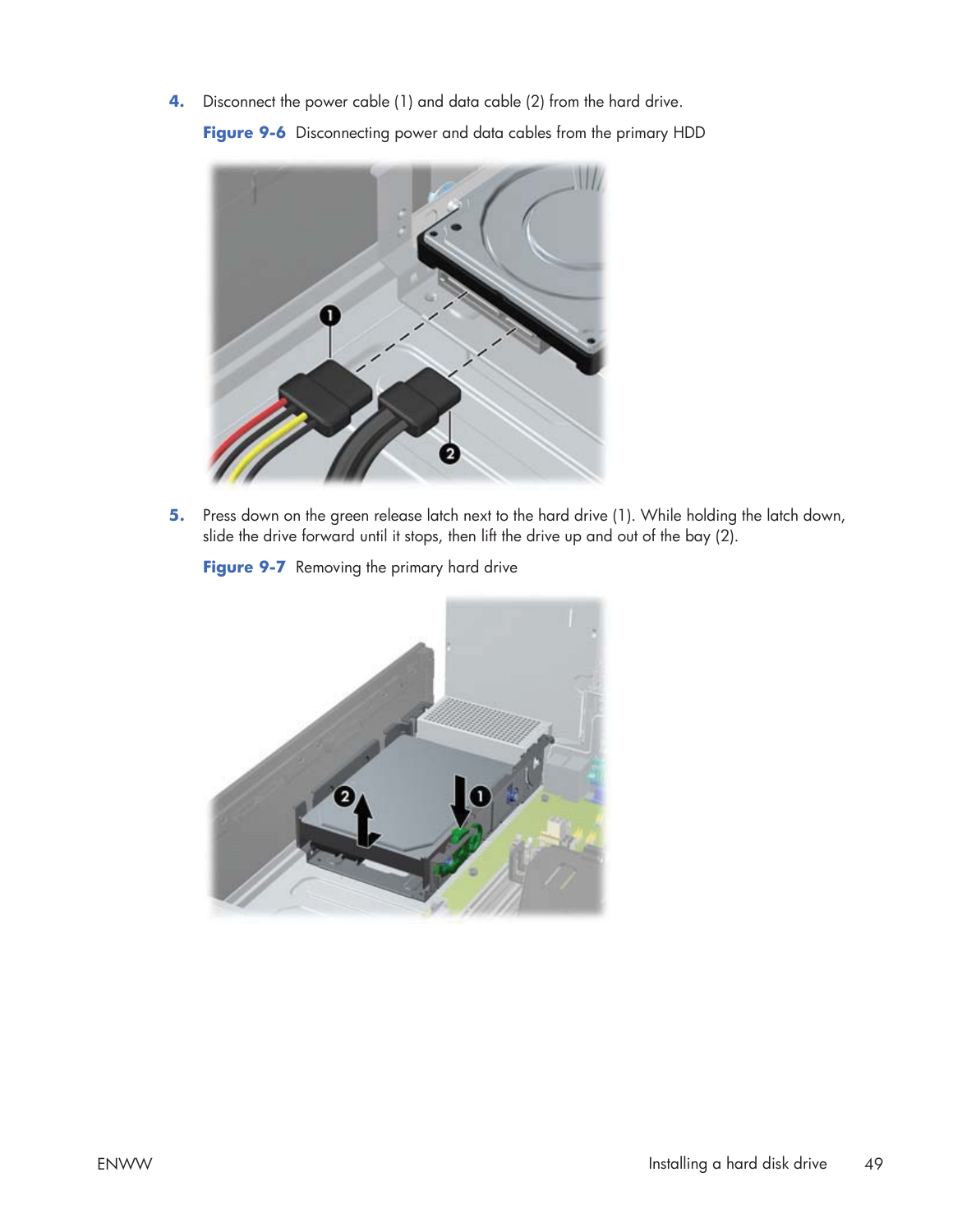**6.** To install a new hard drive, move the silver and blue isolation mounting guide screws from the old hard drive to the new hard drive.

**Figure 9-8** Installing the hard drive guide screws



You can also install a 6.4 cm (2.5 in.) small form factor hard drive in the primary drive bay:

- **a.** Transfer the silver and blue isolation mounting guide screws from the old hard drive to a drive carrier.
- **b.** Use the black M3 screws from the front of the chassis to mount the small form factor drive to the carrier (2).

**Figure 9-9** Attaching the drive to a carrier

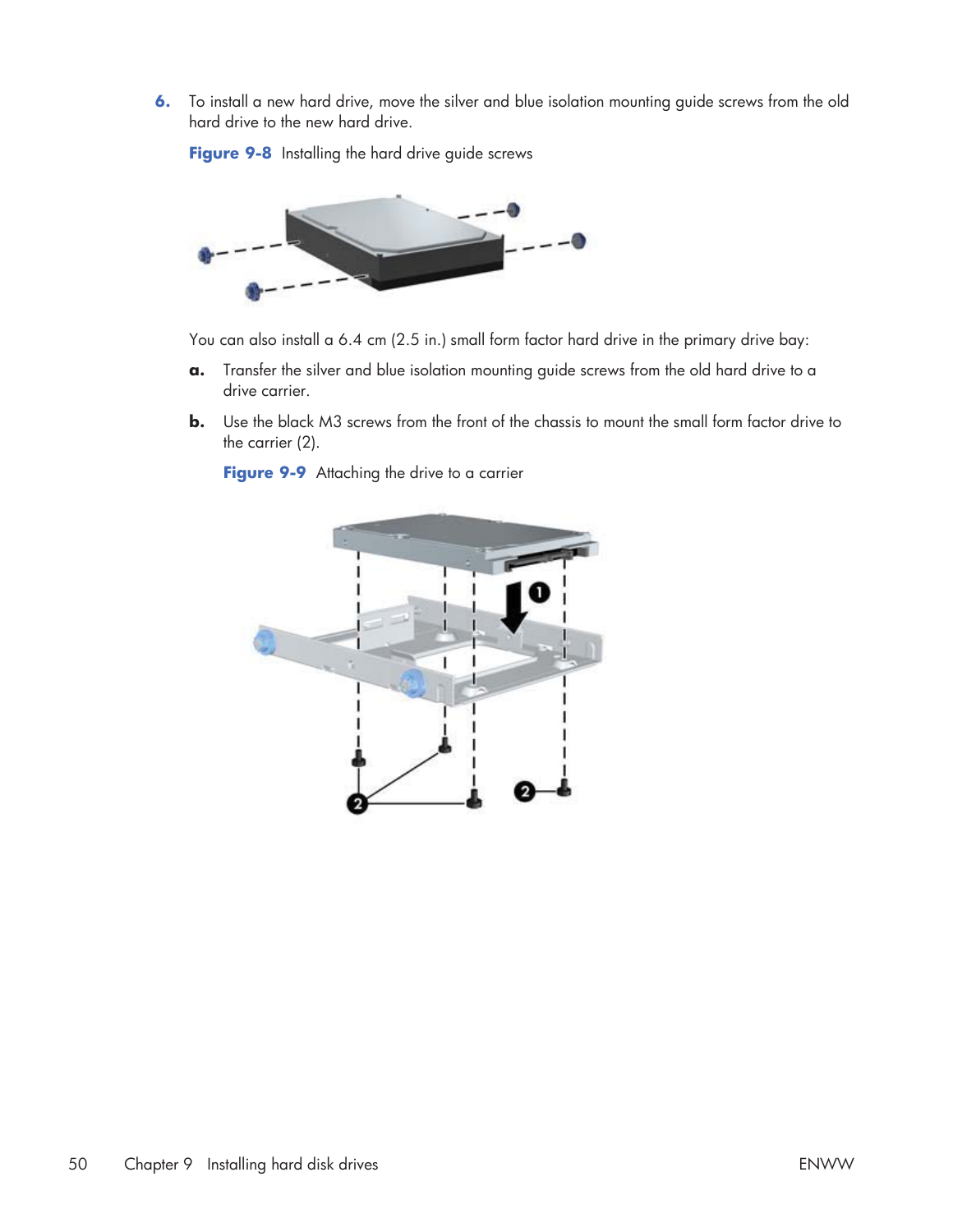**7.** Align the guide screws with the slots on the chassis drive cage, press the hard drive down into the bay, then slide it back until it stops and locks in place.

Figure 9-10 Installing the hard drive (drive carrier shown)



- **8.** Rotate the drive cage and the power supply down to their normal positions.
- **9.** Replace all components that were removed in preparation for component installation.

#### **Installing a secondary HDD or media card reader into a Z210 SFF**

You can install an 8.89 cm (3.5 in) hard drive underneath the 13.3 cm (5.25 in) optical drive. A media card reader can also be installed at this location. If an optical drive is present, you must remove it to install the hard drive.

To install a hard drive or media card in the drive cage:

- **1.** Follow the procedures described in Preparing for component installation on page 34 to prepare the workstation for component installation.
- **2.** Remove the front bezel.
- **3.** Remove the optical disk drive if it is present. (See <u>Installing an optical drive in an HP Z210 SFF</u> Workstation on page 56.)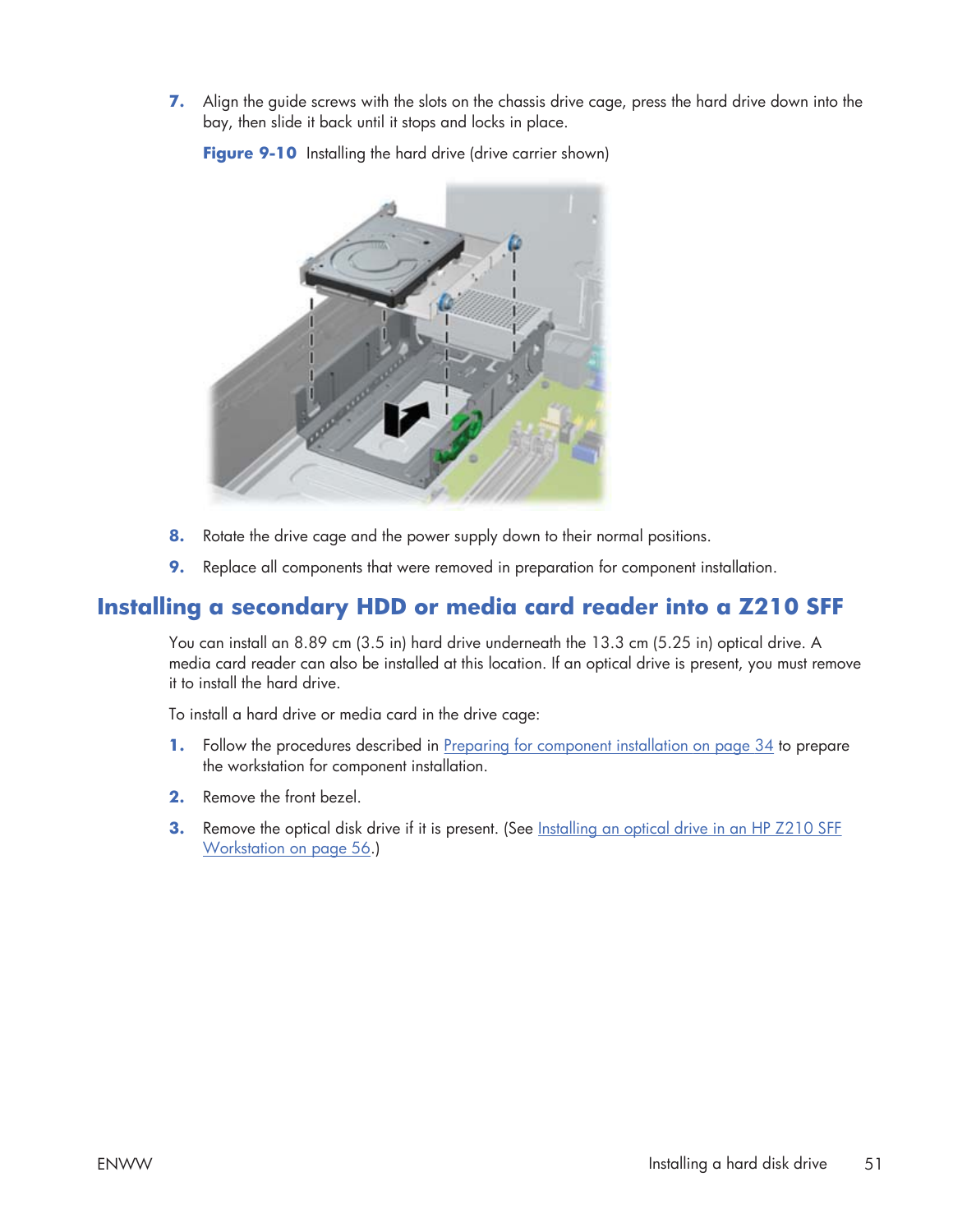- **4.** Place the drive's guide screws into the J-slots in the drive bay. Then slide the drive toward the front of the computer until it locks into place.
- $\frac{1}{2}$  **TIP:** Angle the drive toward one side of the chassis to line up the quide screws with the slots.

**Figure 9-11** Installing a drive into the drive cage (media card reader shown)

- **5.** Connect the drive cables:
	- **a.** If installing a second hard drive, connect the power and data cables to the rear of the drive and connect the other end of the data cable to the next available (unpopulated) SATA connector on the system board by following the numbered sequence of the connectors. To identify hard disk drive ports, refer to the workstation service label on the side access panel.
	- **b.** If installing a media card reader, connect the USB cable from the media card reader to the USB connector on the system board labeled MEDIA. If the media card reader includes a 1394 port, connect the 1394 cable to the 1394 PCI card.
- **6.** Replace the optical drive. (See Installing an optical drive in an HP Z210 SFF Workstation on page 56.)
- **7.** Replace the front bezel.
- **8.** Replace the access panel.
- **9.** Replace all components that were removed in preparation for component installation.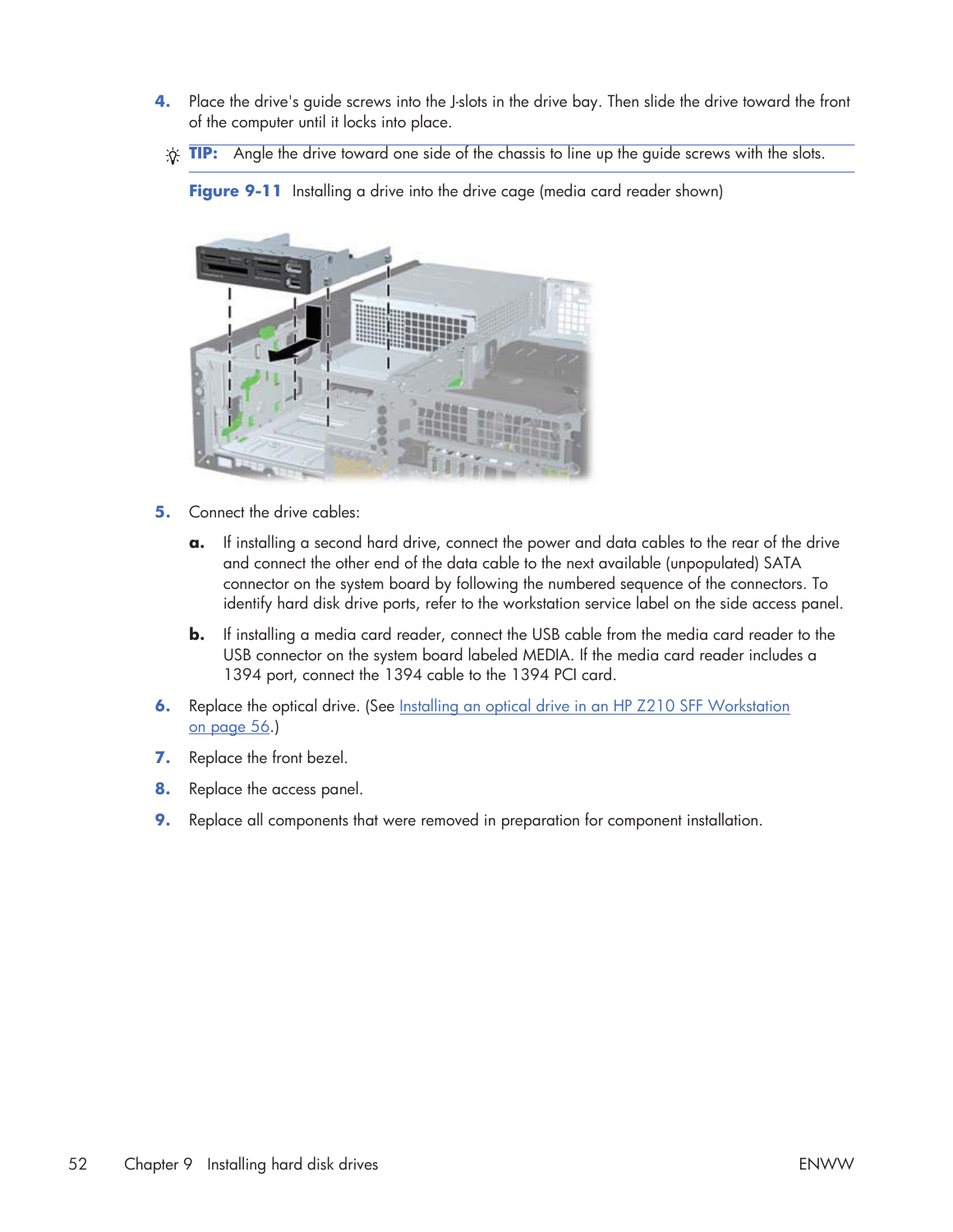# **10 Installing optical disk drives**

This section describes how to install an optical disk drive (ODD) in the workstation.

### **Installing an optical drive in an HP Z210 CMT Workstation**

This section describes how to install an optical disk drive in the HP Z210 CMT Workstation in the minitower and desktop configurations.

### **Installing an optical drive (mini-tower configuration)**

- **1.** Follow the procedures described in Preparing for component installation on page 34 to prepare the workstation for component installation.
- **2.** If necessary, remove the EMI filler from the front of the optical bay.
- **3.** Install four black metric M3 guide screws into the drive. Spare metric M3 screws are stored on the side of the drive bays.

**Figure 10-1** Installing the guide screws

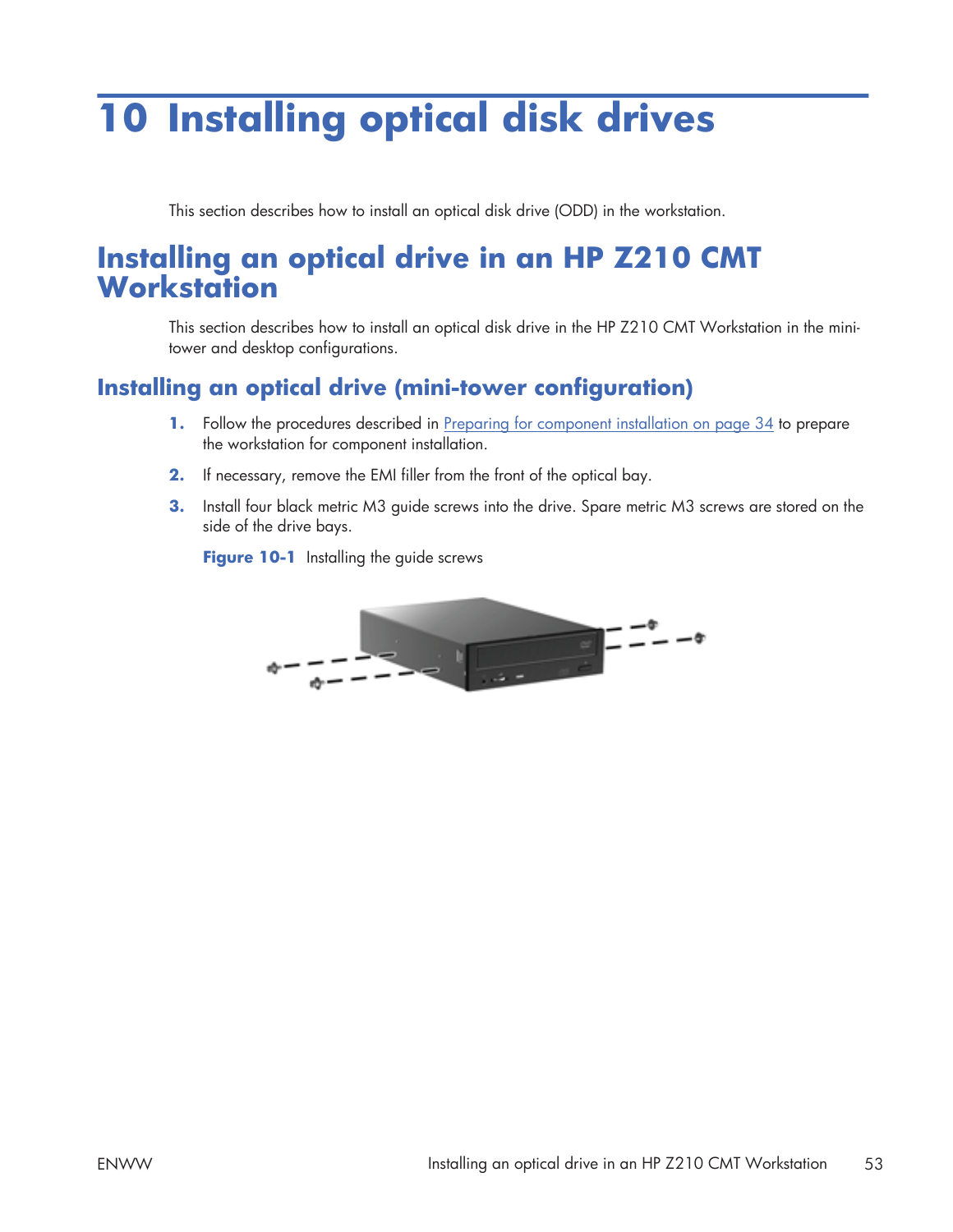- **4.** Align the screws with the grooves in the drive bay and gently slide the drive into the casing. Slide the drive completely in until it snaps into place.
- $\triangle$  **CAUTION:** Verify that the optical disk drive is secure in the workstation chassis by pulling on the drive to see if it can be easily disengaged. Failure to properly secure the drive can damage the drive when moving the workstation.



**Figure 10-2** Inserting the ODD into the casing

**5.** Connect the power and data cables to the optical disk drive and system board as shown in the following figure. Refer to the side access panel service label for the location of the SATA connectors. Connect the data cable in the next available connector.

**Figure 10-3** Connecting ODD power and data cables



**6.** Replace all components that were removed in preparation for component installation.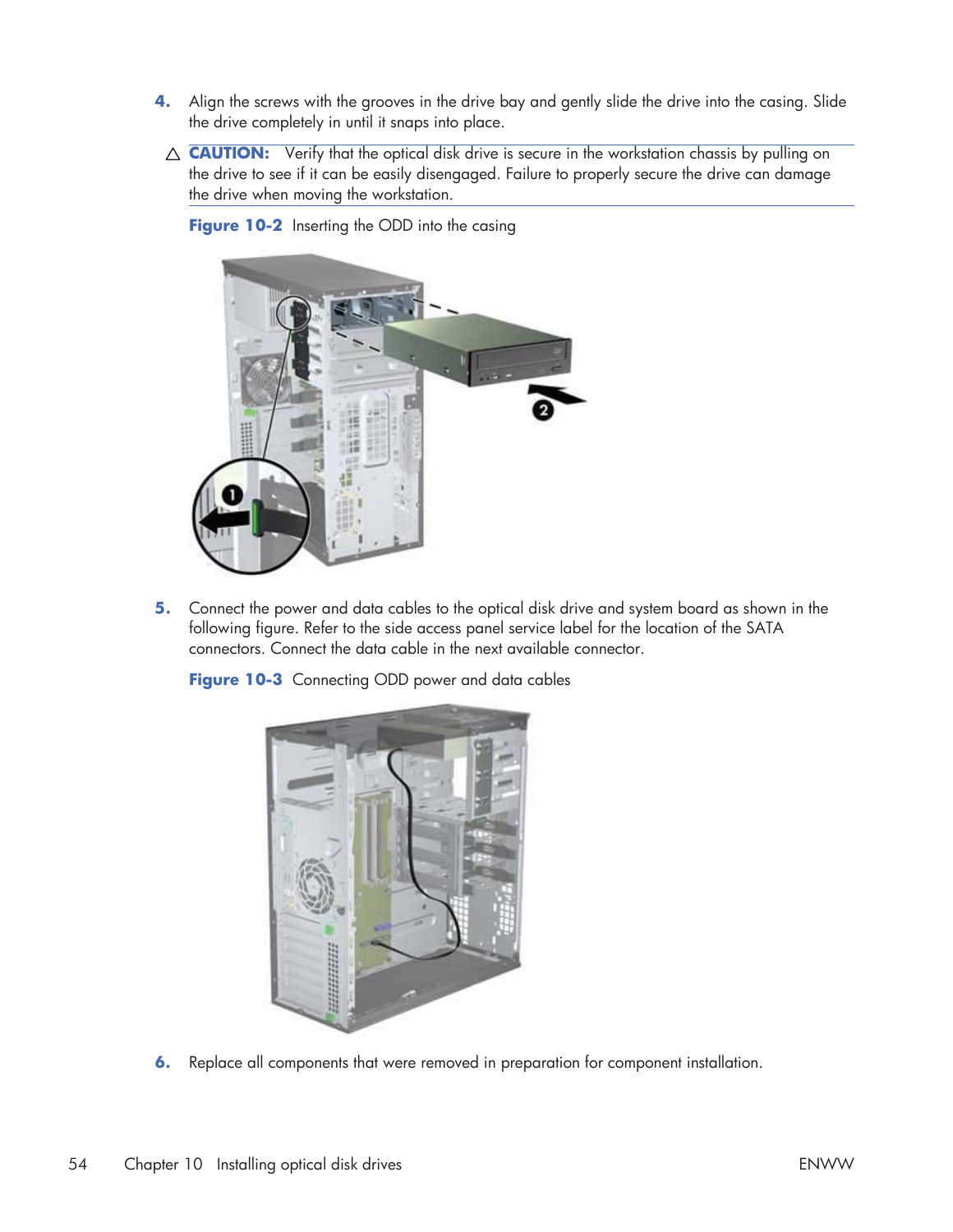### **Installing an optical drive (desktop configuration)**

- **1.** Follow the procedures described in Preparing for component installation on page 34 to prepare the workstation for component installation.
- **2.** If necessary, remove the EMI filler from the front of the optical bay.
- **3.** Install four black metric M3 guide screws into the drive (1). Spare metric M3 screws are stored on the side of the optical bay.

**Figure 10-4** Installing the optical drive



- **4.** Align the screws with the grooves in the drive bay and gently slide the drive into the bay until it snaps into place (2).
- △ **CAUTION:** Ensure that the optical drive is secure in the workstation chassis by pulling the drive to see if it can become disengaged. Failure to properly secure the drive can cause damage to the drive when moving the workstation.
- **5.** Connect the power and drive cables to the drive and system board.

**Figure 10-5** Connecting the power and data cables

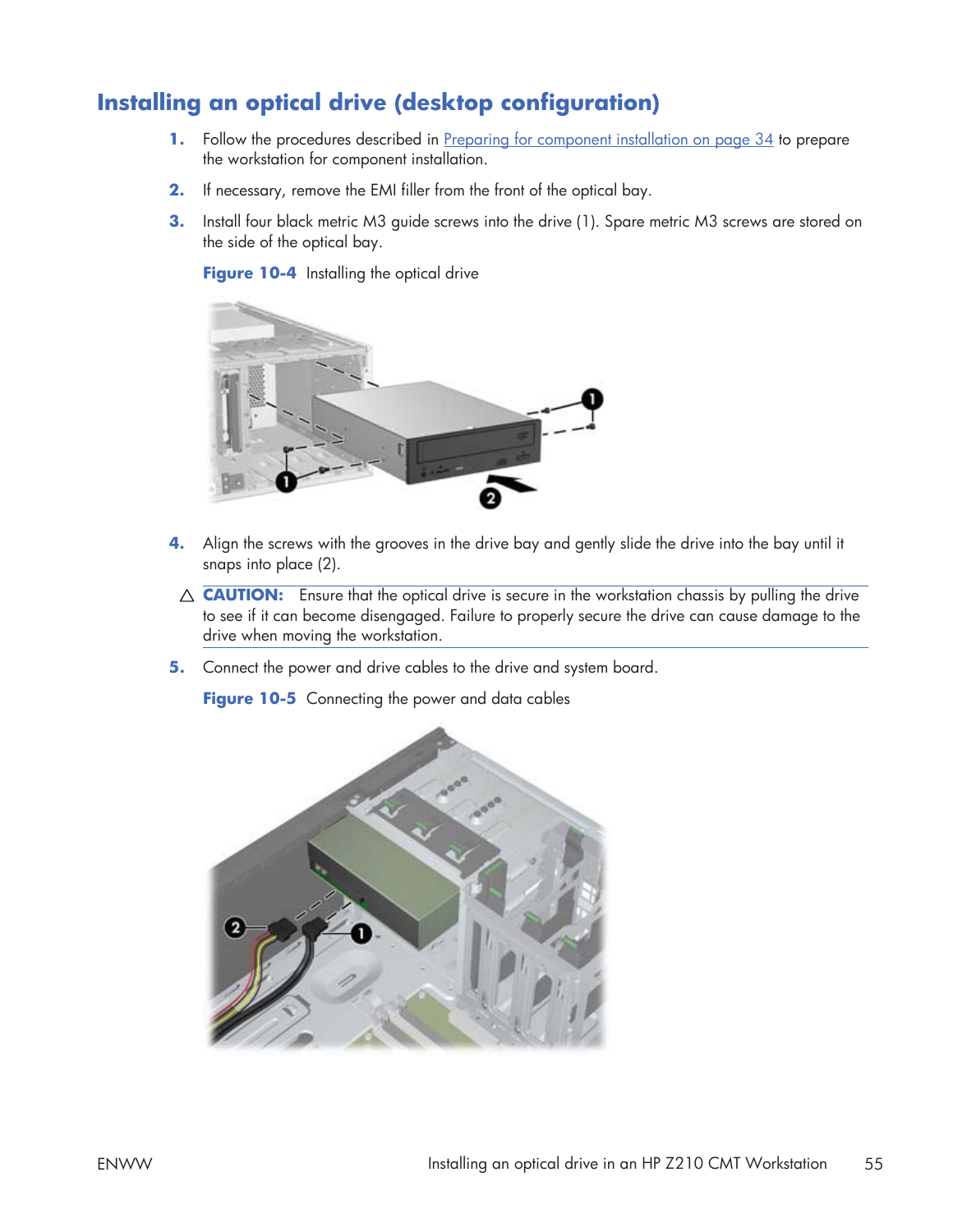### **Installing an optical drive in an HP Z210 SFF Workstation**

To install or re-install an optical drive in an HP Z210 SFF Workstation:

- **1.** Follow the procedures described in Preparing for component installation on page 34 to prepare the workstation for component installation.
- **2.** Remove the front bezel.
- **3.** If necessary remove the bezel blank.
- **4.** Install four M3 metric guide screws in the lower holes on each side of the drive. Either re-use the screws used by your previous optical drive or use the extra HP-provided guide screws mounted on the front of the chassis.
- △ **CAUTION:** Use only 5-mm long screws as quide screws. Longer screws can damage the internal components of the drive.

**Figure 10-6** Installing Guide Screws in the Optical Drive



**5.** Position the guide screws on the drive into the J-slots in the drive bay. Then slide the drive toward the front of the computer until it locks into place.

**Figure 10-7** Installing the Optical Drive

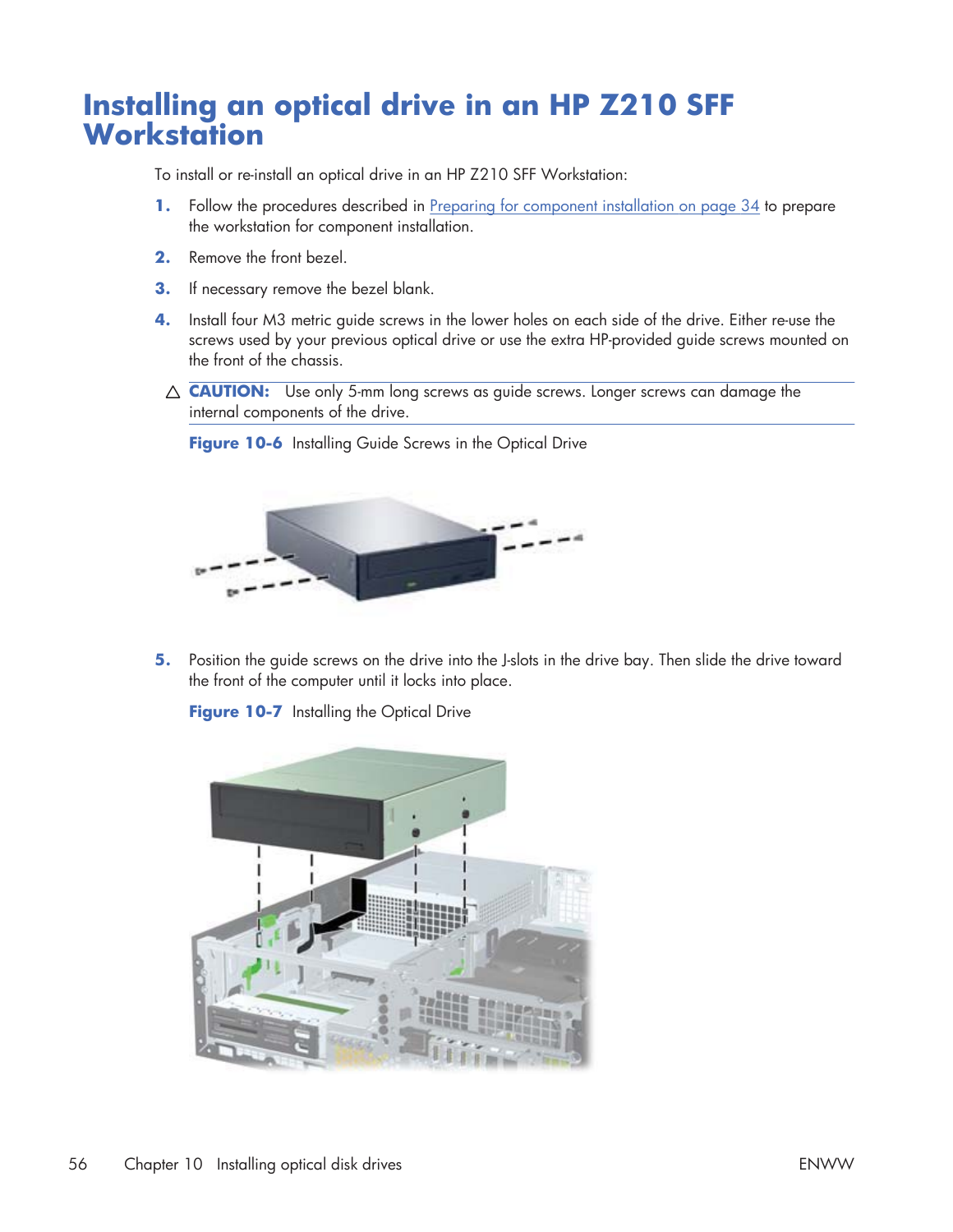**6.** Rotate the drive cage to its upright position.

**Figure 10-8** Rotating the Drive Cage Up



**7.** If a cable is not already present and connected, connect the SATA data cable to the system board connector labeled SATA1.

Route the data cable through the cable guides. Two cable guides keep the data cable from being pinched by the drive cage when raising or lowering it. One is located on the bottom side of the drive cage. The other is part of the chassis frame under the drive cage. Ensure that the data cable is routed through these guides before connecting it to the optical drive.

**Figure 10-9** Routing the drive cable

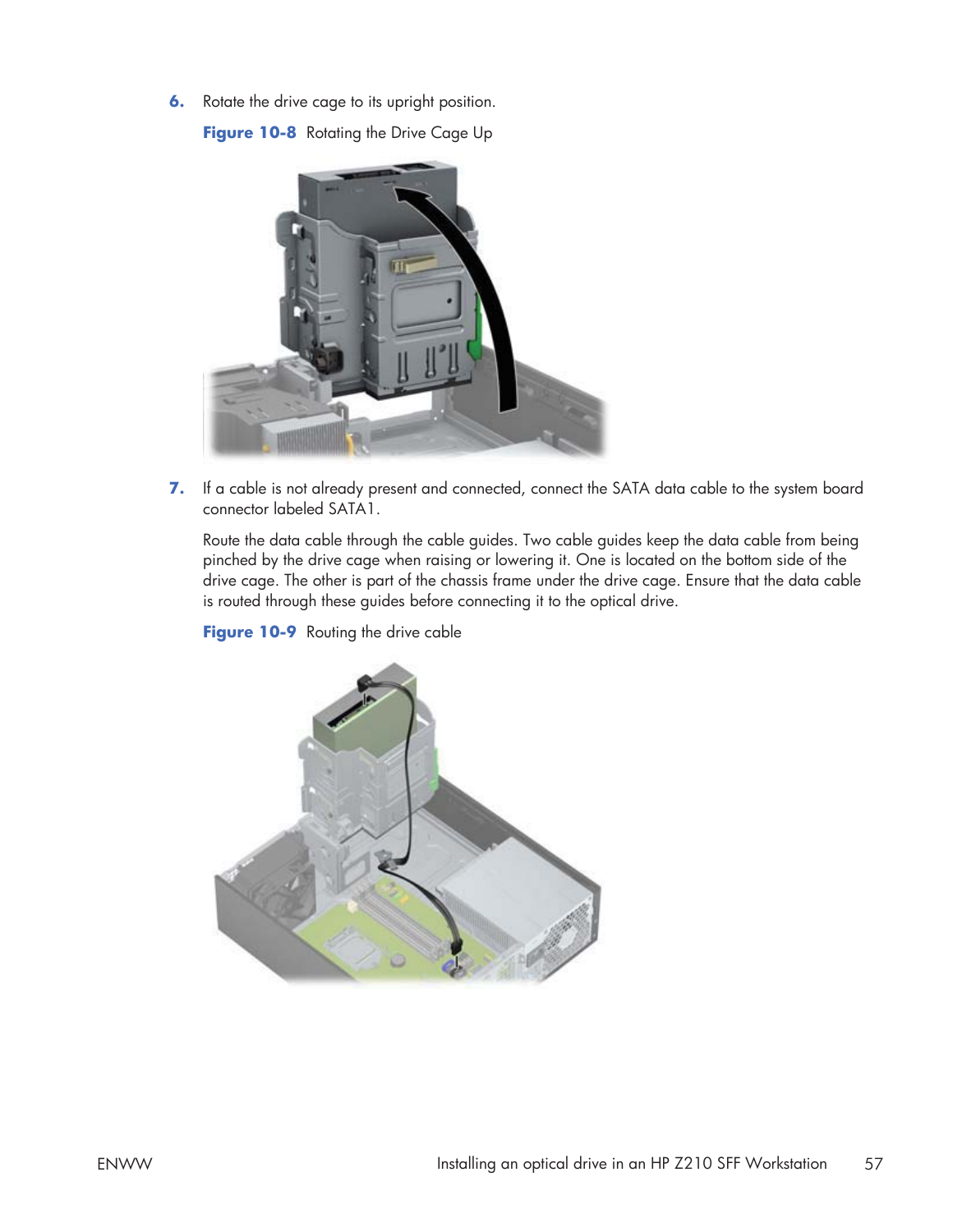**8.** Connect the power cable (1) and data cable (2) to the rear of the optical drive.

**Figure 10-10** Connecting the power and data cables



- **9.** Carefully rotate the drive cage back down to its normal position.
- $\triangle$  **CAUTION:** Be careful not to pinch any cables or wires when rotating the drive cage down.
- **10.** Replace the front bezel with any bezel blanks removed as applicable.
- **11.** Replace all components that were removed in preparation for component installation.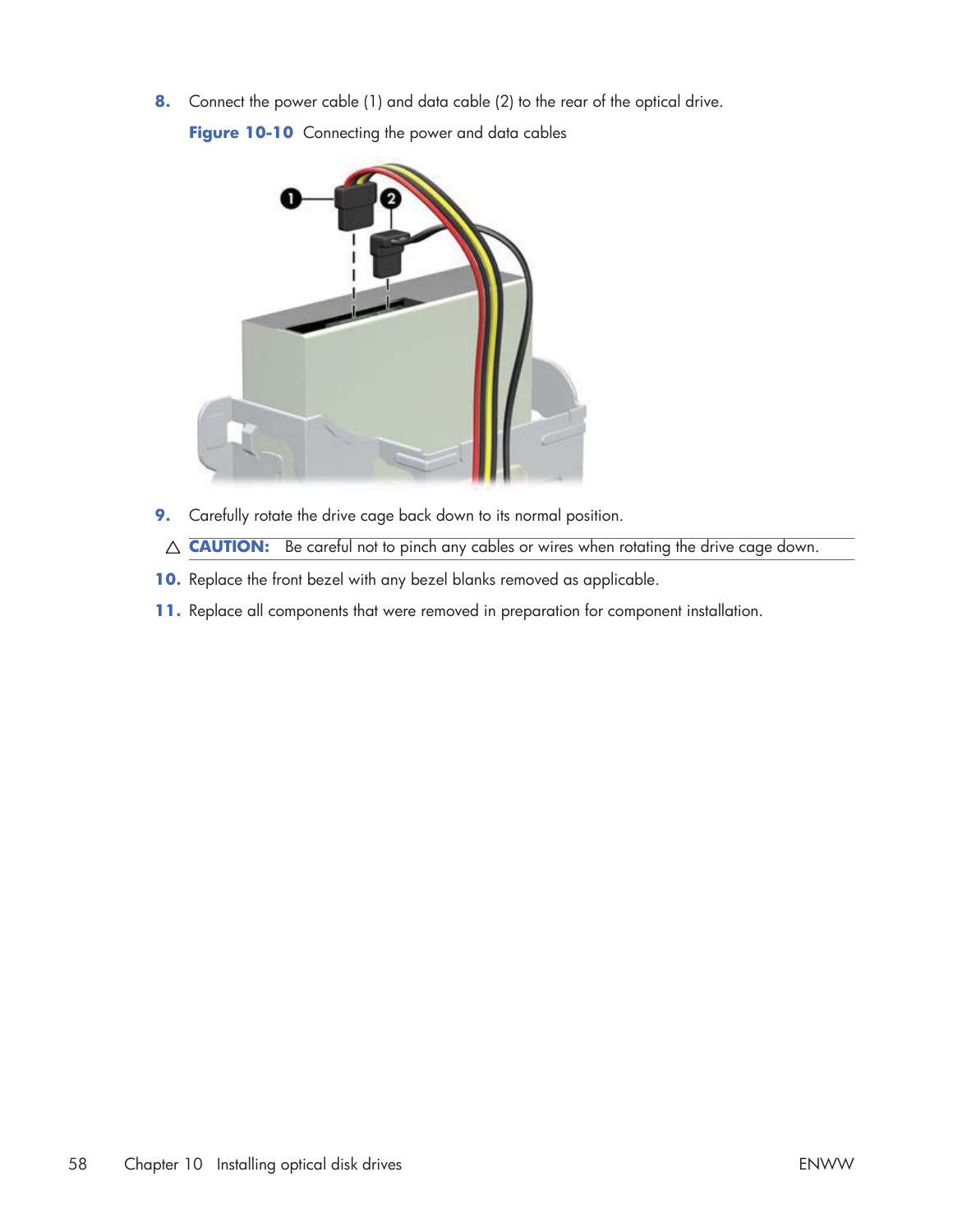# **Notice for Blu-ray optical drives**

If you installed a Blu-ray optical drive, note the following:

### **Blu-ray movie playback**

As Blu-ray is a new format containing new technologies, certain disc, digital connection, compatibility and/or performance issues may arise, and do not constitute defects in the product. Flawless playback on all systems is not guaranteed. In order for some Blu-ray titles to play, they may require a DVI, HDMI, or DisplayPort digital connection and your display may require HDCP support. HD-DVD movies cannot be played on this workstation.

### **Blu-ray movie playback compatibility and update**

Playing back Blu-ray HDCP (High-bandwidth Digital Content Protection) content such as commercially distributed Blu-ray HD movies requires a fully HDCP compliant path on your computer. The HDCP technology checks compliance of each component in the path from the content on the Blu-ray disc all the way to the display monitor, including but not limited to graphic cards and monitor adapters.

HP Z Workstations have been designed with this in mind; nearly all configurations with currently available HP Professional Displays are compliant. Older HP xw4600 and xw9400 Workstation configurations may not have fully compliant paths based on the installed graphics card and display monitor; HP recommends confirming separately that you have a fully compliant system if commercial content playback is a requirement for your use. HDCP compatibility of your graphics card and monitor can be determined by checking the *QuickSpecs* at http://www.hp.com/go/productbulletin.

For the best HDCP performance, HP recommends that you install the latest updates:

- **1.** Blu-ray player firmware
- **2.** Playback application patches
- **3.** Graphics firmware and drivers (note that the Intel HD graphics family does not support Blu-ray movie playback on Windows XP nor on Linux.)

Updates are located on the support web site for your specific product at http://www.hp.com/support/ workstations.